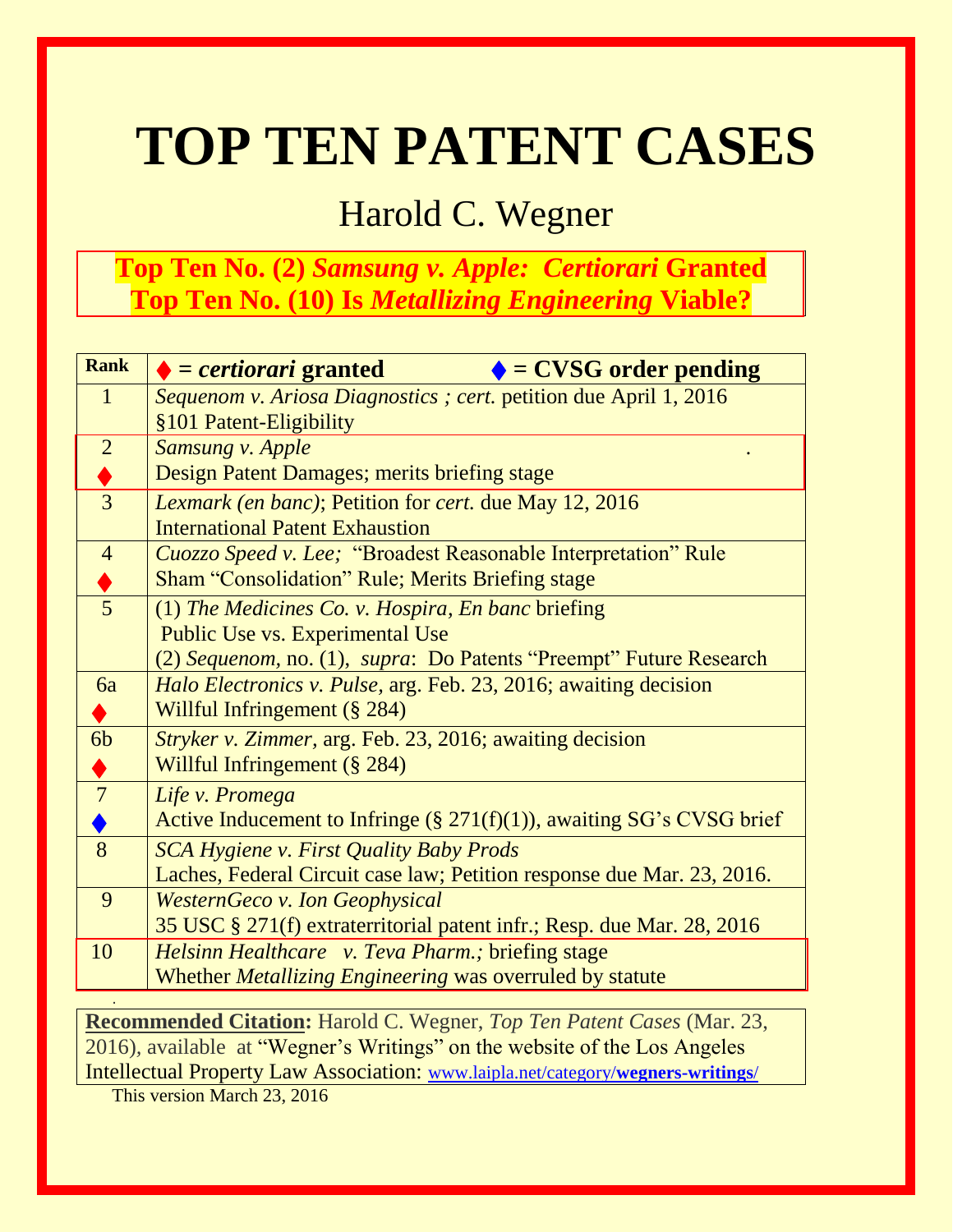# **Other Cases and Issues beginning at page 20 Information Sources**

Supreme Court Patent Filings, Proceedings and Analysis

Supreme Court Official Website

Free Top Private Blogsters on Supreme Court Patent Cases

**Information about the Top Ten Patent Cases List**

About the List

Public Access to Documents of this Writer

About the Author

Appendix: The *Helsinn Healthcare* Case

**(1) Section 101 Patent-Eligibility:** Is a method to determine the presence in a blood sample of a known substance (*here,* DNA) patent-eligible under 35 USC § 101 where that substance, *as such,* is known and not in any event patent-eligible?

**Current Case:** *Sequenom, Inc. v. Ariosa Diagnostics, Inc.,* Supreme Court No. 15A871, *proceedings below sub nom Ariosa Diagnostics, Inc. v. Sequenom, Inc.,* 788 F.3d 1371 (Fed. Cir. 2015).

**Status**: Certiorari petition is due April 1, 2016 (extended).

(The discussion, *below,* is a shortened version of a paper, *The Sequenom Certiorari Petition: Whither Patent-Eligibility?*(Feb. 19, 2016):

Up until now, the case has been argued on *different grounds than*  set forth above making it problematic whether *certiorari* should be granted. If, however, the *Question Presented* is keyed to the statement of the case set forth in this paper, then there is a more realistic but not certain chance that *certiorari* will be granted.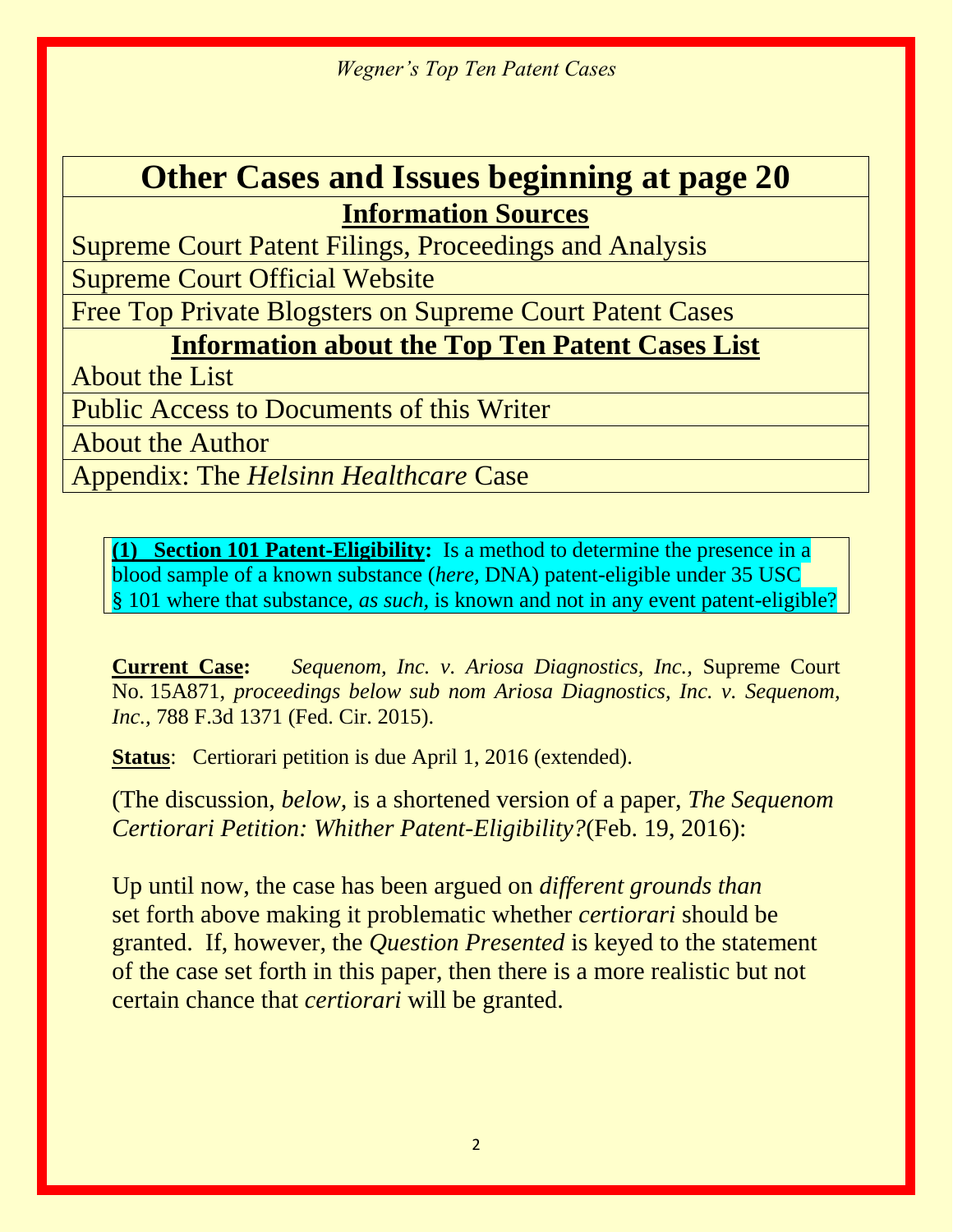**A "Microscope" Invention to** *Identify* **a Known Substance:** Like a "microscope" a blood test is a way of identifying the presence of material in a sample. Here, the claimed invention is "[a] method for detecting a paternally inherited nucleic acid[, i.e., DNA,] of fetal origin performed on a maternal serum or plasma sample from a pregnant female \*\*\*."<sup>\*</sup> The DNA, per se, is *known* and thus unpatentable, but, in any event, it is the object of *identification* of the DNA in the sample of the claimed invention. Grant of a patent would thus not preclude any method of making or using the DNA.

**A Method to** *Identify* **a Known DNA that does not Claim the DNA**: Patent-

eligibility involving microorganism inventions has not even been in controversy where the microorganism is not claimed nor is there a composition claimed involving the microorganism. *In re Bergy,* 596 F.2d 952, 976-77 (CCPA 1979)(Rich, J.), *aff'd as to Chakrabarty sub nom Diamond v. Chakrabarty,* 447 U.S. 303 (1980)(*citing Cochrane v. Deener*, 94 U.S. 780 (1876); *Risdon Iron & Locomotive Works v. Medart*, 158 U.S. 68 (1895); *Cameron Septic Tank Co. v. Village of Saratoga Springs*, 159 F. 453 (2nd Cir. 1908); *Dick v. Lederle Antitoxin Laboratories,* 43 F.2d 628 (S.D.N.Y.1930))("[The Patent Office] contends that the [microorganism] invention of the Weizmann patent is unpatentable since it is for the life process of a living organism. Were the patent for bacteria per se, a different situation would be presented. As before stated, the patent is not for bacteria per se. It is for a fermentation process employing bacteria discovered by Weizmann under conditions set forth in the specification and claims. Undoubtedly there is patentable subject-matter in the invention.")(original emphasis). Patent-eligibility was denied in *Funk v. Kalo* because the product was claimed, as distinguished from a patenteligible method of testing. *Funk Bros. Seed Co. v. Kalo Inoculant Co*., 333 U.S. 127, 130 (1948)(citing *Telephone Cases*, 126 U.S. 1, 532, 533 (1888); *De Forest Radio Co. v. General Electric Co*., 283 U.S. 664, 684, 685 (1931); *Mackay Radio & Tel. Co. v. Radio Corp*., 306 U.S. 86, 94 (1939); *Cameron Septic Tank Co. v. Saratoga Springs*, 159 F. 453, 462, 463 (2nd Cir. 1908.)("We do not have presented the question whether the methods of selecting and testing the noninhibitive strains are patentable. We have here only product claims. \*\*\*. If there is

 $\overline{a}$ 

Claim 1: "A method for detecting a paternally inherited nucleic acid of fetal origin performed on a maternal serum or plasma sample from a pregnant female, which method comprises [(a)] amplifying a paternally inherited nucleic acid from the serum or plasma sample and [(b)] detecting the presence of a paternally inherited nucleic acid of fetal origin in the sample."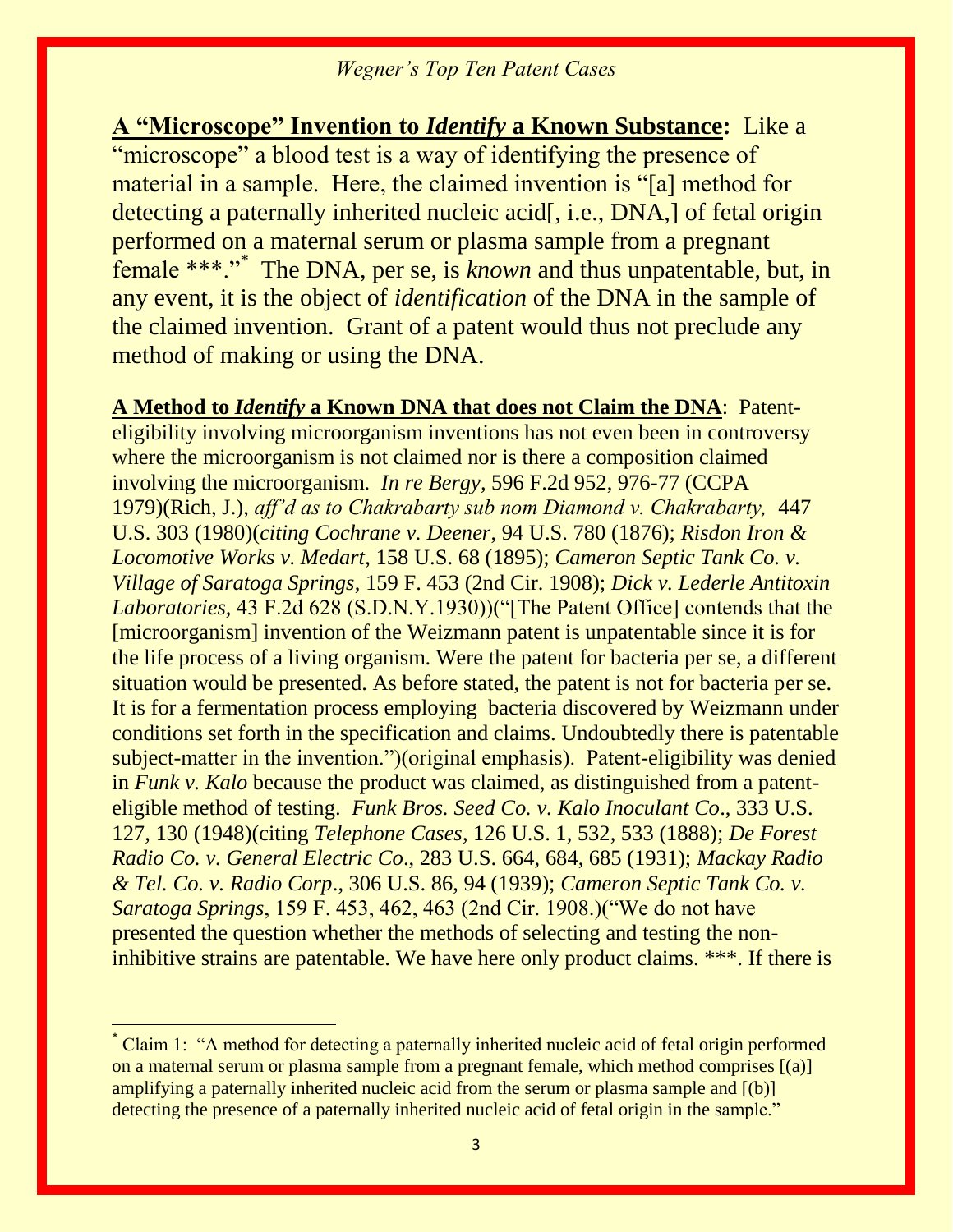to be invention [here], it must come from the application of the law of nature to a new and useful end.")

**Claims to** *Identify* **DNA in a Sample do not Implication § 101**: It has never before been seriously suggested that a method of several process steps to *identify*  DNA lacks patent-eligibility. *See Schering Corp. v. Amgen, Inc*., 18 F.Supp.2d 372, 387 (D. Del. 1998)("hybridization was used in this invention to identify DNA segments structurally similar to both RNA segments and DNA segments found to code on expression for proteins with the anti-viral characteristics of interferon."). It also cannot be seriously contemplated that a method of testing for DNA in a civil litigation could be denied patent-eligibility, a daily occurrence. *See Franson v. Micelli*, 645 N.E.2d 404, 411 (Ill. App. 1 Dist. 1994)(paternity suit)("The procedures used to 'match' or 'identify' DNA strands…."); *see also Allen v. State of Florida*, 62 So.3d 1199, 1200 (Fla. App. 2011)(criminal lawsuit)("[H]er lab uses the polymerase chain reaction (PCR) process to identify DNA."); *State of Utah v. Maestas*, 2012 UT 46, ¶ 124 (Utah S.Ct. 2012)(PCR evidence to sustain capital murder conviction)("[Expert witness] Dr. Wrigley testified that the Y-STR DNA analysis uses the same process and technology to extract, amplify, and identify DNA that is generally employed with polymerase chain reaction (PCR) STR DNA tests. \*\*\* Dr. Wrigley testified that because all males in the same paternal lineage have the same forensic markers, \*\*\* the Y-STR analysis indicates whether an individual and all of his paternal relatives can be excluded as possible contributors as the source of a DNA sample."); *People v. Golub*, 601 N.Y.S.2d 502, 503 (N.Y.A.D. 2 Dept. 1993)(second degree murder conviction)("The bloodstains were tested using a then relatively new scientific technique known as 'DNA fingerprinting.'").

**An "Adams Battery"** *Combination* **Invention**: The invention is a *combination*  invention*,* including all of its elements in the combination of the claim that is to be evaluated for patent-eligibility and nonobviousness: The claim is not to be dissected element by element.As explained in the *Adams Battery* case, "it is fundamental that claims are to be construed in the light of the specifications and both are to be read with a view to ascertaining the invention[.]"*United States v. Adams*, 383 U.S. 39, 48-49 (1966)(citing *Seymour v. Osborne*, 78 U.S. (11 Wall.) 516, 547 (1871); *Schriber-Schroth Co. v. Cleveland Trust Co.,* 311 U.S. 211, 312 U.S. 654 (1940); *Schering Corp. v. Gilbert*, 153 F.2d 428 (2nd Cir. 1946)).

4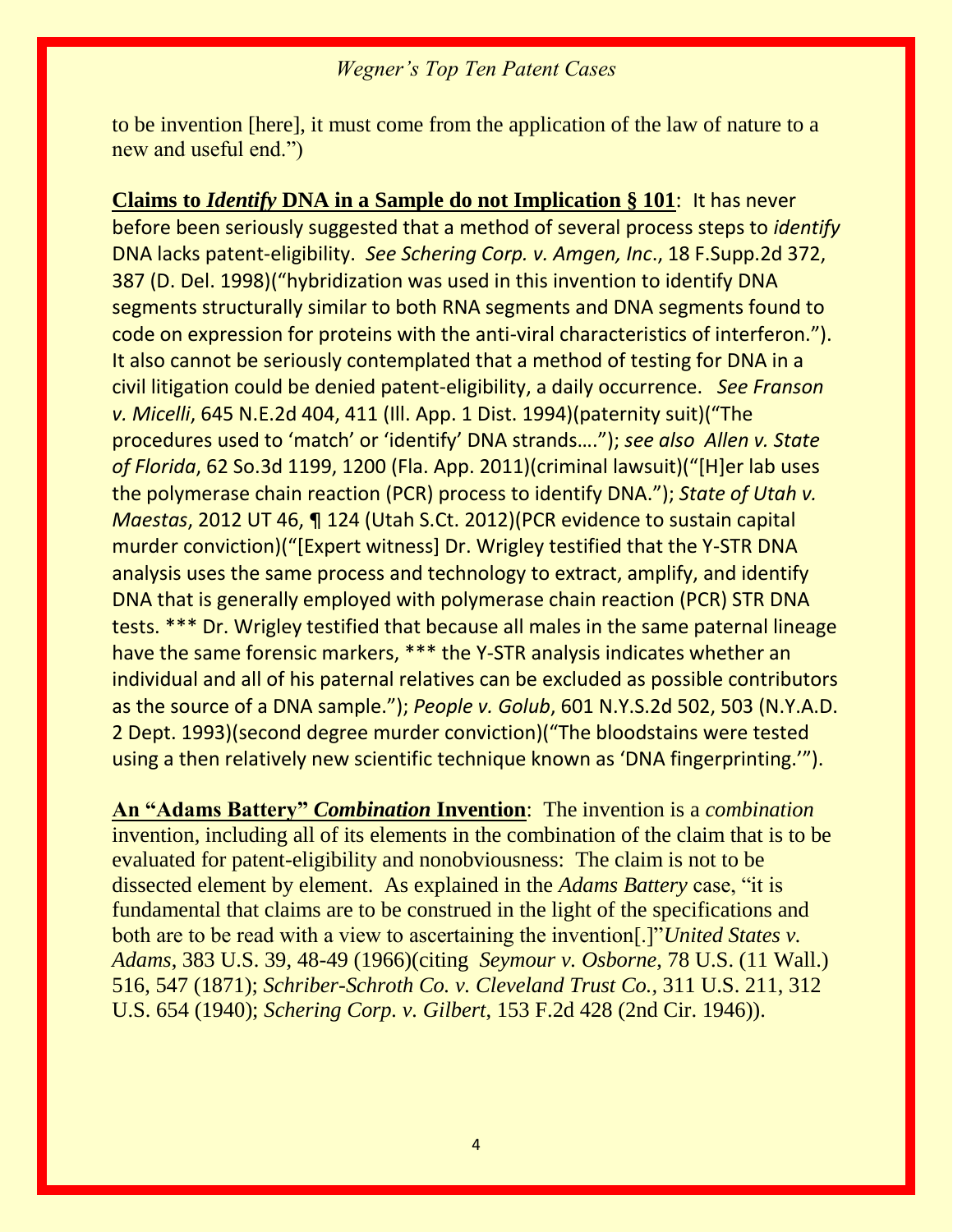As explained in the *Adams Battery* case, *United States v. Adams*, 383 U.S. 39, 48- 49 (1966): "While the claims of a patent limit the invention, and specifications cannot be utilized to expand the patent monopoly, *Burns v. Meyer*, 100 U.S. 671, 672 (1880); *McCarty v. Lehigh Valley R. Co*., 160 U.S. 110, 116 (1895), it is fundamental that claims are to be construed in the light of the specifications and both are to be read with a view to ascertaining the invention, *Seymour v. Osborne*, 78 U.S. (11 Wall.) 516, 547 (1871); *Schriber-Schroth Co. v. Cleveland Trust Co.,* 311 U.S. 211, 312 U.S. 654 (1940); *Schering Corp. v. Gilbert*, 153 F.2d 428 (2nd Cir. 1946)."

**Borrowing** *Mayo* **Dictate to Create a Conflict with Established Law**: Taking *dicta* from *Mayo, in vacuo,* leads to an unnecessary conflict within the case law of the Supreme Court that has uniformly required consideration of the invention as a whole, "all elements" of the claimed invention in their combination defined by the patentee. In the context of patent infringement, the cases repeatedly spoke of the judicial requirement to construe the subject matter under the "all elements" rule. There is a rich history of precedent more from more than one hundred years ago that established the rule that was established by Justice Story. *See Barrett v. Hall,*  2 F.Cas. 914, 924 (No. 1047)(D. Mass. 1818)(Story, J., riding circuit)("the patent [is] for the combination only[;] it is no infringement of the patent to use any of the machines separately, if the whole combination be not used; for in such a case the thing patented is not the separate machines, but the combination; and the statute gives no remedy, except for a violation of the thing patented."); *see also Prouty v. Draper*, 20 F.Cas. 11, 12 (No. 11, 446) (D. Mass. 1841) (Story, J.; riding circuit), *aff'd*, 41 U.S. (16 Pet.) 336 (1842)(Taney, C.J.)(" "The plaintiffs' patent is for an entire combination of all the three things, and not for a combination of any two of them. A patent for a combination of A, B and C, cannot be technically or legally deemed at once a combination of A, B and C, and of A and B alone."); *Eames v. Godfrey*, 68 U.S. (1 Wall.) 78, 79 (1864)("[T]here is no infringement of a patent which claims mechanical powers in combination unless all the parts have been substantially used. The use of a part less than the whole is no infringement."); *Water-Meter Co. v. Desper*, 101 U.S. (11 Otto) 332, 335-37 (1879)("It is a wellknown doctrine of patent law, that the claim of a combination is not infringed if any of the material parts of the combination are omitted. \*\*\*").

The quoted cases are merely illustrative of the many "all elements" cases from the nineteenth century that include, *inter alia, Vance v. Campbell*, 66 U.S. (1 Black) 427, 429 (1861); *Eames v. Godfrey*, 68 U.S. (1 Wall.) 78, 79 (1864); *Gould v. Rees*, 82 U.S. (15 Wall.) 187 (1872); *Dunbar v. Myers*, 94 U.S. (4 Otto) 187, 202 (1876); *Water-Meter Co. v. Desper*, 101 U.S. (11 Otto) 332, 335-37 (1879); *Case*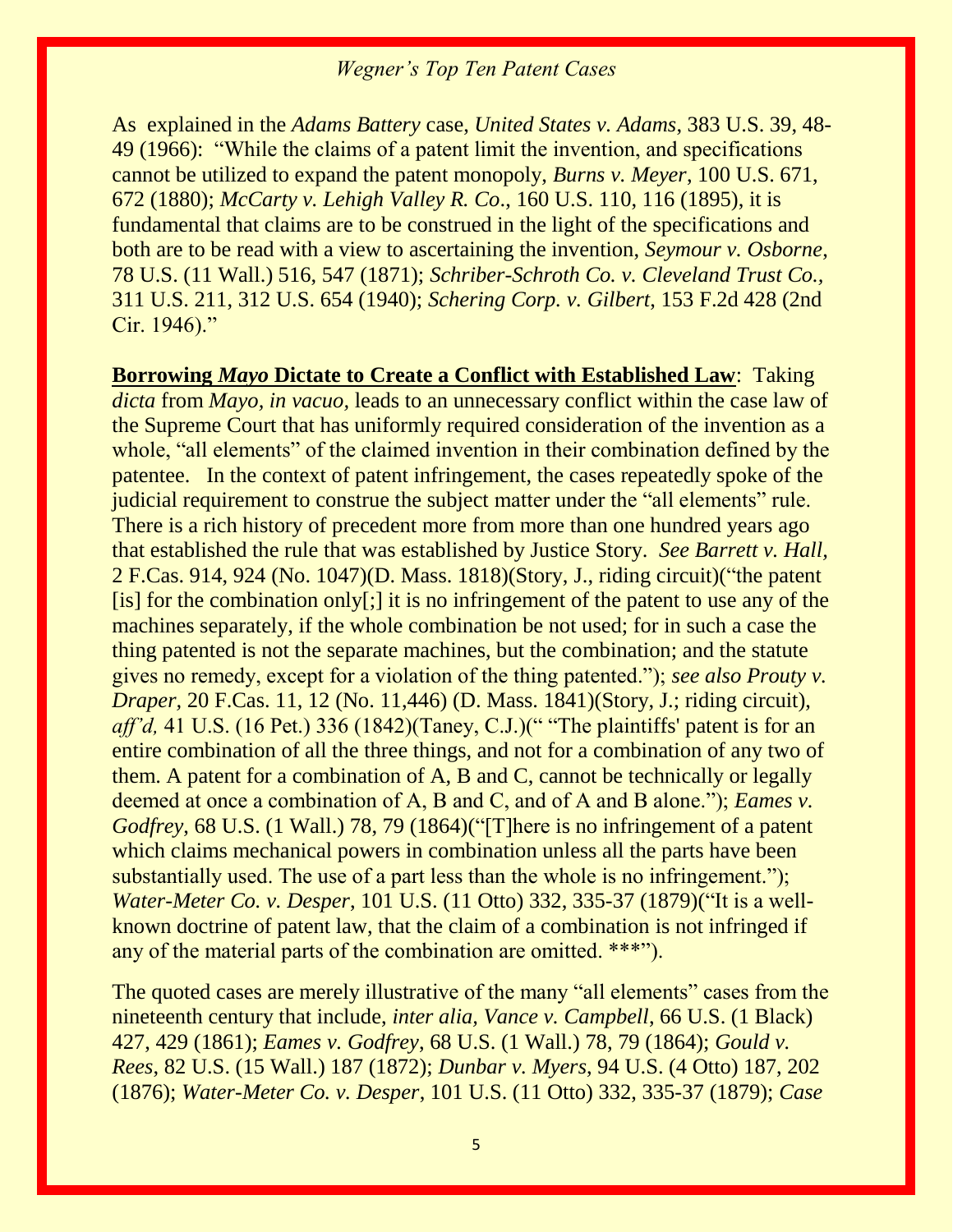*v. Brown*, 69 U.S. (2 Wall.) 320, 327-28 (1864); *Gill v. Wells*, 89 U.S. (22 Wall.) 1, 26-30 (1874); *Fuller v. Yentzer*, 94 U.S. (4 Otto) 288, 297 (1876); *Gage v. Herring*, 107 U.S. (17 Otto) 640, 648 (1882); *Fay v. Cordesman*, 109 U.S. 408, 420-21 (1883); *Rowell v. Lindsay*, 113 U.S. 97, 102 (1885); *Sargent v. Hall Safe & Lock Co.*, 114 U.S. 63, 86 (1885); *Brown v. Davis*, 116 U.S. 237, 252 (1886); *Yale Lock Mfg. Co. v. Sargent*, 117 U.S. 373, 378 (1886); *McClain v. Ortmayer*, 141 U.S. 419, 425 (1891); *Wright v. Yuengling*, 155 U.S. 47, 52(1894); *Black Diamond Coal Mining Co. v. Excelsior Coal Co.*, 156 U.S. 611, 617-18 (1895); *Cimiotti Unhairing Co. v. American Fur Ref. Co.*, 198 U.S. 399, 410 (1905)).

**The Aberrant** *Flook* **Case**: To the extent that *Parker v. Flook*, 437 U.S. 584 (1978), stands for the proposition that one may dissect a claim into its constituent elements to determine patent-eligibility based upon the patent-eligibility of one of the components, *Flook* was cabined by *Diamond v. Diehr*, 450 U.S. 175 (1981).

In *Diehr* the Court expressly stated that "[i]n determining the eligibility of [the patent applicants'] claimed process for patent protection under § 101, their *claims must be considered as a whole*. It is inappropriate to dissect the claims into old and new elements and then to ignore the presence of the old elements in the analysis." *Diehr*, 450 U.S. at 188.

**Misapplication of the Law of the** *Mayo* **Case**: In voting to deny rehearing en banc in *Ariosa,* the second most senior active member of the Federal Circuit who has been on the bench for twenty-five years manifests a misunderstanding of precedent in the following passage: "In *Mayo Collaborative Services v. Prometheus Laboratories, Inc*., 132 S. Ct. 1289 (2012), the Supreme Court set forth a framework for distinguishing patents that claim laws of nature, natural phenomena, and abstract ideas from those that claim patent-eligible applications of those concepts." *Ariosa Diagnostics, Inc. v. Sequenom, Inc*. \_\_ F.3d \_\_, \_\_(Fed. Cir. Dec. 2, 2015)(Lourie, J., joined by Moore, J., concurring in den. reh'g en banc). Precisely. *Mayo* deals with claims to "laws of nature, natural phenomena", but the invention, *here,* has no such claim.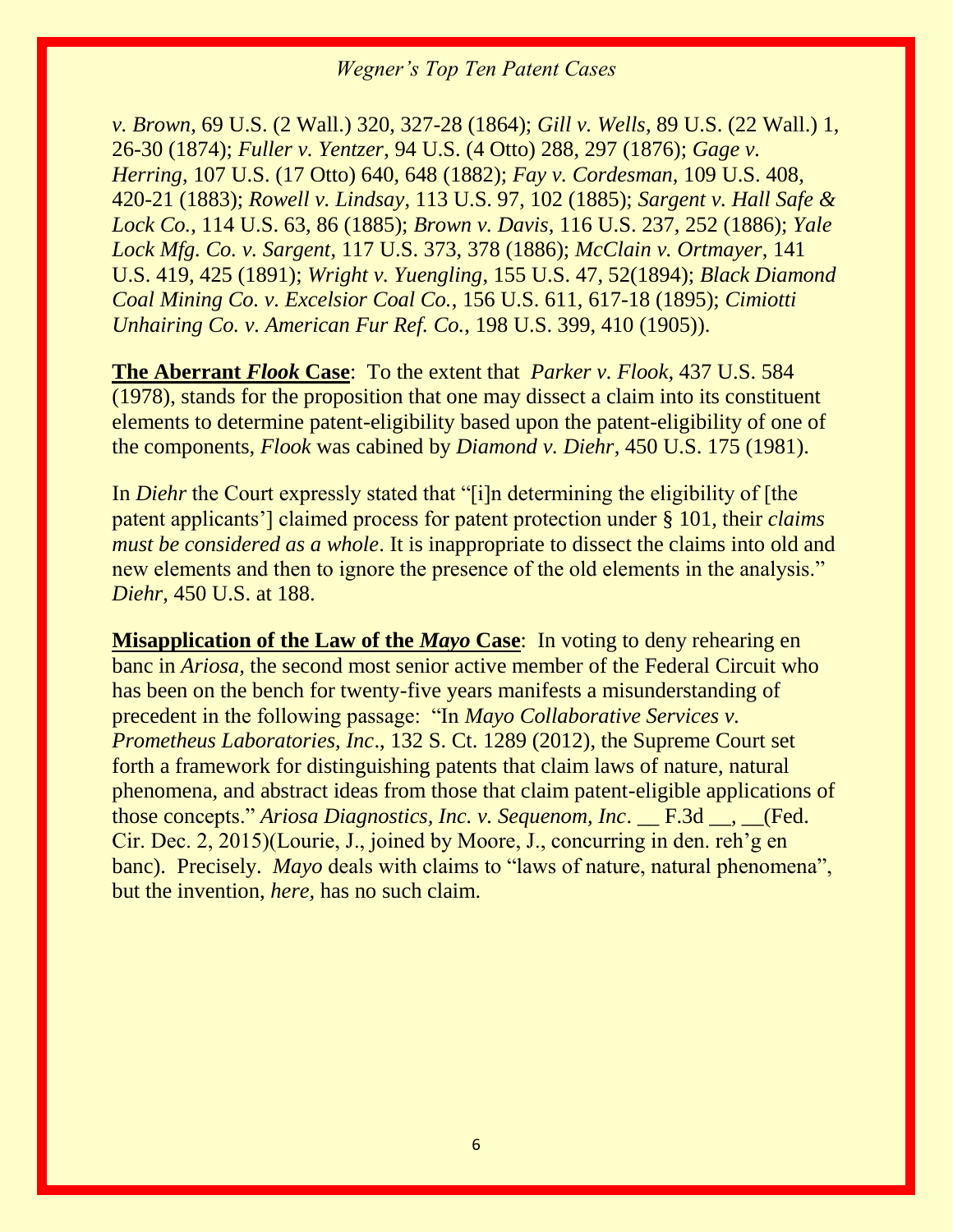# ♦ **(2) Design patent infringement; damages keyed to component**

*Current Case: Samsung Electronics Co., Ltd. v. Apple Inc*., No. 15-777 *opinion below, Apple Inc. v. Samsung Electronics Co., Ltd.,* F.3d (Fed. Cir. May 18, 2015)(Prost, C.J.), asks whether design patent damages should be limited to profits attributable to a component of a patented design, where the design is applied to only that component.

*Status: Certiorari* was granted March 21, 2016, but *only* as to the *second* Question Presented. The case will be briefed in the coming months with a Fall or early Winter argument and a decision in the Term that expires at the end of June 2017.

*Questions Presented: "\*\*\*The [Federal Circuit] held that a design-patent holder is* entitled to an infringer's entire profits from sales of any product found to contain a patented design, without any regard to the design's contribution to that product's value or sales. The \*\*\* effect of [this holding] is to reward design patents far beyond the value of any inventive contribution. The questions presented are: \* \* \*

"2. Where a design patent is applied to only a component of a product, should an award of infringer's profits be limited to those profits attributable to the component?"

**A Damages Pandora's Box for "Regular" Patents:** If the Court determines that a particular feature of the patented design is responsible for the success of the infringing product and it accounts for, say, ten percent of the profits, what lesson would a ruling limiting the design patentee to ten percent of the profits in *this* case have on "regular" patent infringement cases?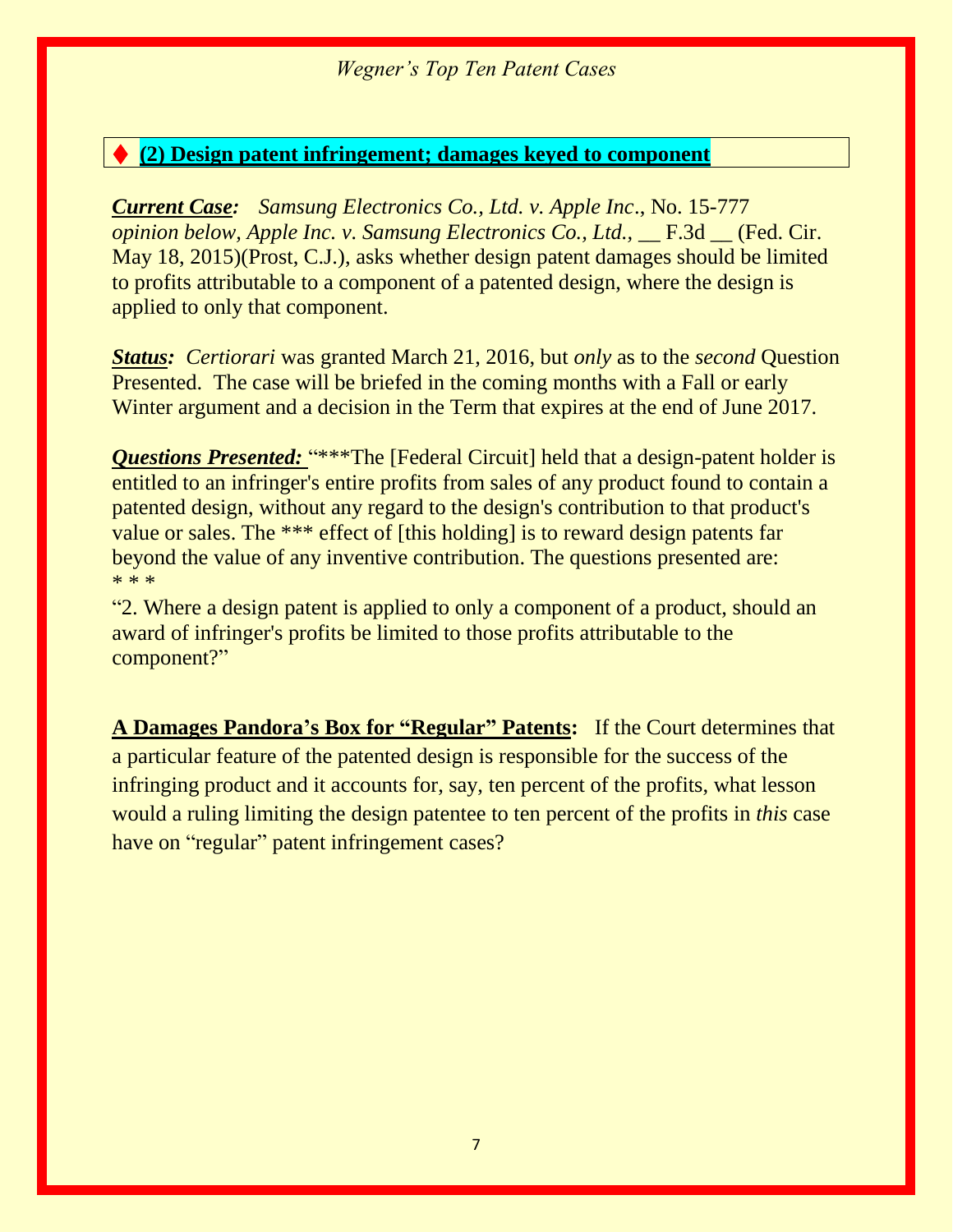**Opening the Door to Future Design Patent Grants of** *Certiorari***: One reason** why design patents have not been accepted for review by the Supreme Court is because the Court may have been reluctant to grant *certiorari* in an area of law unfamiliar to the members of the Court. This situation is now dramatically changed with *Samsung Electronics v. Apple* providing a "tutorial" to the Supreme Court on design patent law. What's next?

**Historic First Grant of** *Certiorari* **in a Design Patent Case**: Never since the Evarts Act of 1891 gave the Court discretion whether to accept an appeal has the Court previously issued a merits decision on design patent law. The leading design patent case came a generation before the Evarts Act in *Gorham Co. v. White,* 81 U.S. (14 Wall.) 511 (1871), where an appeal could be taken directly from the trial court as a matter of right. (To be sure, discussion of design patent law is found in *dictum* in *Mazer v. Stein*, 347 U.S. 201, 215-16 (1954)(copyright case discussing design patents)(" *Gorham Co. v. White*, 81 U.S. (14 Wall.) 511 (1871), interpret[s] the design patent law of 1842, 5 Stat. 544, granting a patent to anyone who by 'their own industry, genius, efforts, and expense, may have invented or produced any new and original design for a manufacture \* \* \*.' A pattern for flat silver was there upheld. The intermediate and present law differs little. 'Whoever invents any new, original and ornamental design for an article of manufacture may obtain a patent therefor, \* \* \*' subject generally to the provisions concerning patents for invention. § 171, 66 Stat. 805, 35 U.S.C.A. § 171.")(footnote omitted).

*Federal Circuit Activity in Design Patents*: To be sure, the Federal Circuit has had a major *en banc* review of a design patent issue. *See Egyptian Goddess, Inc. v. Swisa, Inc*., 543 F.3d 665 (Fed. Cir. 2008)(en banc)(Bryson, J.).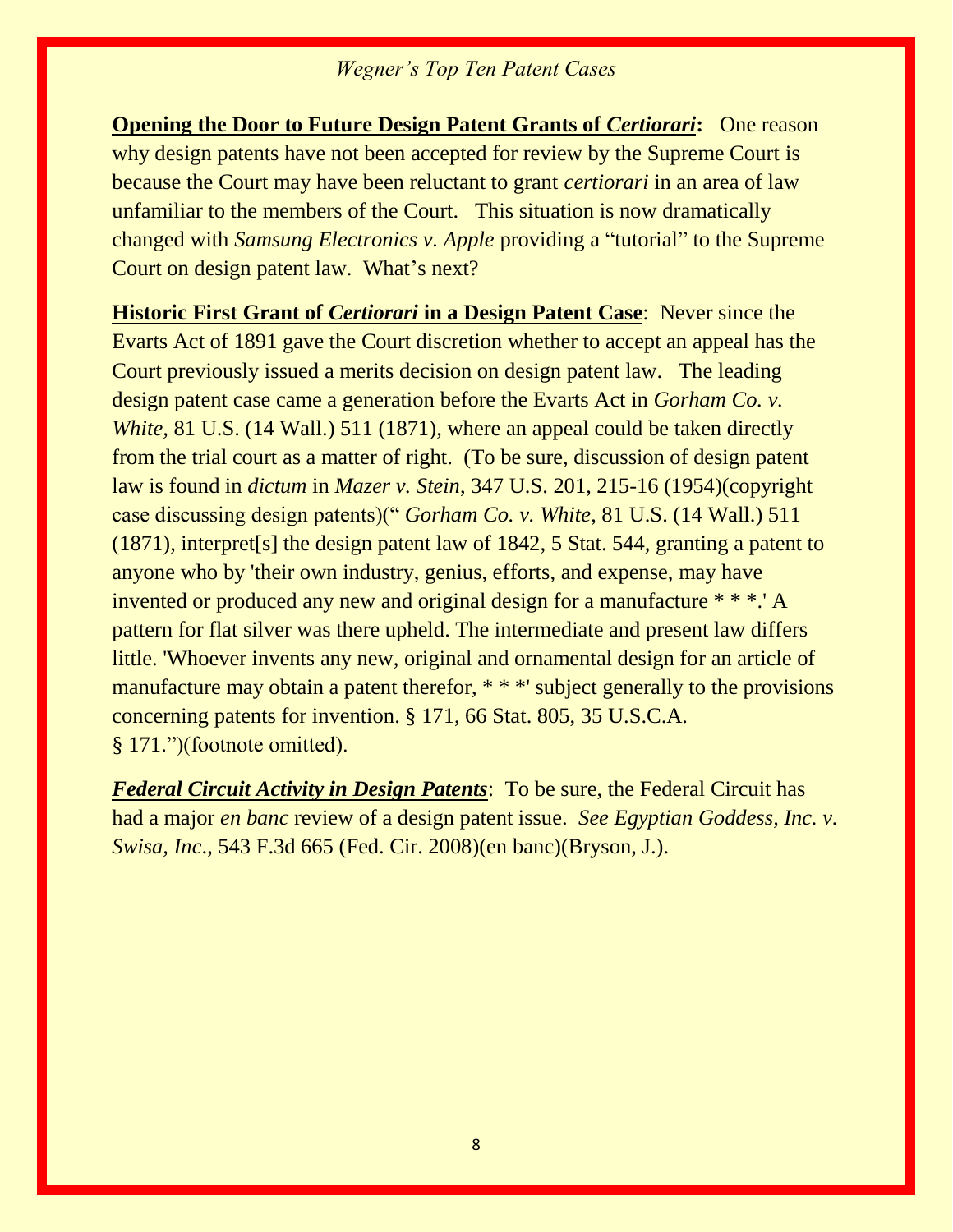**(3) International Patent Exhaustion:** *Is the patent right be "exhausted" upon the first sale by the patentee of a patented item when that item is sold by the patentee anywhere in the world* ("international patent exhaustion") or only where that item is sold in the United States (the current Federal Circuit practice).

**Current Case:** *Lexmark International, Inc. v. Impression Products, Inc*., \_\_ F.3d \_\_ (Fed. Cir. Feb. 12, 2016)(en banc)(Taranto, J.).

*Status:* Petition due May 12, 2016 (unless extended).

**Prior Case Law**: *Kirtsaeng v. John Wiley & Sons, Inc.,* 133 S.Ct. 1351 (2012)(establishing international *copyright* exhaustion); cf. *Jazz Photo Corp. v. Int'l Trade Comm'n,* 264 F.3d 1094 (Fed.Cir.2001) (Newman, J.)(denying international patent exhaustion based upon *Boesch v. Graff*, 133 U.S. 697 (1890)(dicta)(holding had to do with an overseas first party sale by a third party and not by the patentee)).

**Implications:** Establishment of international patent exhaustion would result in severe consequences for the pharmaceutical industry where United States drug prices for patented medicines are far higher than in some other countries which would result in either an increased flow of lower priced "parallel import" drugs or diminishment of sales in other countries to diminish parallel import challenge.

The *en banc* Federal Circuit in *Lexmark* determined that there is *no* international patent exhaustion, despite the Supreme Court holding that there *is* international *copyright* exhaustion in the recent *Kirtsaeng* case.

**Twenty seven thousand words**! The majority opinion in *Lexmark* is a difficult to swallow, nearly 27,000 words – roughly three times the maximum word length for a petition for *certiorari* (which is only 9000 words.)

**The Flawed** *Jazz Photo* **Precedent**: The holding in *Lexmark* is keyed to the Federal Circuit *Jazz Photo* panel opinion, not one of the finest examples of judicial writing. The *Lexmark* majority opinion with its frequent citation to *Jazz Photo*  implies that this case of first impression was carefully thought out and its result was compelled by a *holding* of patent exhaustion from a Supreme Court decision, *Boesch v. Graff,* 133 U.S. 697 (1890)). *See Lexmark,* \_\_ F.3d at \_\_, slip op. at 64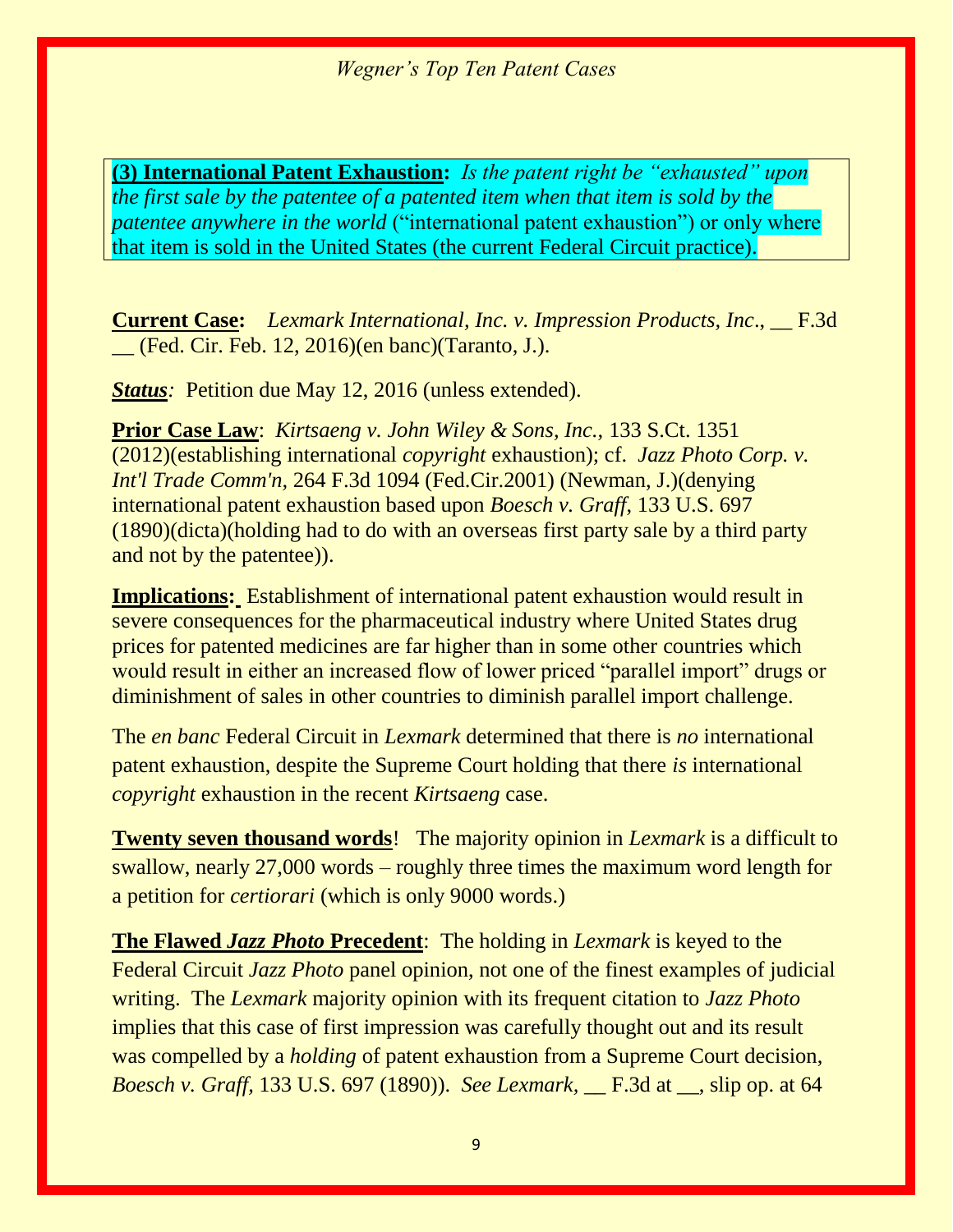("Nor did [the Supreme Court in *Kirtsaeng*] cite, even to distinguish, its own leading case on exhaustion and foreign sales in the patent area, namely, *Boesch*…")

As to any careful reflection or policy arguments entertained by the court in *Jazz Photo,* the answer is that there was *absolutely no discussion whatsoever* of any policy basis or case law other than the *Boesch v. Graff* case which implicitly was cited as a holding for denial of international patent exhaustion.

In fact, the sole basis given for the *Jazz Photo* denial of international patent exhaustion is found in a single sentence constituting less than 50words:

"United States patent rights are not exhausted by products of foreign provenance. To invoke the protection of the first sale doctrine, the authorized first sale must have occurred under the United States patent*. See Boesch v. Graff,* 133 U.S. 697, 701-703 (1890) (*a lawful foreign purchase does not obviate the need for license from the United States patentee before importation into and sale in the United States*)." *Jazz Photo Corp v. International Trade Commission*, 264 F.3d 1094, 1105 (Fed. Cir. 2001)(rationale emphasized).

As to the value of the *holding* in *Boesch v. Graff* the case has absolutely nothing to do with patent exhaustion but instead deals with a first sale by a party having no patent right of any kind. Indeed, the facts of *Boesch v. Graff* have absolutely nothing to do with exhaustion but instead relate to a sale by a prior inventor of patented burners who had no opportunity to gain a patent following the filing of the patentee under the first-to-file patent law of Germany, where a true first inventor who failed to file or was second to file could not obtain a patent but could have a right to make, use and sell the patented invention *independent from the patentee* under Germany's Prior User Right statute.

If anything, the *Lexmark* quotation from *Boesch v. Graff* explains that the sale in Germany of the patented burners was by someone other than the patentee who "*was allowed [to sell the burners] under the laws of [Germany]." Lexmark,* \_\_ F.3d at \_\_, slip op. at 78 (quoting *Boesch v. Graff,* 133 U.S. 697, 703 (1890))("The right which [the German seller] had to make and sell the [patented] burners in Germany *was allowed him under the laws of that country,* and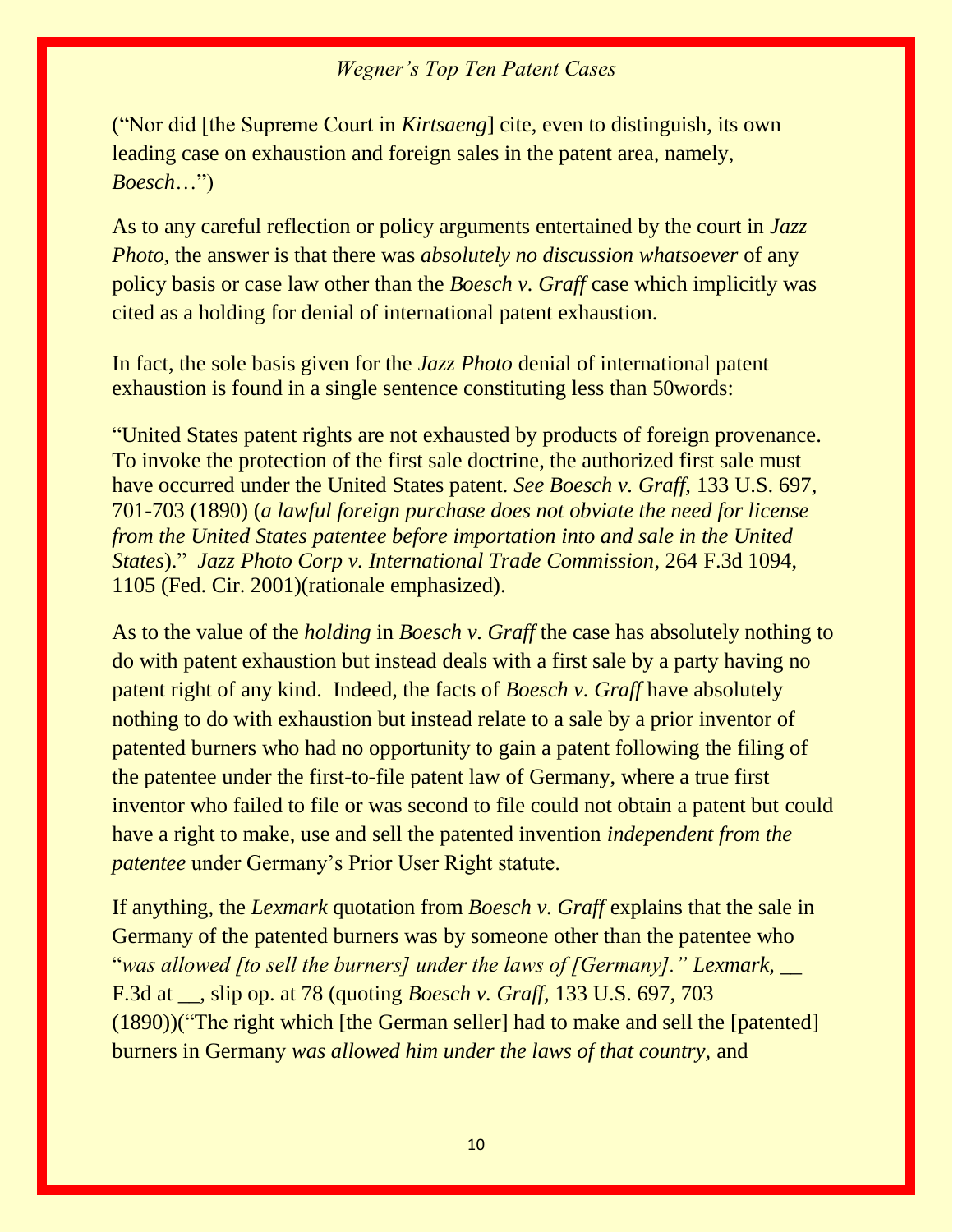purchasers from him could not be thereby authorized to sell the articles in the United States in defiance of the rights of patentees under a United States patent.").

**Common Law Roots**: The majority opinion spends a great deal of time focusing upon the writings of Lord Coke, which were relied upon by the Supreme Court in *Kirtsaeng* to establish international copyright exhaustion. The Federal Circuit has had difficulty in recent years in understanding English precedent as foundation for how the American patent law should be decided. *See* Jeffrey A. Lefstin, *Inventive Application: a History*, 67 Fla. L. Rev. 565 (2015).

# \♦ (4) *"Broadest Reasonable Interpretation"* **Post-Grant Claim Construction**

*Current Case***:** *Cuozzo Speed Technologies LLC v. Lee,* Supreme Court No. 15-446: The first *Question Presented* asks whether the Federal Circuit erred in concluding that in an *inter partes* review post-grant proceeding, the PTAB may construe claims in an issued patent according to the "broadest reasonable interpretation" standard used for *ex parte* examination as well as pre-Leahy Smith post grant proceedings *versus* the claims' "plain and ordinary meaning". The decision below is styled as *Apotex Inc. v. Daiichi Sankyo, Inc.*, F.3d (Fed.) Cir. 2015)(Taranto, J.)

*Status*: Merits briefing stage. (Cert. granted January 15, 2016.)

**Sham "Consolidated Proceedings", a Second Issue:** The Patent Office *in theory*  permits a patent challenger to file parallel *ex parte* reexamination *and* a post-grant proceeding under the *Leahy Smith America Invents Act* and then to seek "consolidation" of the two proceedings under 35 U.S.C. 315(d), 37 C.F.R. 42.122(a). As explained in the Final Rules, the "consolidated" proceeding would result in "a single inter partes review proceeding." 77 Fed. Reg. at 48,697.

The consolidation approach may be played out, for example, in the odd circumstance of double patenting where this *is* a ground for a patent challenge in *ex parte* reexamination but not (per the current Board interpretation of the law) in a post-grant review under the *Leahy Smith America Invents Act. See Apple Inc. v. SightSound Technologies, LLC,* CBM2013-00021, slip op. at 23-25 (PTAB 2013)(Arbes, APJ).

**(i) Sham "Consolidation" Rule**: But, the right to "consolidate" parallel reexamination and other post-grant review proceedings is an entirely theoretical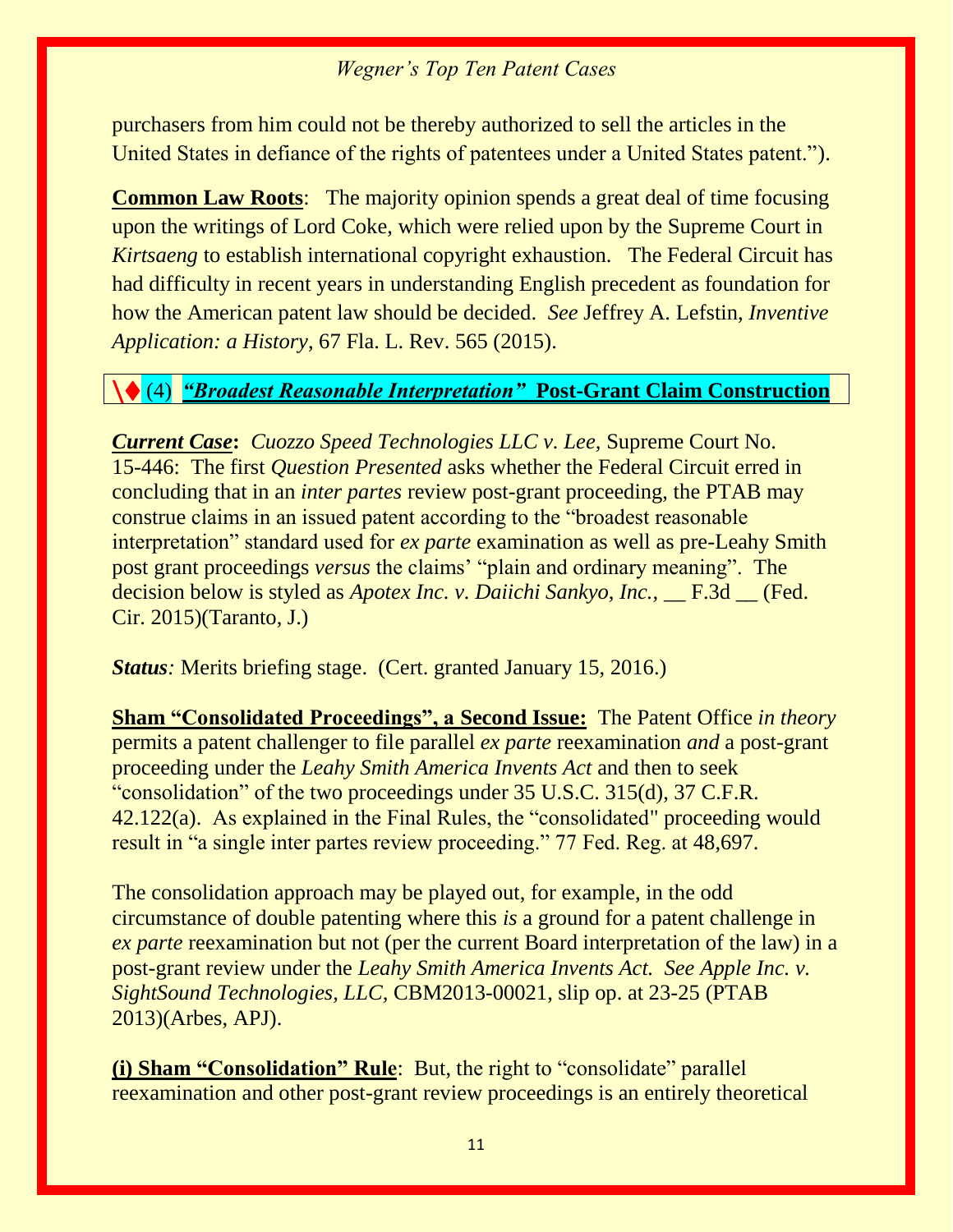right in the sense that the PTAB has never granted "consolidated" proceedings. Thus, the PTAB has never exercised its "consolidation" authority under 35 U.S.C. 315(d), 37 C.F.R. 42.122(a). As Cuozzo points out in its opening merits brief to the Supreme Court, "[t]he Government has *not pointed to a single instance* in which the Board has consolidated an IPR with a reexamination or reissue proceeding." Cuozzo Br. at 44 (emphasis added). The issue is important in the pending Supreme Court case because the PTO and the Federal Circuit have both cited the possibility of a consolidated reexamination/IPR proceeding as a justification for the "broadest reasonable interpretation" standard in IPR. *See id.*

**(ii) Double Patenting in a Consolidated Proceeding**: One of the implications of the sham practice is that whereas the PTAB in *Apple Inc. v. SightSound Technologies, LLC,* CBM2013-00021, slip op. at 23-25 (PTAB 2013)(Arbes, APJ), has denied consideration of double patenting in a Covered Business Method (CBM) proceeding, suggesting the same result in a post-grant review under the *Leahy Smith America Invents Act,* a patent challenger in an ex parte reexamination *is* permitted bring such a challenge. It makes no sense to deny consolidation in such a case.

**(5) Public vs. Experimental Use; Whether Patents "Preempt" Future Research:**  *Does a patent "preempt" research using the subject matter of the claimed invention for the purpose of study or improvement upon the patented technology?*

**Current Cases: (1) Public vs. Experimental Use**: *The Medicines Co. v. Hospira, Inc.,* Fed. Cir. 2014-1469, *vacated panel opinion,* \_\_ F.3d \_\_ (Fed. Cir. 2015)(Hughes, J.)

**(2)** *Sequenom***:** *Sequenom,* (supra, case (1)) (Supreme Court view that there is no experimental use exception to permit research on a patented invention).

#### **(1) Public vs. Experimental Use** *The Medicines Co. v. Hospira*

*Issues to be Briefed in Medicines Company:* "(a) Do the circumstances presented here constitute a commercial sale under the on-sale bar of 35 U.S.C. § 102(b)?

*"*(i) Was there a sale for the purposes of § 102(b) despite the absence of a transfer of title?

"(ii) Was the sale commercial in nature for the purposes of  $\S 102(b)$  or an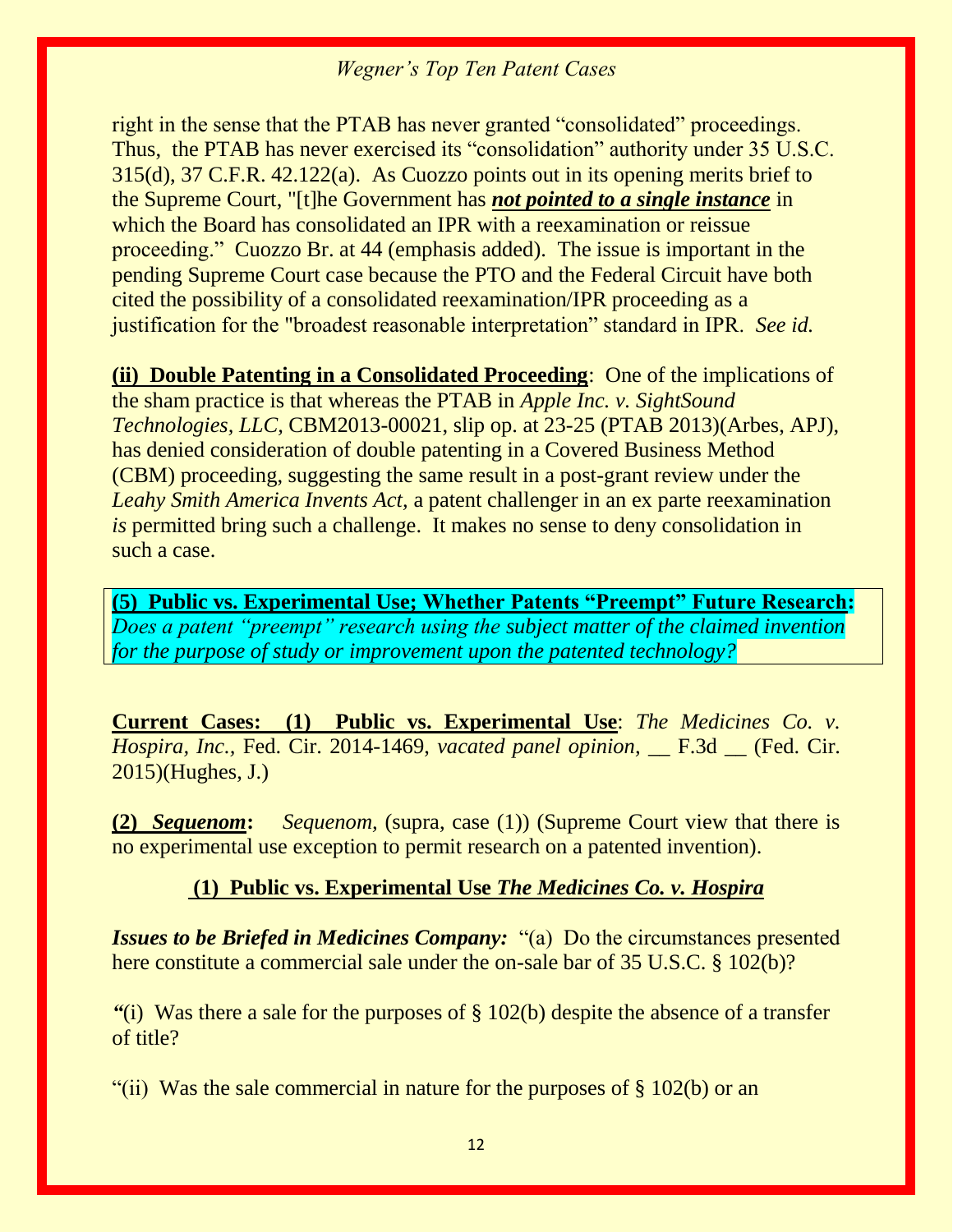experimental use?

(b) Should this court overrule or revise the principle in *Special Devices, Inc. v. OEA, Inc*., 270 F.3d 1353 (Fed. Cir. 2001), that there is no 'supplier exception' to the on-sale bar of 35 U.S.C.  $\frac{102(b)$ ?"

(The now vacated panel opinion quote with approval from *Special Devices*: "A 'sale' under th[e on-sale bar] occurs when the parties offer or agree to reach 'a contract . . . to give and pass rights of property for consideration which the buyer pays or promises to pay the seller for the thing bought or sold.'" *Special Devices,*  270 F.3d at 1355 (quoting *Zacharin v*. *United States,* 213 F.3d 1366, 1370 (Fed.  $Cir. 2000))$ .

*Status:* The Hospira opening brief is due Dec 28, 2015; the Medicines Company's responsive brief is Due Jan. 27, 2016; the Hospira Reply Brief is due 15 days later. Oral argument will be at some point in 2016.

*Significance of Medicines Company for Newly Drafted Patent Applications: Medicines v. Hospira* deals with a fact pattern under the *old law* prior to the *Leahy Smith America Invents Act.* It is thus not an interpretation of the present statute that denies novelty where an invention "was  $***$  in public use  $***$  or otherwise available to the public before the [applicant's] effective filing date[.]" *Leahy Smith America Invents Act,* 35 USC § 102(a)(1).

*A Technology-Free* **cert***. -worthy case:* For a technologically-challenged Court that nevertheless wants to stay involved in patent issues, "experimental use" and related themes are policy-rich areas that are apt to be explored by the Supreme Court, as seen when it revised the standard for "public use", denying an "experimental" exception in its less than landmark "ready for patenting" decision in *Pfaff v*. *Wells Elecs*., *Inc*., 525 U.S. 55, 67-68 (1998), a seemingly unique case in the context of the Federal Circuit dealing with patentability where the Federal Circuit had reached a conclusion of invalidity that was then *affirmed,* albeit with a different rationale.

*Double, double, toil and trouble***:** Surprisingly, the panel opinion was *unanimous,*  hardly the type of scenario to attract *en banc* review. To the extent that the *en banc* court now issues a highly divided opinion, this might be just the seasoning to this case to create basis for grant of *certiorari.*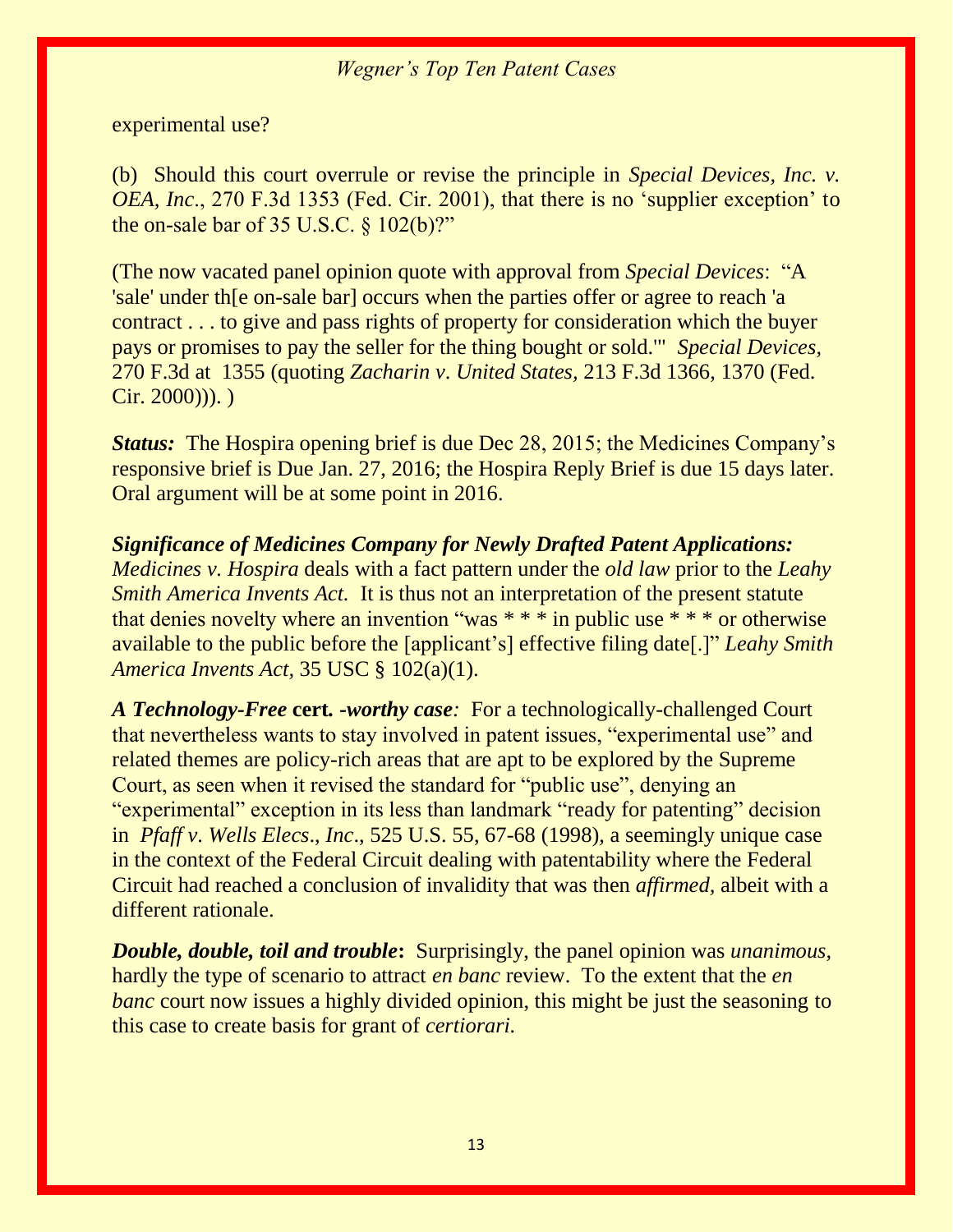**The Federal Circuit's Difficulty with understanding "Experimental Use":**  "Experimental use" in any context, but including "public use", has long troubled the Federal Circuit, yet the *en banc* court has refrained from clarification, particularly in the very troubling progeny of the *Deuterium* case; *see Federal Circuit Case Law that Patents Do Preempt Research, infra.*

### **(2) Research Preemption (***Ariosa***)**

**Current Case**: *Sequenom, Inc. v. Ariosa Diagnostics, Inc.,* is the styling of the expected *certiorari* petition due April 1, 2016, from *Ariosa Diagnostics, Inc. v. Sequenom, Inc.,* \_\_ F.3d \_\_ (Fed. Cir. Dec. 2, 2015)(Order denying en banc review), *panel proceedings,* 788 F.3d 1371 (Fed. Cir. 2015) (Supreme Court view that there is no experimental use exception to permit research on a patented invention).

**Prior Case Law that Patents do not Preempt Research**: *Whittemore v. Cutter*, [29 F. Cas. 1120 \(C.C.D. Mass. 1813\)](http://web2.westlaw.com/find/default.wl?mt=208&db=349&tc=-1&rp=%2ffind%2fdefault.wl&findtype=Y&ordoc=0327141183&serialnum=1800139587&vr=2.0&fn=_top&sv=Split&tf=-1&pbc=1CB7E4D8&rs=WLW12.10) (No. 17,600) (Story, J.)(riding circuit) ("[I]t could never have been the intention of the legislature to punish a man, who constructed such a machine merely for [scientific] experiments, or for the purpose of ascertaining the sufficiency of the machine to produce its described effects.").

**Federal Circuit Case Law that Patents Do Preempt Research:** *See* PATENT-ELIGIBILITY, § 3[c], *Deuterium Ghost at the Federal Circuit* (citing *Deuterium Corp. v. United States*, 19 Cl.Ct. 624 (Cl.Ct.1990)(Rader, J.), followed, *Embrex v. Service Eng'g Corp*., 216 F.3d 1343 (Fed.Cir.2000) (Rader, J., concurring); *see also Madey v. Duke Univ.,* 307 F.3d 1351 (Fed.Cir.2002)(Gajarsa, J.)(dictum); *Integra Lifesciences I, Ltd. v. Merck KGaA*, 331 F.3d 860, 863 n.2 (Fed. Cir. 2003), *rev'd sub nom Merck KGaA v Integra Lifesciences I, Ltd.,* 545 U.S. 193 (2005)(discussed in Wegner, *Post*-Merck *Experimental Use and the "Safe Harbor,"* 15 Fed. Cir. B.J. 1 (2005)).

**Implications:** If the answer to the question is "no" – that patents do *not* preempt research – then the argument in *Mayo, Alice* and other recent cases vanishes that a patent "preempts" research.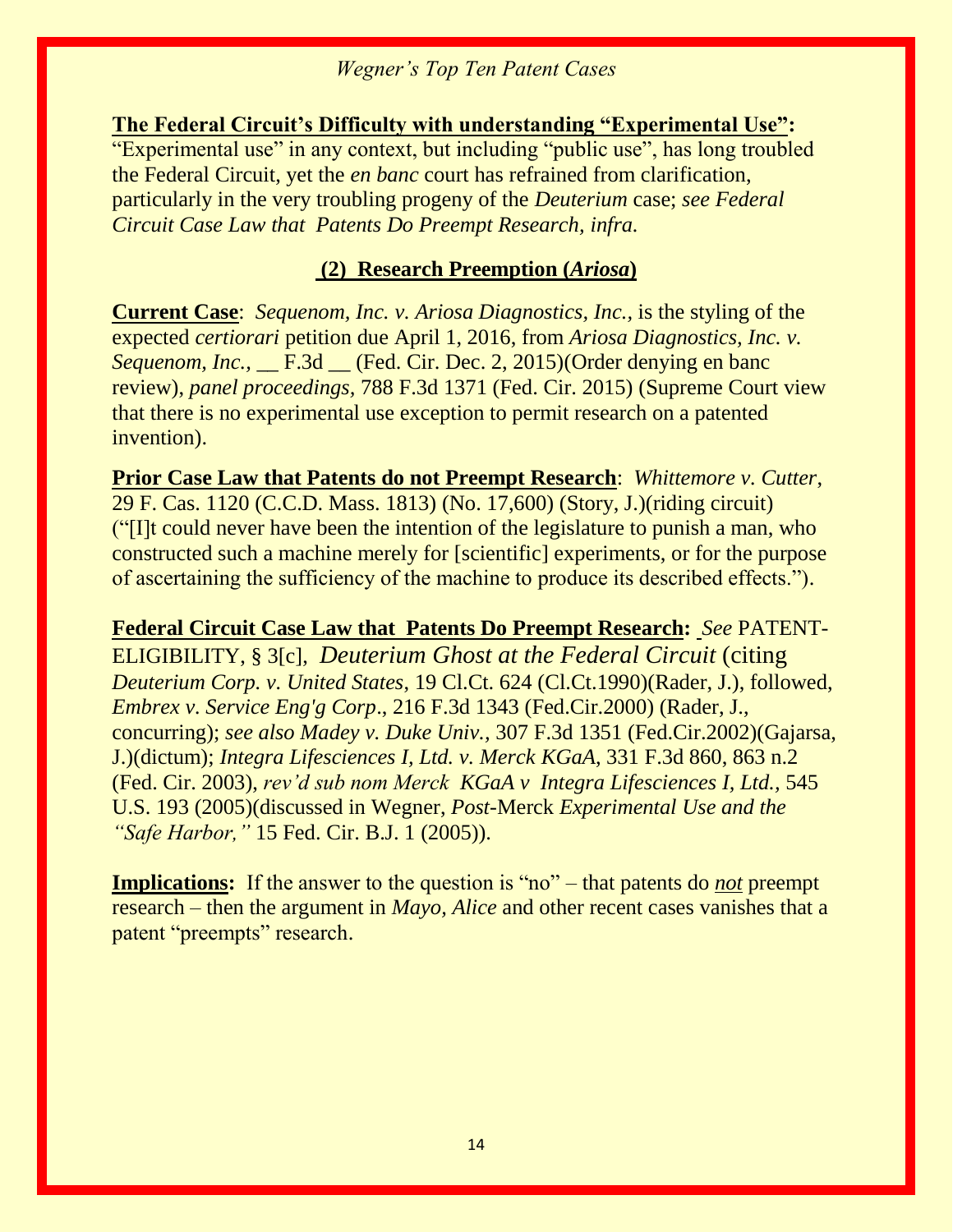**(6)****Willful Infringement (§ 284):** *Should a Willful Patent Infringement Determination be based upon a Rigid Two Part test?*

♦ **Current Cases now at the Supreme Court:** *Halo Electronics, Inc. v. Pulse Electronics, Inc*., S.Ct. No. 14-1513; *Stryker Corp. v. Zimmer, Inc.*, No. 14-1520.

*Status:* Awaiting decision (consolidated argument was held February 23, 2016; merits decision by the end of June 2016.

*First Question Presented in Halo***: "**Whether the Federal Circuit erred by applying a rigid, two-part test for enhancing patent infringement damages under 35 U.S.C. § 284, that is the same as the rigid, two part test this Court rejected last term in *Octane Fitness, LLC v. ICON Health & Fitness, Inc.*, 134 S. Ct. 1749 (2014) for imposing attorney fees under the similarly worded 35 U.S.C. § 285."

# *First Question Presented in Stryker Corp. v. Zimmer, Inc.***, No. 14-1520:**

"The Patent Act provides that district courts "may increase . . . damages up to three times the amount found or assessed." 35 U.S.C. § 284. Despite this permissive and discretionary language, the Federal Circuit requires, as a prerequisite to awarding enhanced damages under § 284, that a patentee prove by clear and convincing evidence that infringement was "willful," meaning both that (1) there was an objectively high likelihood that the infringer's actions constituted infringement, and (2) this likelihood was either known or so obvious that it should have been known to the accused infringer.

"The [first question presented is] Has the Federal Circuit improperly abrogated the plain meaning of 35 U.S.C. § 284 by forbidding any award of enhanced damages unless there is a finding of willfulness under a rigid, two-part test, when this Court recently rejected an analogous framework imposed on 35 U.S.C. § 285, the statute providing for attorneys' fee awards in exceptional cases?"

**Implications:** Reversal of the current Federal Circuit case law will make it easier to award enhanced damages for willful infringement.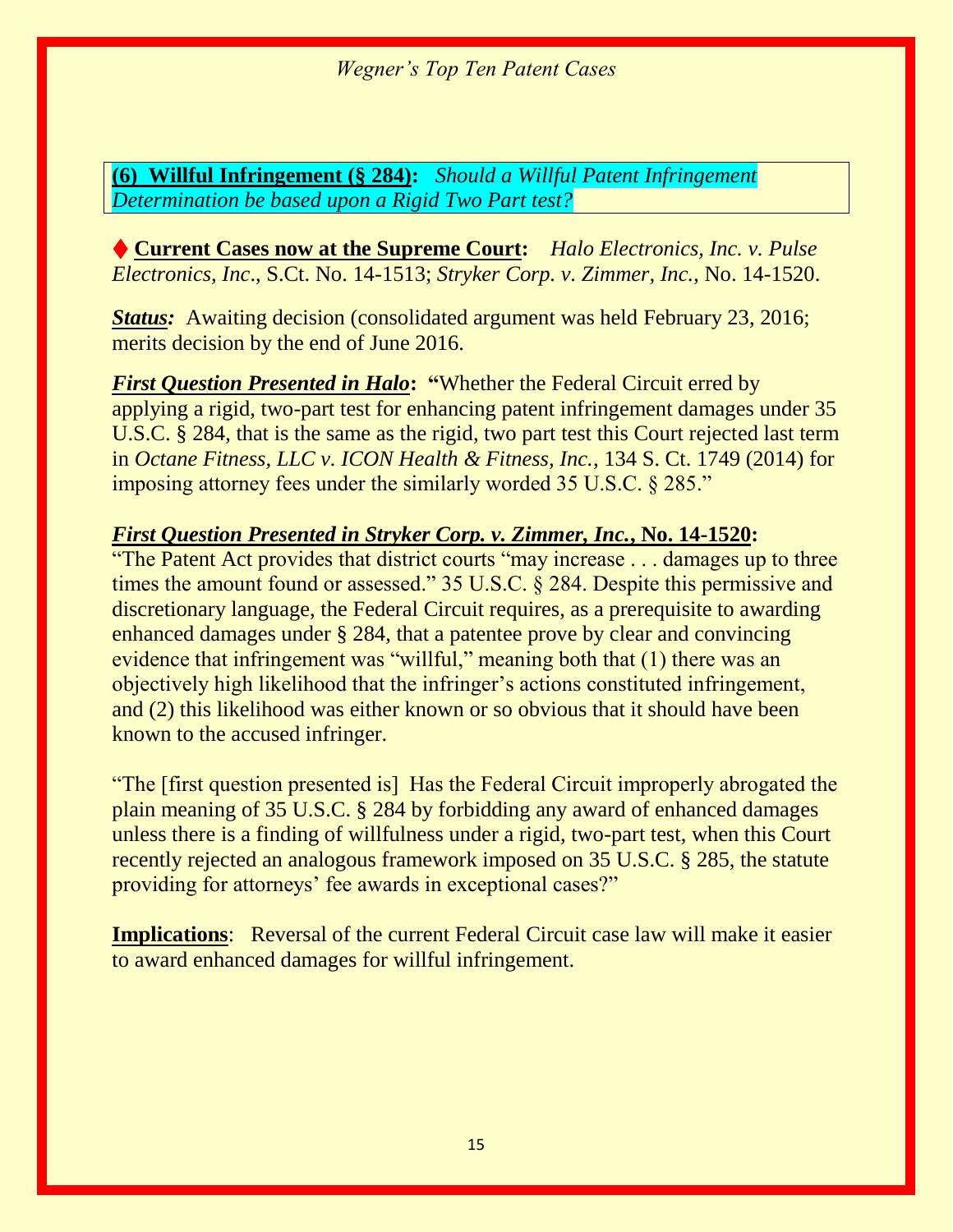♦ **(7) "Active Inducement" to Infringe (§ 271(f)(1)):** *Can a single party who creates one component of a patented combination in the United States and then that same single party creates the patented combination offshore be guilty of infringement of the combination under a theory of "active inducement" under 35 USC § 271(f)(1)?*

**Current Case:** *Life Techs. Corp. v. Promega Corp.,* Supreme Court No. 14-1538, opinion below, *Promega Corp. v. Life Techs. Corp.,* 773 F.3d 1338 (Fed. Cir., 2014)(Chen, J.). Tthe first *Question Presented* is "[w]hether the Federal Circuit erred in holding that a single entity can 'actively induce' *itself* to infringe a patent under  $35 \text{ U.S.C.}$  §  $271(f)(1)$ ." (emphasis added)

*Status*: The Solicitor General was asked for his views in a CVSG order dated October 5, 2015. It is likely that the Solicitor General's brief will be filed in Spring 2016, perhaps in time for a vote before the end of the Term at the end of June 2016.

**Prior Case Law:** Contributory infringement was spawned more than 140 years ago in *Wallace v. Holmes*, 29 F.Cas. 74 (No. 17,100) (CC Conn.1871), as a courtfashioned way for a patentee to sue a third party who supplies a component of the patented invention to numerous third parties, because it would be impossible or next to impossible as a practical matter to sue each of the individual direct infringers. There has never been a prior appellate holding of active inducement other where a third party is induced to infringe.

**Implications**: This case represents yet another bold stroke by the Federal Circuit to expand the scope of American patent rights to cover extraterritorial activity.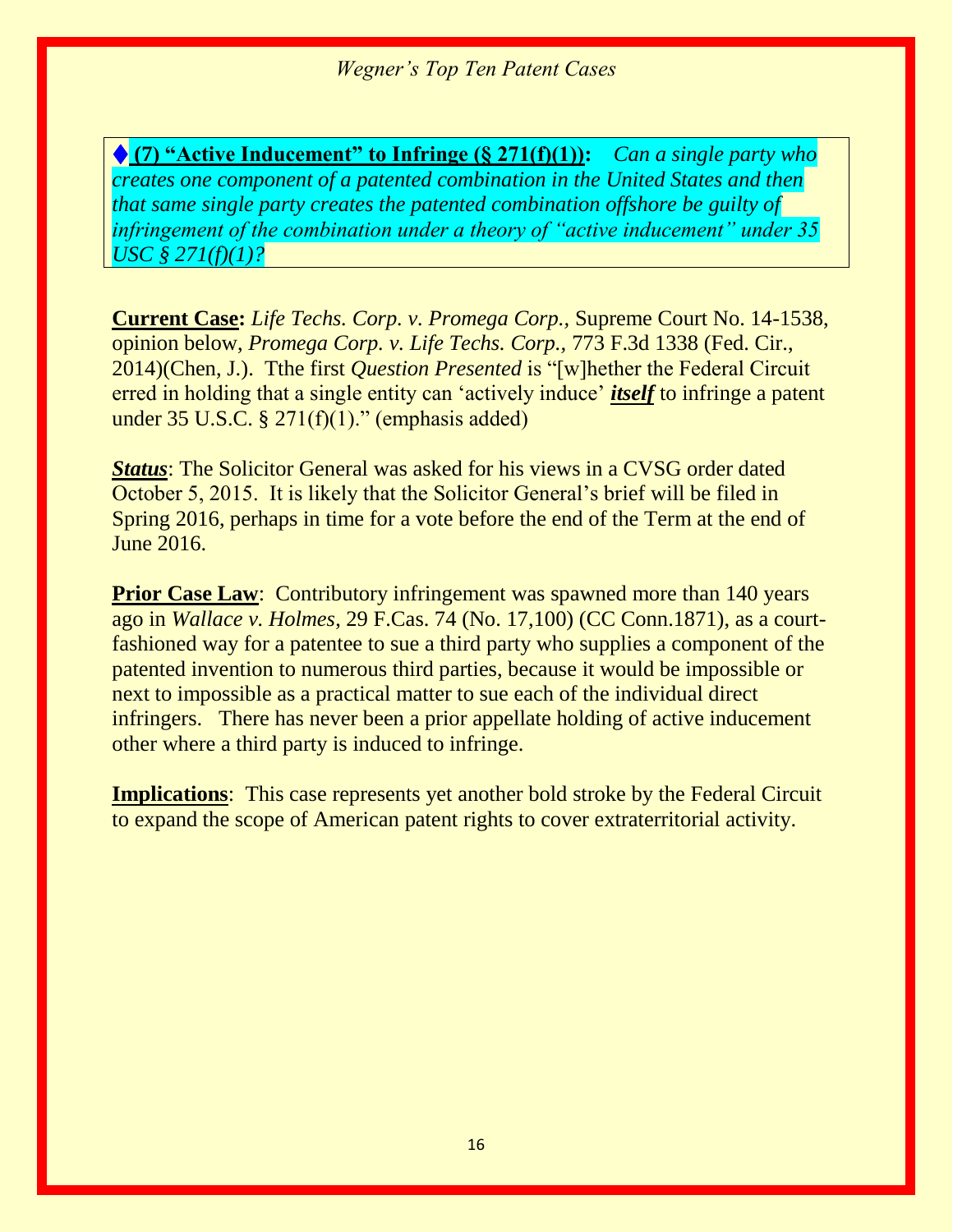#### **(8) Laches, Federal Circuit case law**

*Current Case***:** *SCA Hygiene Prods. Aktiebolag v. First Quality Baby Prods.,LLC,*  S.Ct. No. 15-927, *opinion below,* \_\_ F.3d \_\_ (Fed. Cir. Sept. 18, 2015)(en banc), asks whether Federal Circuit patent laches law consistent with the Supreme Court copyright laches case*, Petrella v. Metro-Goldwyn-Mayer, Inc.,* 134 S.Ct. 1962 (2014).

**Status:** Response to the petition is due March 23, 2016 (once extended).

**Split En Banc Opinion interpreting** *Petrella***:** The 6-5 *en banc* majority opinion split the court between a majority opinion of Prost, C.J. (joined by Newman, Lourie, Dyk, O'Malley, Reyna, JJ.), and an opinion by Hughes, J. (joined by Moore, Wallach, Taranto, Chen, JJ., concurring-in-part and dissenting-in-part).

The majority opinion explains that the en banc court was convened "to resolve whether, in light of the Supreme Court's recent decision in *Petrella v. Metro-Goldwyn-Mayer, Inc.*, 134 S. Ct. 1962 (2014), laches remains a defense to legal relief in a patent infringement suit. We conclude that Congress codified a laches defense in 35 U.S.C. § 282(b)(1) that may bar legal remedies. Accordingly, we have no judicial authority to question the law's propriety. Whether Congress considered the quandary in *Petrella* is irrelevant—in the 1952 Patent Act, Congress settled that laches and a time limitation on the recovery of damages can coexist in patent law. We must respect that statutory law."

**Implications**: No matter the outcome, *SCA Hygience* is a black eye for the Federal Circuit as a court established to provide a uniform body of case law in the patent field. It reaches a conclusion as to laches that differs from *Petrella v. Metro-Goldwyn-Mayer, Inc.,* 134 S.Ct. 1962 (2014)(copyright law) and does so in badly split *en banc* decision with a six vote majority opinion (Prost, C.J., joined by Newman, Lourie, Dyk, O'Malley, Reyna, JJ.) balanced by a five vote minority opinion (Hughes, J., joined by Moore, Wallach, Taranto, Chen, JJ., concurring in part, dissenting in part).

The majority ruled that "laches remains a defense to legal relief in a patent infringement suit after *Petrella* [*v. Metro-Goldwyn-Mayer, Inc.,* 134 S.Ct. 1962 (2014)]. Laches bars legal relief, and courts must weigh the facts underlying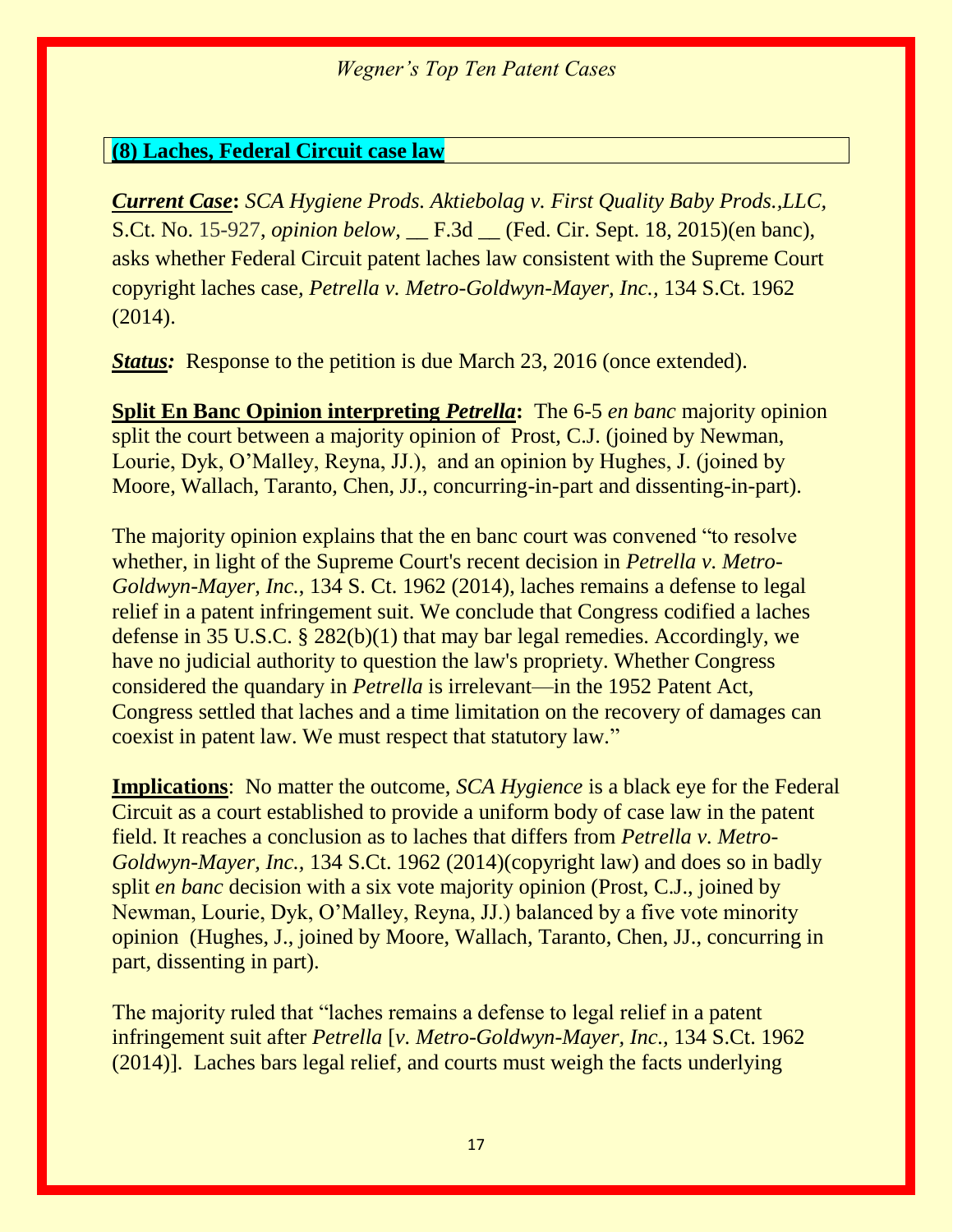laches in the *eBay* framework when considering an injunction. However, absent extraordinary circumstances, laches does not preclude an ongoing royalty."

The dissent disagreed with "the majority [which] adopts a patent-specific approach to the equitable doctrine of laches. In doing so, the majority overlooks Congress' intent and Supreme Court precedent, which demonstrate that laches is no defense to a claim for damages filed within the statutory limitations period established by 35 U.S.C. § 286."

#### **(9) Extraterritorial Patent Infringement**

*Current Case: WesternGeco L.L.C. v. Ion Geophysical Corp*., Supreme Court No. 15-1085, *proceedings below*, Fed. App'x (Fed. Cir. 2015)(on pet. for reh'g en banc)(Wallach, J., joined by Newman, Reyna, JJ., dissenting from den. of reh'g en banc), *panel opinion,* \_\_ F.3d \_\_ (Fed. Cir. 2015)(Dyk, J.), and \_\_ F.3d at \_\_ (Wallach, J., dissenting-in-part).

*Status:* Response due March 28, 2016.

*Issue:* This case has an interesting issue concerning extraterritorial patent infringement damages.

In the course of deciding a variety of issues relating to offshore activities governed by 35 USC § 271(f), the panel majority denied infringement damages based upon certain overseas activities. On rehearing en banc, a unique view of extraterritorial patent relief is posited by the three dissenting members keyed to the copyright "predicate doctrine":

"The predicate act doctrine holds that a copyright owner 'is entitled to recover damages flowing from the exploitation abroad of . . . domestic acts of infringement.' *L*.*A*. *News Serv*. *v*. *Reuters Television Int'l*, *Ltd*., 149 F.3d 987, 991- 92 (9th Cir. 1998) (tracing the predicate act doctrine to Judge Learned Hand's opinion in *Sheldon v*. *Metro-Goldwyn Pictures Corp*., 106 F.2d 45 (2d Cir. 1939), *aff'd*, 309 U.S. 390 (1940)); see also *Tire Eng'g & Distrib*., *LLC v*. *Shandong Linglong Rubber Co*., 682 F.3d 292, 306 (4th Cir. 2012) ('We adopt the predicateact doctrine, which posits that a plaintiff may collect damages from foreign violations of the Copyright Act so long as the foreign conduct stems from a domestic infringement.'); *Update Art*, *Inc*. *v*. *Modiin Publ'g*, *Ltd*., 843 F.2d 67, 73 (2d Cir. 1988) ('It is well established that copyright laws generally do not have extraterritorial application. There is an exception—when the type of infringement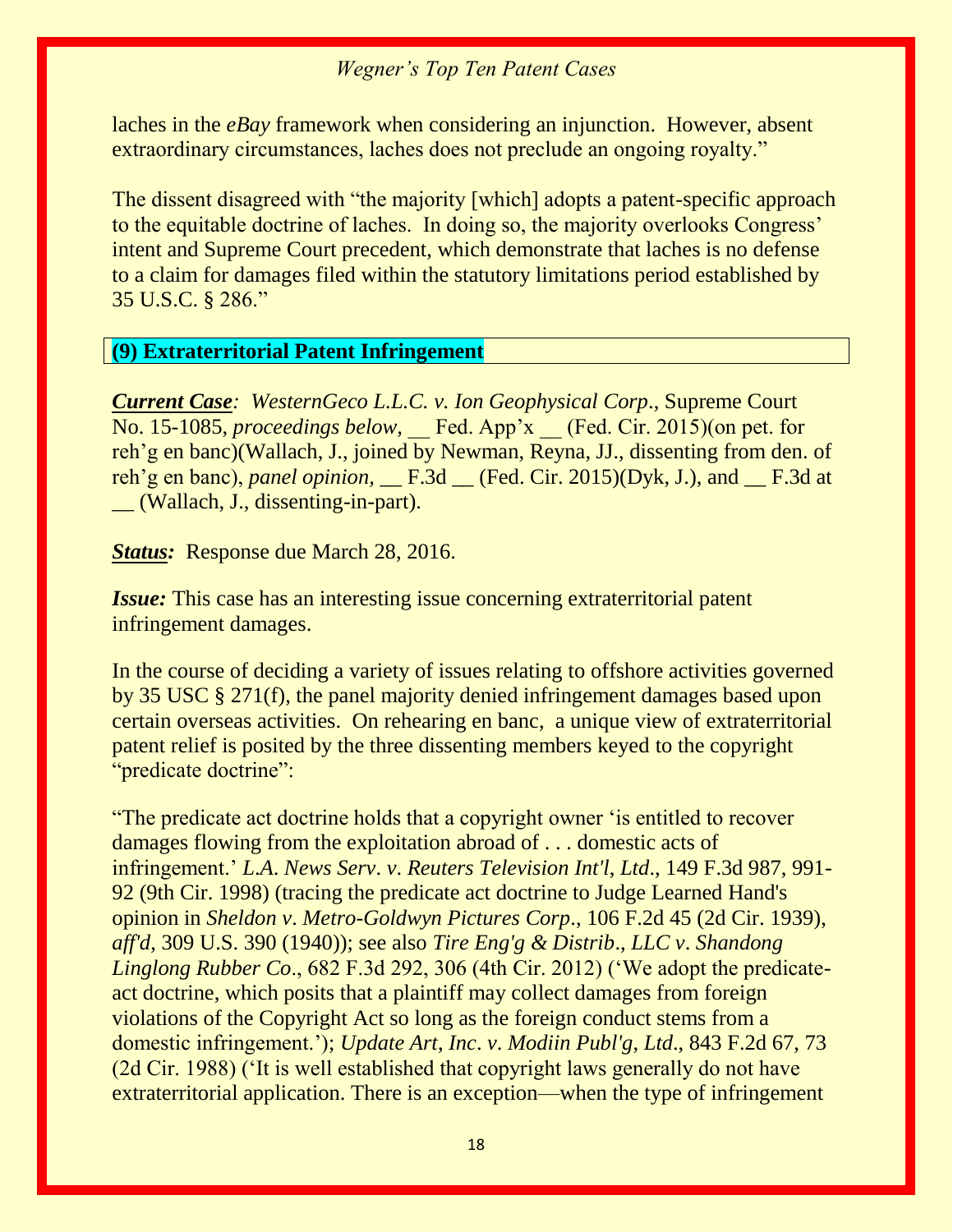permits further reproduction abroad — such as the unauthorized manufacture of copyrighted material in the United States.').

"In this case, [the patentee]'s damages flowed from the exploitation abroad of domestic acts of patent infringement under § 271(f). The court's denial of rehearing en banc unfortunately prevents consideration of the predicate act doctrine, which is of particular import given 'the historic kinship between patent law and copyright law.' *Sony Corp*. *of Am*. *v*. *Universal City Studios*, *Inc*., 464 U.S. 417, 439 (1984)."

#### **(10) Secret Commecialization as Prior Art**

*Helsinn Healthcare S.A. v. Teva Pharmaceuticals USA, Inc*., Fed. Cir. 2016-1284 Whether the Leahy Smith America Invents *Act* overrules *Metallizing Engineering.*

This case is considered in detail in the APPENDIX.

♦ ♦ ♦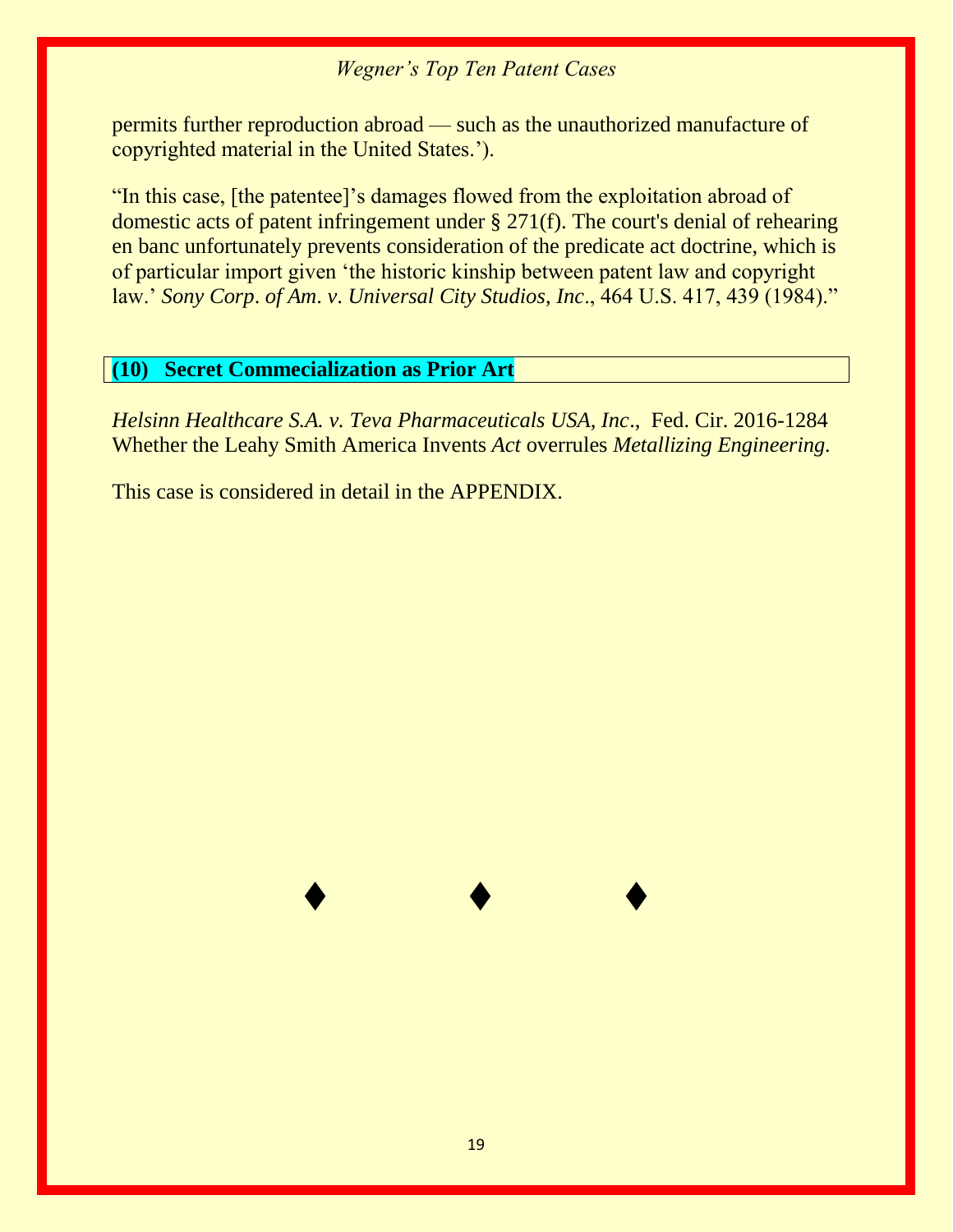| <b>Other Cases and Issues</b>                                                            |  |
|------------------------------------------------------------------------------------------|--|
| (not ranked by immediacy nor importance)                                                 |  |
| <b>Propriety of Post-Grant Proceedings Raising § 101 Issue</b>                           |  |
| Retirement Capital Access v. U.S. Bancorp)                                               |  |
| Patent-Eligibility Denial exclusive of §§102, 103, 112 denials                           |  |
| cf. Mayo v. Prometheus (no active pending case)                                          |  |
| <b>Claim Indefiniteness with Broad and Narrow Constructions</b>                          |  |
| Ex Parte Miyazaki; see also Inre Packard (Plager, J., concurring).                       |  |
| Nautilus v. Biosig                                                                       |  |
| "Nautilus II": Claim Indefiniteness; certiorari denied                                   |  |
| OIP v. Amazon.com                                                                        |  |
| Section 101 Patent-Eligibility; certiorari denied.                                       |  |
| Patent-Eligibility Denial exclusive of §§102, 103, 112 denials                           |  |
| cf. Mayo v. Prometheus (no active pending case)                                          |  |
| <b>SpeedTrack v. Office Depot</b>                                                        |  |
| Federal Circuit standard for res judicata vs. other circuits                             |  |
| Certiorari denied January 11, 2016.                                                      |  |
| Fivetech Tech. v. Southco                                                                |  |
| "lexicography and disavowal" standard for claim construction; Certiorari denied          |  |
| Medtronic Sofamor Danek v. NuVasive                                                      |  |
| GVR sought Petition granted with GVR remand. in view of <i>Commil v. Cisco</i>           |  |
| ITC Jurisdiction Beyond "Articles" (Electronic transmissions):                           |  |
| Whether ITC can exclude as infringing "articles" the exclusion of "electronic            |  |
| transmission of digital data". No current case.                                          |  |
| Allergan PLC v. State of New York                                                        |  |
| Antitrust violation for refusal to continue sale of soon to expire patented formulation; |  |
| (Case withdrawn before <i>certiorari</i> decision)                                       |  |
| <b>MCM</b> Portfolio v. Hewlett-Packard                                                  |  |
| Constitutional challenge to inter partes review; Certiorari petition due March 1, 2016   |  |
| Antitrust, Removal of Patented Drug from the Market                                      |  |
| Allergan PLC v. State of New York; (Case withdrawn before certiorari decision).          |  |
| "Broadest Reasonable Interpretation" Standard                                            |  |
| <b>Interval Licensing v. Lee</b>                                                         |  |
| Response to petition due March 4, 2016                                                   |  |
| <b>District Court Jurisdiction of Section 146 Appeals</b>                                |  |
| <b>Biogen MA</b> v. Japanese Foundation for Cancer Research                              |  |
| Conference March 18, 2016; certiorari DENIED.                                            |  |
| Injunction following PTAB Invalidation of the Patent                                     |  |
| ePlus v. Lawson Software; cert. DENIED February 29, 2016                                 |  |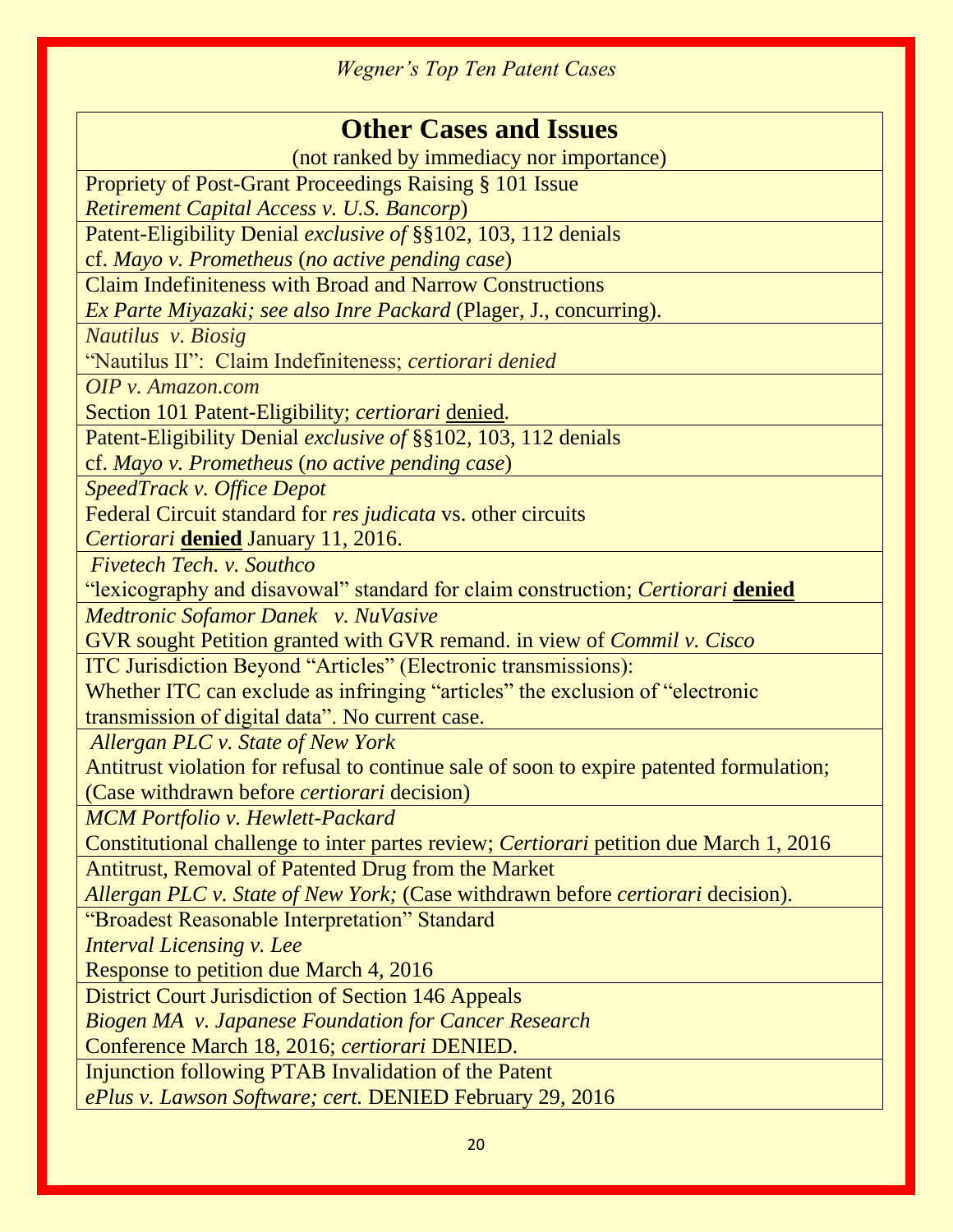#### **Propriety of Post-Grant Proceedings Raising § 101 Issue**

*Current Case: Retirement Capital Access Management Co. LLC v. U.S. Bancorp*, No. 15-591, *proceedings below*, Fed App'x (Fed. Cir. 2015)(Rule 36 affirmance)(Lourie, Bryson, O'Malley, JJ.)

#### **Status**: Awaiting Conference.

*Questions Presented*: "In 2011, Congress enacted the Leahy-Smith America Invents Act [ ], Pub. L. No. 112-29, 125 Stat. 284 (2011). The Act created three new post-grant administrative proceedings for challenging the validity of patents. It also created within the Patent and Trademark Office [ ] a new tribunal called the Patent Trial and Appeal Board (hereinafter the "Board") to preside over these new proceedings. One of the newly created proceedings is the transitional post-grant review, also known as "covered business method" or "CBM" review, for patents directed to a financial product or service. The AIA limits the Board's jurisdiction with respect to CBM review to challenges based on any ground that could be raised under paragraph (2) or (3) of 35 U.S.C. § 282(b). Paragraph 2 provides that a party may seek to invalidate a patent or claim on any ground specified in part II of Title 35 as a condition for patentability.

"The questions presented arise from the Federal Circuit affirming, without comment, the Board's holding that 35 U.S.C. § 101 is a ground specified in part II of Title 35 as a condition for patentability and therefore constitutes a proper basis for review in a CBM proceeding, and from the Federal Circuit affirming the Board's application of § 101 to the patent claims at issue. They are:

"1. Whether subject matter eligibility under 35 U.S.C. § 101 is a ground specified as a condition for patentability under 35 U.S.C. § 282(b)(2).

"2. Whether the Board errs when it invalidates issued patent claims posing no risk of preemption under the abstract idea exception to patent eligibility."

*Note*: The *Question(s) Presented* quoted here come from *Patent Law and the Supreme Court: Certiorari Petitions Pending,*  [https://www.wilmerhale.com/pages/publicationsandnewsdetail.aspx?NewsPubId=1](https://www.wilmerhale.com/pages/publicationsandnewsdetail.aspx?NewsPubId=10737419834) [0737419834](https://www.wilmerhale.com/pages/publicationsandnewsdetail.aspx?NewsPubId=10737419834)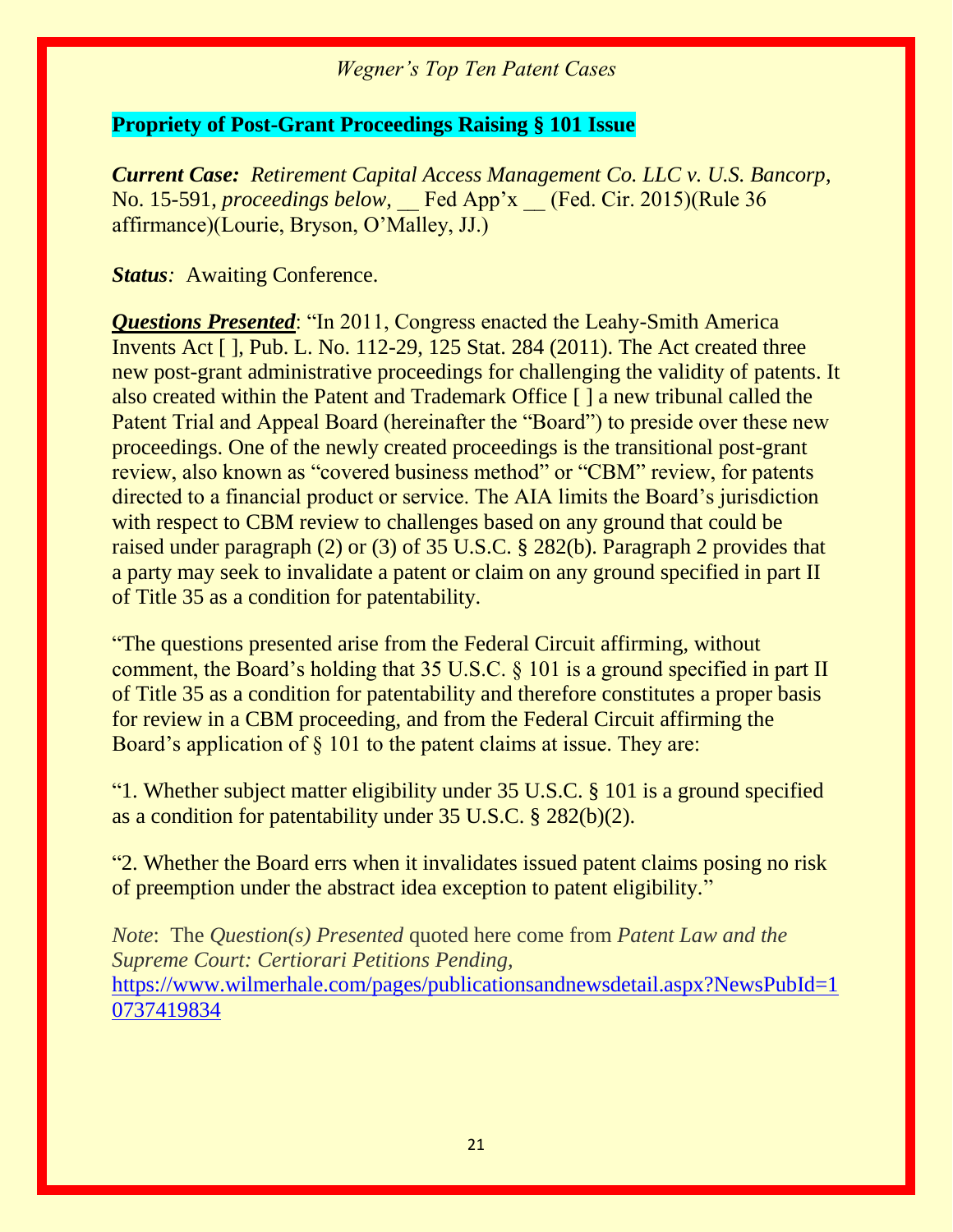#### **Patent-Eligibility Denial** *exclusive of* **§§102, 103, 112 denials:**

Is there subject matter within the statutory categories of § 101 that should be denied patent-eligibility under §101 case law that is not also denied under patentability provisions of §§ 102, 103, 112? Should the Patent Office confine its initial § 101 determination until after full examination under §§102, 103, 112?

#### **Current Case**: None.

**Prior Case**: In *Mayo Collaborative Services v. Prometheus Laboratories, Inc.,* 132 S.Ct. 1289 (2012), the Court declined the Government view that it should focus a validity determination on patentability issues under 35 USC §§ 102, 103, 112 instead of Section 101:

"[T]he Government argues that virtually any step beyond a statement of a law of nature itself should transform an unpatentable law of nature into a potentially patentable application sufficient to satisfy §101's demands. Brief for United States as *Amicus Curiae.* The Government does not necessarily believe that claims that (like the claims before us) extend just minimally beyond a law of nature should receive patents. But in its view, other statutory provisions—those that insist that a claimed process be novel, 35 U. S. C. §102, that it not be 'obvious in light of prior art,'  $\S 103$ , and that it be 'full[y], clear[ly], concise[ly], and exact[ly]' described, §112—can perform this screening function. In particular, it argues that these claims likely fail for lack of novelty under §102.

 "This approach, however, would make the 'law of nature' exception to §101 patentability a dead letter. The approach is therefore not consistent with prior law. The relevant cases rest their holdings upon section 101, not later sections. [citing *Bilski*; *Diehr; Flook; Benson*] See also H.R. Rep. No. 1923, 82d Cong., 2d Sess., 6 (1952) ('A person may have 'invented' a machine or a manufacture, which may include anything under the sun that is made by man, *but it is not necessarily patentable under section 101* unless the conditions of the title are fulfilled' (emphasis added[ by the Court])).

 "We recognize that, in evaluating the significance of additional steps, the §101 patent-eligibility inquiry and, say, the §102 novelty inquiry might sometimes overlap. But that need not always be so. And to shift the patent eligibility inquiry entirely to these later sections risks creating significantly greater legal uncertainty, while assuming that those sections can do work that they are not equipped to do."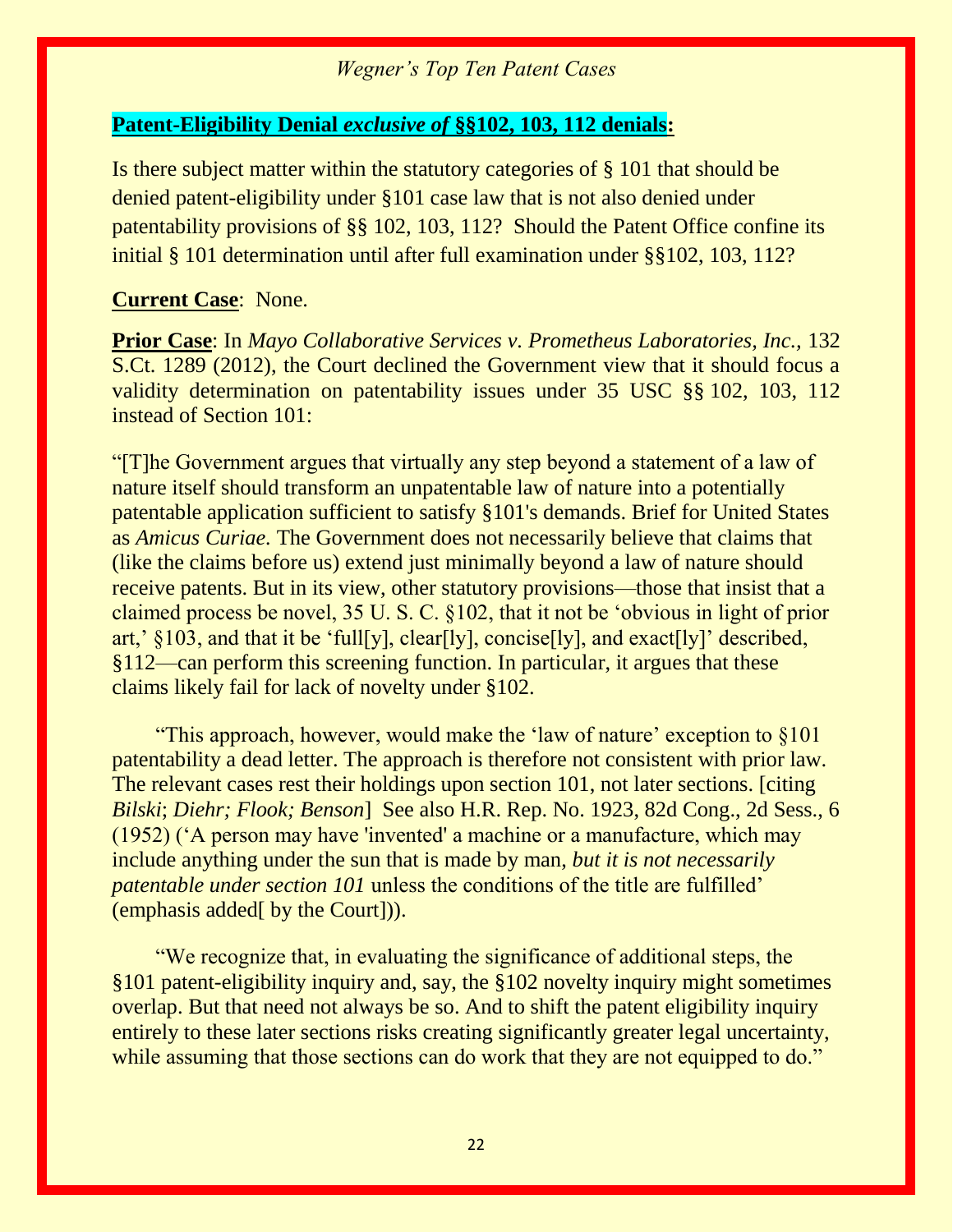**Implications**: The approach suggested by the Government would provide a more objective determination of patentability. Independent of the Supreme Court preference for a Section 101 determination, quare, should the Patent Office as a first step examine claims for patentability (§§ 102, 103, 112) *before* any consideration of Section 101?

# **"Nautilus II": Claim Indefiniteness**

**No Current Case**: *Certiorari* was **denied** in *Nautilus, Inc. v. Biosig Instruments, Inc.*, Supreme Ct. 15-561, where petitioner had challenged the validity of claims under 35 USC § 112 ¶ 2 which had been upheld by the Federal Circuit on remand from the *first* appeal to the Supreme Court, *Nautilus, Inc. v. Biosig Instruments, Inc.*, 134 S. Ct. 2120 (2014).

*Discussion:* In this case – "Nautilus II" – petitioner challenges the validity of claims under 35 USC § 112 ¶ 2 which had been upheld by the Federal Circuit on remand from the *first* appeal to the Supreme Court, *Nautilus, Inc. v. Biosig Instruments, Inc.*, 134 S. Ct. 2120 (2014).

In a first *Question Presented,* petitioner-patent challenger asks whether "a patent claim [is] invalid for indefiniteness if its scope is not reasonably certain the day the patent issues, even if statements in later Patent Office proceedings clarify it?"

*Questions Presented: "*The Patent Act's particular-and-distinct claiming mandate gives innovators the reasonable certainty they need to invent confidently near a patent claim's boundary, but not over it. *See* 35 U.S.C. § 112, ¶ 2 (2006 ed.). To perform this public-notice function, a patent claim must be clear the day it issues. This Court accordingly rejected the Federal Circuit's *post hoc* 'amenable to construction' standard: 'It cannot be sufficient that a court can ascribe *some* meaning to a patent's claims; the definiteness inquiry trains on the understanding of a skilled artisan at the time of the patent application, not that of a court viewing matters *post hoc*.' *Nautilus, Inc. v. Biosig Instruments, Inc.*, 134 S. Ct. 2120, 2130 (2014). But, the remand panel again did the opposite. It copied and pasted much of its opinion this Court had vacated. It did not even mention the original prosecution history. Instead, it again viewed the claim *post hoc* in view of statements made in Patent Office proceedings 15 years after the patent issued. And, it again relied upon a purely functional distinction over a structurally identical prior-art design as supposedly providing sufficient clarity. The questions presented are: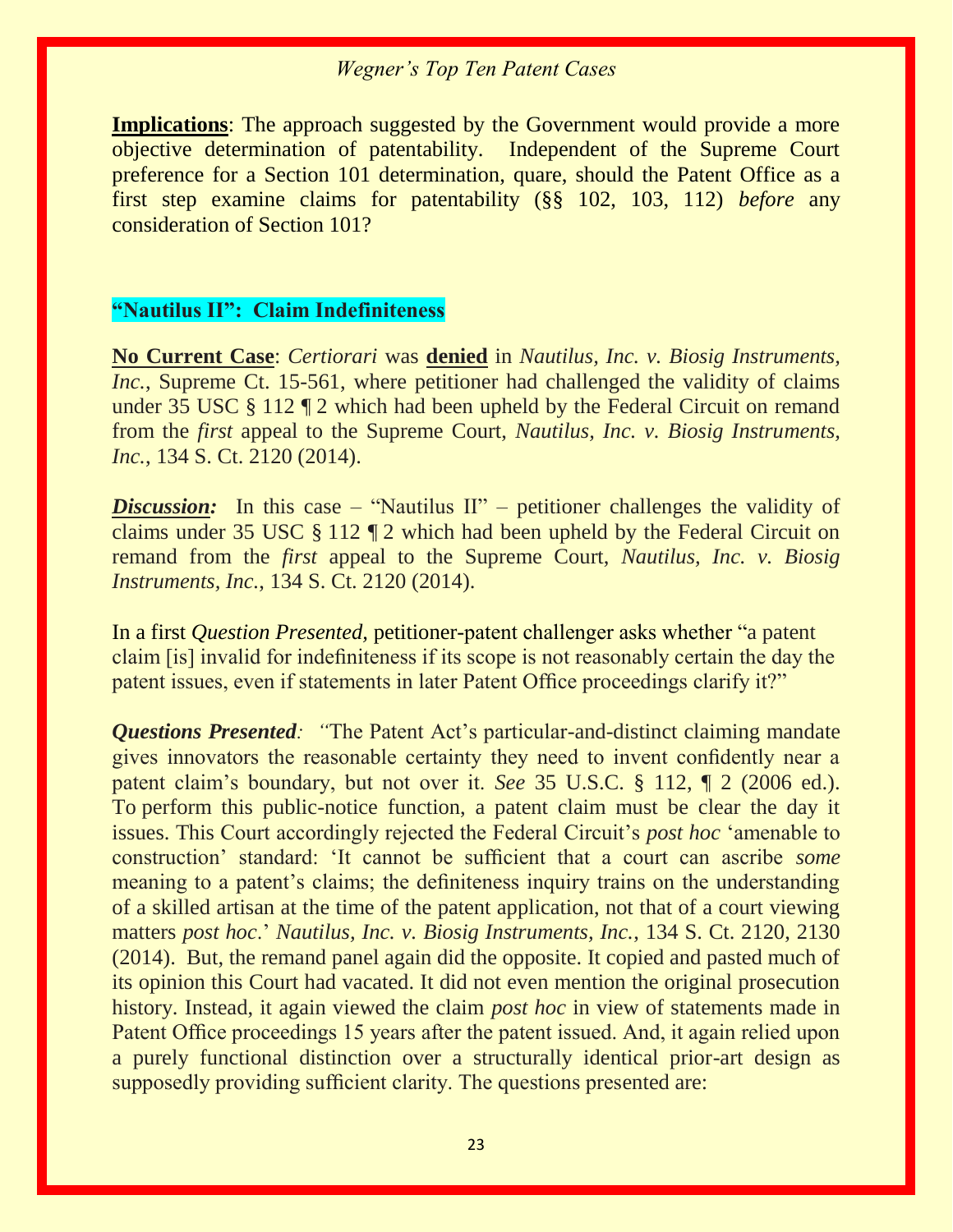"1. Is a patent claim invalid for indefiniteness if its scope is not reasonably certain the day the patent issues, even if statements in later Patent Office proceedings clarify it?

"2. Is a patent claim invalid for indefiniteness if its scope is distinguished from prior art solely by a functional requirement, rather than by any structural difference?"

#### *OIP Technologies***: Section 101 Patent-Eligibility**

**No Current Case**: *OIP Technologies, Inc. v. Amazon.com, Inc.,* Supreme Court No. 15-642, proceedings below, 788 F.3d 1359 (Fed. Cir. 2015)(Hughes, J.), *certiorari denied.*

*First Question Presented*: "Whether all methods that improve existing technological processes are equally eligible for patent protection under 35 USC § 101, and the Federal Circuit erred by distinguishing a method of testing demand to improve a pricing process from Diehr's method [in *Diamond v. Diehr,* 450 U.S. 175 (1981),] of testing temperature to improve the timing of a rubber curing process by finding that only the business-related process was ineligible."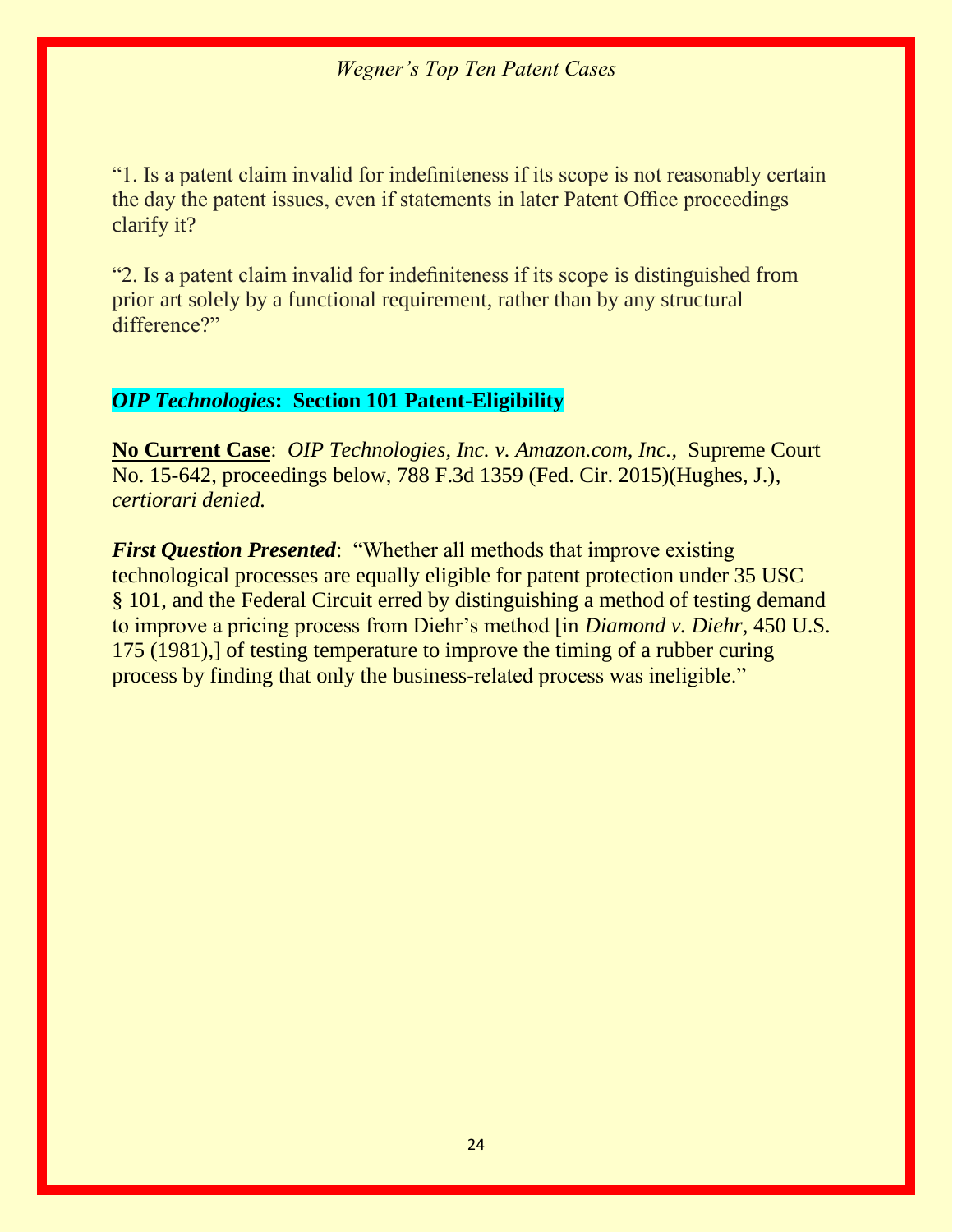#### *Res Judicata***, Federal Circuit Standards**

#### **Current Case**: None

**Previous Case**: *SpeedTrack, Inc. v. Office Depot, Inc., Inc.*, No. 15-461: Petitioner questions the Federal Circuit standard for res judicata. Certiorari was **denied** on January 11, 2016.

*"Question Presented*: In *Taylor v. Sturgell*, 553 U.S. 880 (2008), this Court confirmed that there are ''uniform federal rule[s]' of res judicata.' 553 U.S. at 891. In the decision below, however, the Federal Circuit adopted its own unique form of patent-specific preclusion. This new form of preclusion bars entirely new issues and claims that no court has ever resolved. The Federal Circuit grounded this unique legal doctrine in its reading of *Kessler v. Eldred*, 206 U.S. 285 (1907), an anti-suit injunction case decided during 'the heyday of the federal mutuality of estoppel rule.' *MGA, Inc. v. Gen. Motors Corp.*, 827 F.2d 729, 733 (Fed. Cir. 1987). The Federal Circuit has directly acknowledged that its departure from generally applicable legal principles is 'questionable' (*Brain Life, LLC v. Elekta Inc.*, 746 F.3d 1045, 1057-1058 (Fed. Cir. 2014)), but the court has nevertheless now twice confirmed that it will not apply traditional preclusion rules 'unless and until the Supreme Court overrules [Kessler].' App., *infra*, 23a; *Brain Life*, 746 F.3d at 1058. The rules of preclusion are accordingly '[dis]uniform' in the Federal Circuit alone.

"'The question presented is: Whether, in direct conflict with the Third and Fourth Circuits, the Federal Circuit erred in construing *Kessler* to bar new issues and new claims that would survive the 'uniform' rules of preclusion applied by every other circuit in all non-patent cases.'"

*Note*: The *Question(s) Presented* quoted here come from *Patent Law and the Supreme Court: Certiorari Petitions Pending,*  https://www.wilmerhale.com/pages/publicationsandnewsdetail.aspx?\NewsPubId= 10737419834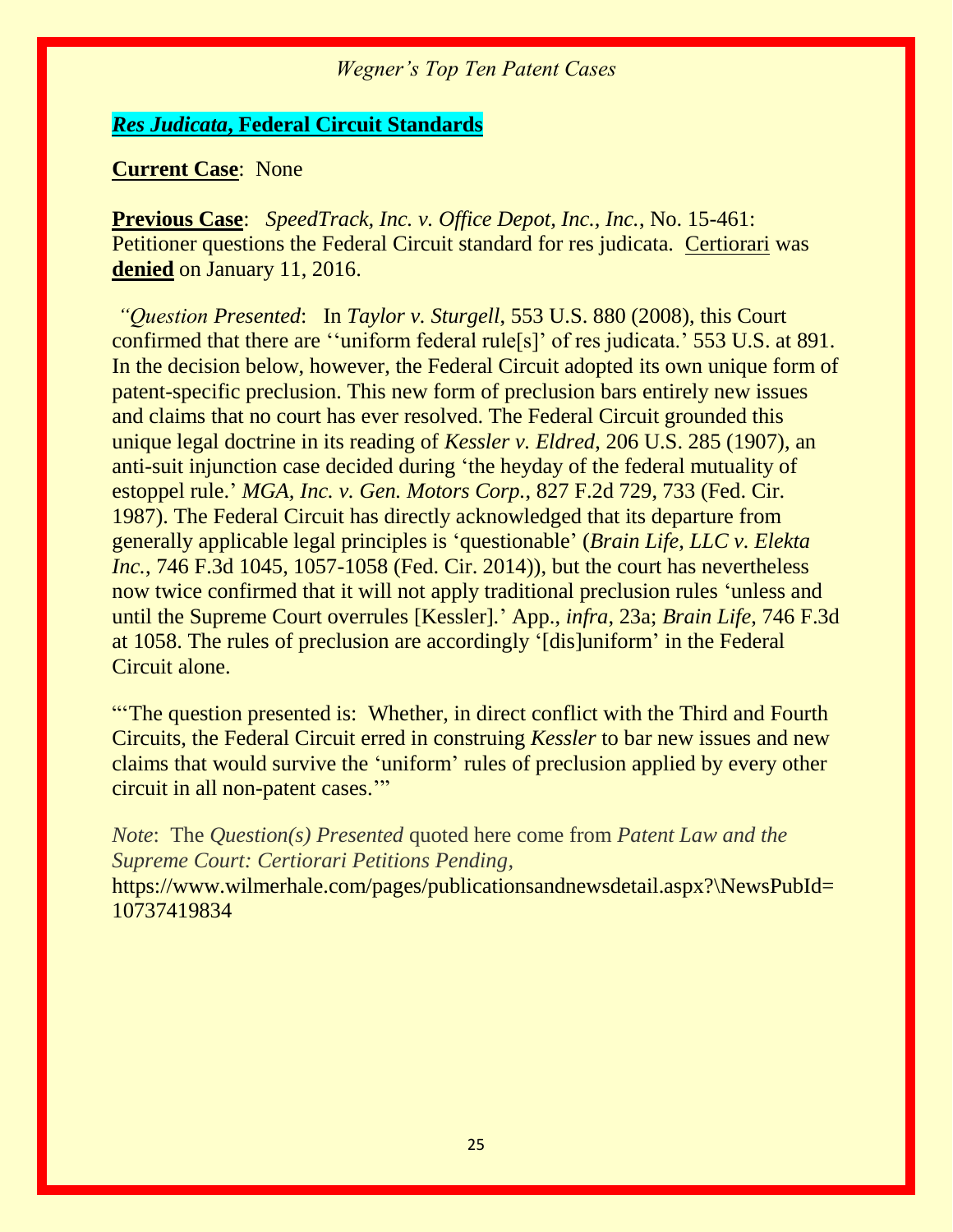#### **Intrinsic Evidence to Determine Claim Construction**

#### *Current Case*: None.

*Previous case*: *Fivetech Technology Inc. v. Southco, Inc.*, Supreme Court No. 15-381: Petitioner in the first *Question Presented* asks whether it is proper for the Federal Circuit to limit the role of the intrinsic evidence in construing patent claims under the exacting 'lexicography and disavowal' standard. The petition was *denied* on December 4, 2015.

*Questions Presented in Fivetech case*: In *United States v. Adams*, 383 U.S. 39, 49 (1966), this Court stated that 'it is fundamental that [patent] claims are to be construed in light of the specifications, and both are to be read with a view to ascertaining the invention.' In *Markman v. Westview Instruments, Inc.*, 517 U.S. 370, 389 (1996), this Court referenced the required 'standard construction rule that a [claim] term can be defined only in a way that comports with the instrument as a *whole*.' (Emphasis added). In *Phillips v. AWH Corp.*, 415 F.3d 1303 (Fed. Cir. 2005) (en banc), the Federal Circuit rejected a line of Federal Circuit opinions that limited the role of the specification in defining claim terms only to instances of *explicit* redefinitions or *explicit* disavowals of claim scope. However, since *Phillips*, the Federal Circuit remains divided as to the role of the specification and file history (intrinsic evidence) in construing claim terms. Specifically, some panels of the Federal Circuit have adopted a rigid standard of 'lexicography and disavowal' for defining claim terms which limits the relevance of the intrinsic evidence only to those instances of explicit redefinition of a claim term or *explicit* disavowal of claim scope. *See, e.g.*, *GE Lighting Solutions, LLC v. Agilight, Inc.*, 750 F.3d 1304,1308-09 (Fed. Cir. 2014) ('The standards for finding lexicography and disavowal are exacting.'). This has raised the following questions for this Court.

"1. Whether it is proper for the Federal Circuit to limit the role of the intrinsic evidence in construing patent claims under the exacting 'lexicography and disavowal' standard.

"2. Whether the Federal Circuit's exacting 'lexicography and disavowal' standard improperly circumscribes the objective standard of the person of ordinary skill in the art in construing claim terms."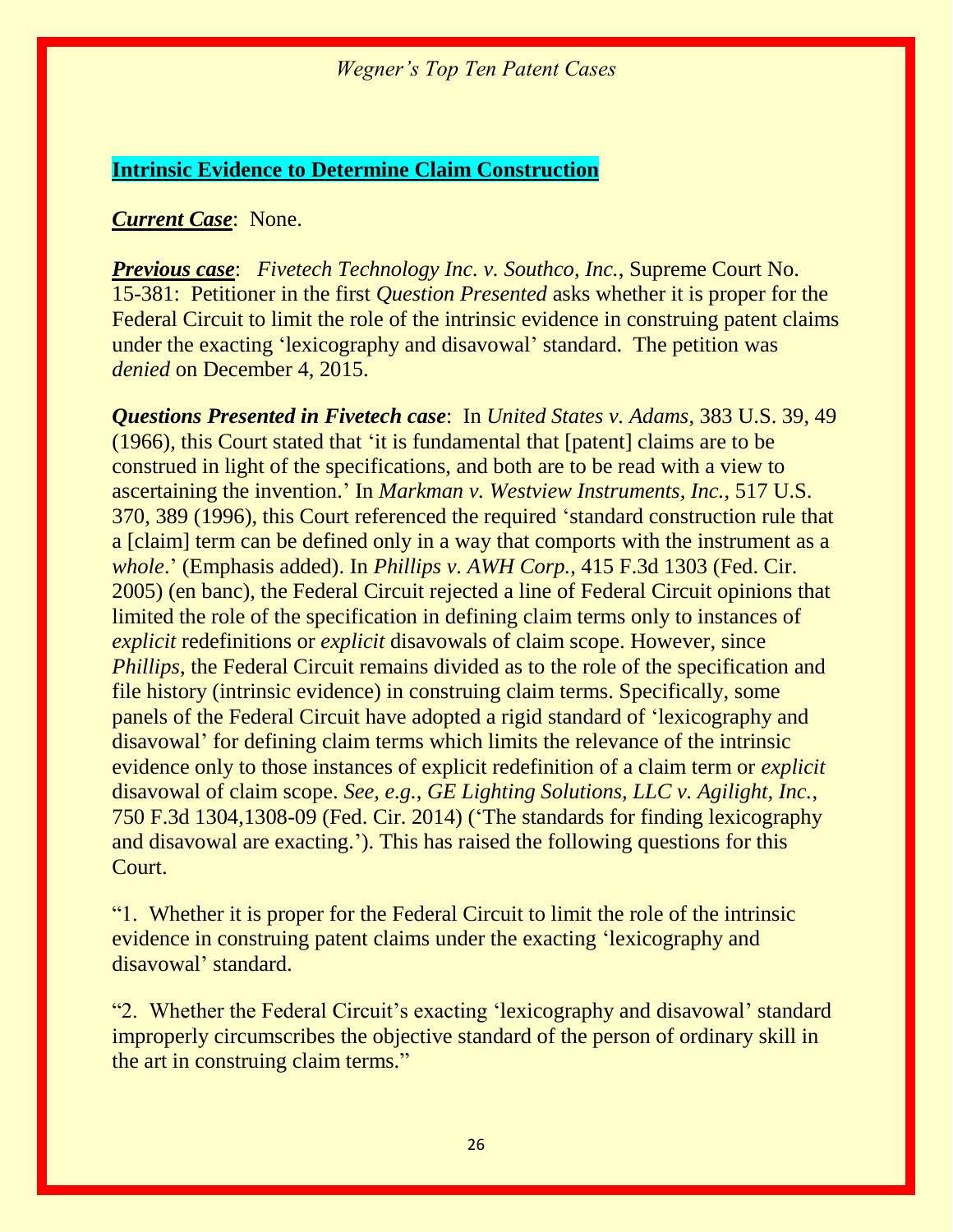*Note*: The *Question(s) Presented* quoted here come from *Patent Law and the Supreme Court: Certiorari Petitions Pending,*  https://www.wilmerhale.com/pages/publicationsandnewsdetail.aspx?NewsPubId=1 0737419834

#### **Knowledge Requirement for Indirect Infringement**

*Current Case: Medtronic Sofamor Danek USA, Inc. v. NuVasive, Inc.*, Supreme Ct. No. 15-85: Petitioner seeks to have the case sent back to the Federal Circuit in view of *Commil USA, LLC v. Cisco Systems, Inc.*, 135 S. Ct. 1920 (2015). i.e., petitioner seeks a GVR.

**Status: Petition GRANTED. Judgment VACATED and case REMANDED for** further consideration in light of *Commil USA, LLC v. Cisco Systems, Inc*., 575 U.S. \_\_\_ (2015).

"Questions Presented: In this case, the Federal Circuit affirmed a judgment of indirect infringement, solely on the ground that defendant Medtronic was aware of the patent and instructed doctors to use its products in a manner that was later determined to be infringing. The Federal Circuit did not discuss whether Medtronic's reading of the patent claims—under which it did not infringe—was reasonable.

"Two months later, this Court decided *Commil USA, LLC v. Cisco Systems, Inc.*, 135 S. Ct. 1920 (2015). That decision rejected the proposition that 'even if the defendant reads the patent's claims differently from the plaintiff, and that reading is reasonable, he would still be liable because he knew the acts might infringe,' and held that a plaintiff asserting a claim of indirect infringement must provide 'proof the defendant knew the acts were infringing.'

"The question presented is: Whether the Court should grant the petition, vacate the judgment below, and remand to the Federal Circuit for further consideration in light of *Commil USA, LLC v. Cisco Systems, Inc.*, 135 S. Ct. 1920 (2015)."

*Note*: The *Question(s) Presented* quoted here come from *Patent Law and the Supreme Court: Certiorari Petitions Pending,*  [https://www.wilmerhale.com/pages/publicationsandnewsdetail.aspx?NewsPubId=1](https://www.wilmerhale.com/pages/publicationsandnewsdetail.aspx?NewsPubId=10737419834) [0737419834](https://www.wilmerhale.com/pages/publicationsandnewsdetail.aspx?NewsPubId=10737419834)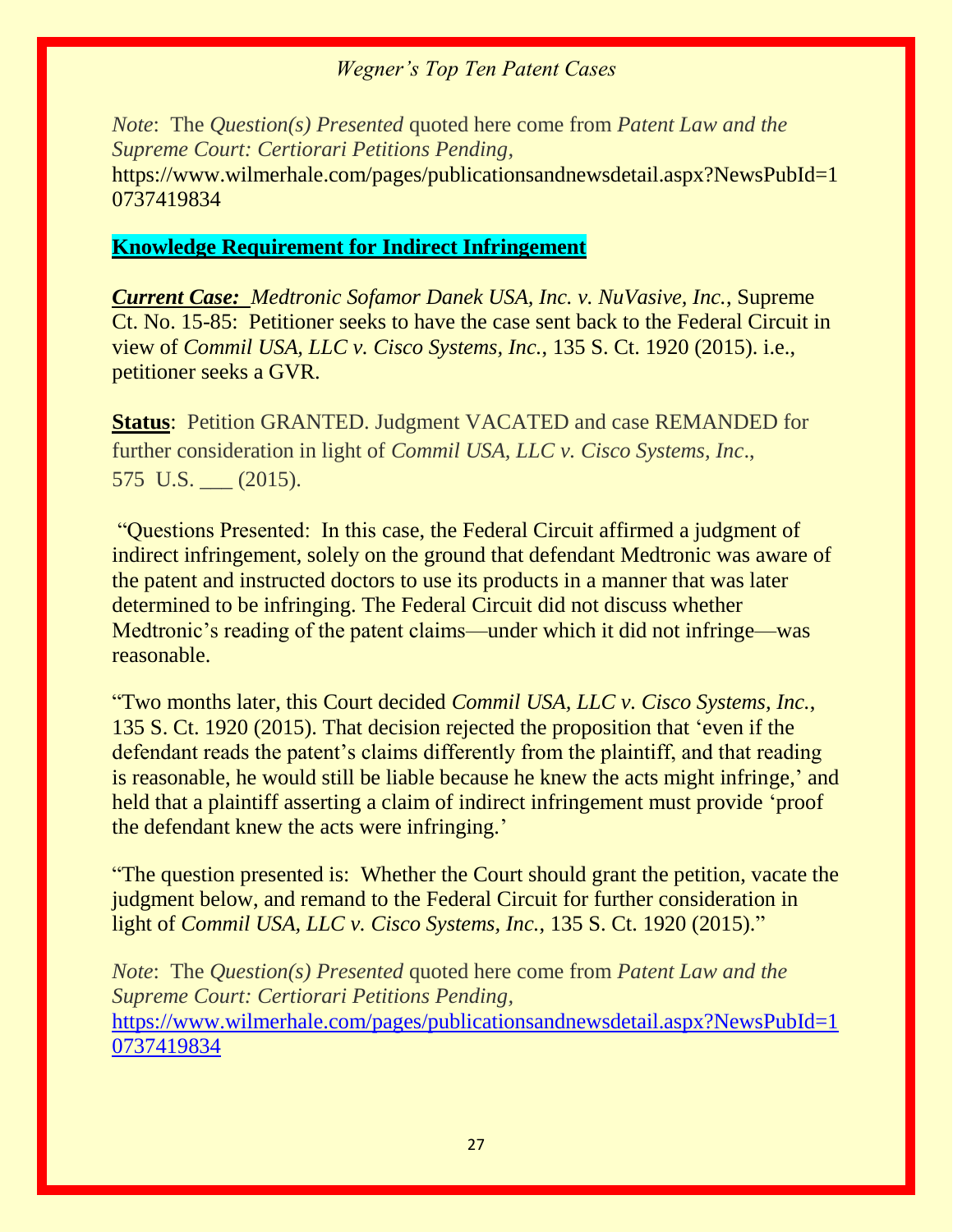**ITC Jurisdiction Beyond "Articles" (Electronic transmissions)**: The appellate court determined that the ITC, having has jurisdiction to exclude infringing "articles", does not permit exclusion of instant "electronic transmission of digital data".

#### **No current case**.

*Previous Case***:** *ClearConnect Operating, LLC v. U.S. Int'l Trade Comm'n,*  \_\_ F.3d \_\_ (Fed. Cir. Nov. 10, 2015)(Prost, C.J.).

*Discussion:* "Today's culture, as well as today's economy, are founded on advances in science and technology. As the Industrial Revolution advanced, and recognizing the importance to the nation of technology-based industry, the Tariff Acts of 1922 and 1930 were enacted to provide additional support to domestic industries that dealt in new and creative commerce, by providing an efficient safeguard against unfair competition by imports that infringe United States patents or copyrights. The International Trade Commission correctly applied the Tariff Act and precedent to encompass today's forms of infringing technology.

"The new technologies of the Information Age focus on computer-implemented methods and systems, whose applications of digital science provide benefits and conveniences not imagined in 1922 and 1930. Throughout this evolution, Section 337 served its statutory purpose of facilitating remedy against unfair competition, by providing for exclusion of imports that infringe United States intellectual property rights."

*ClearConnect ,* \_\_ F.3d at \_\_ (Newman, J., dissenting)

# **Antitrust, Removal of Patented Drug from the Market**

**:** Is the patentee's removal from the market of a patented formulation from the market in favor of the continued marketing of a second patented formulation with a longer patent life an antitrust violation?

**No Current Case***: Allergan PLC v. State of New York*, Supreme Ct. No. 15-587, *opinion below, People of the State of New York v. Actavis PLC*, 787 F.3d 638 (2nd Cir. 2015): Can it be an antitrust violation for a branded drug manufacturer to remove one patented formulation in favor of maintaining on the market a second patented formulation? Stipulation to dismiss the petition for writ of certiorari pursuant to Rule 46; petition dismissed (Rule 46).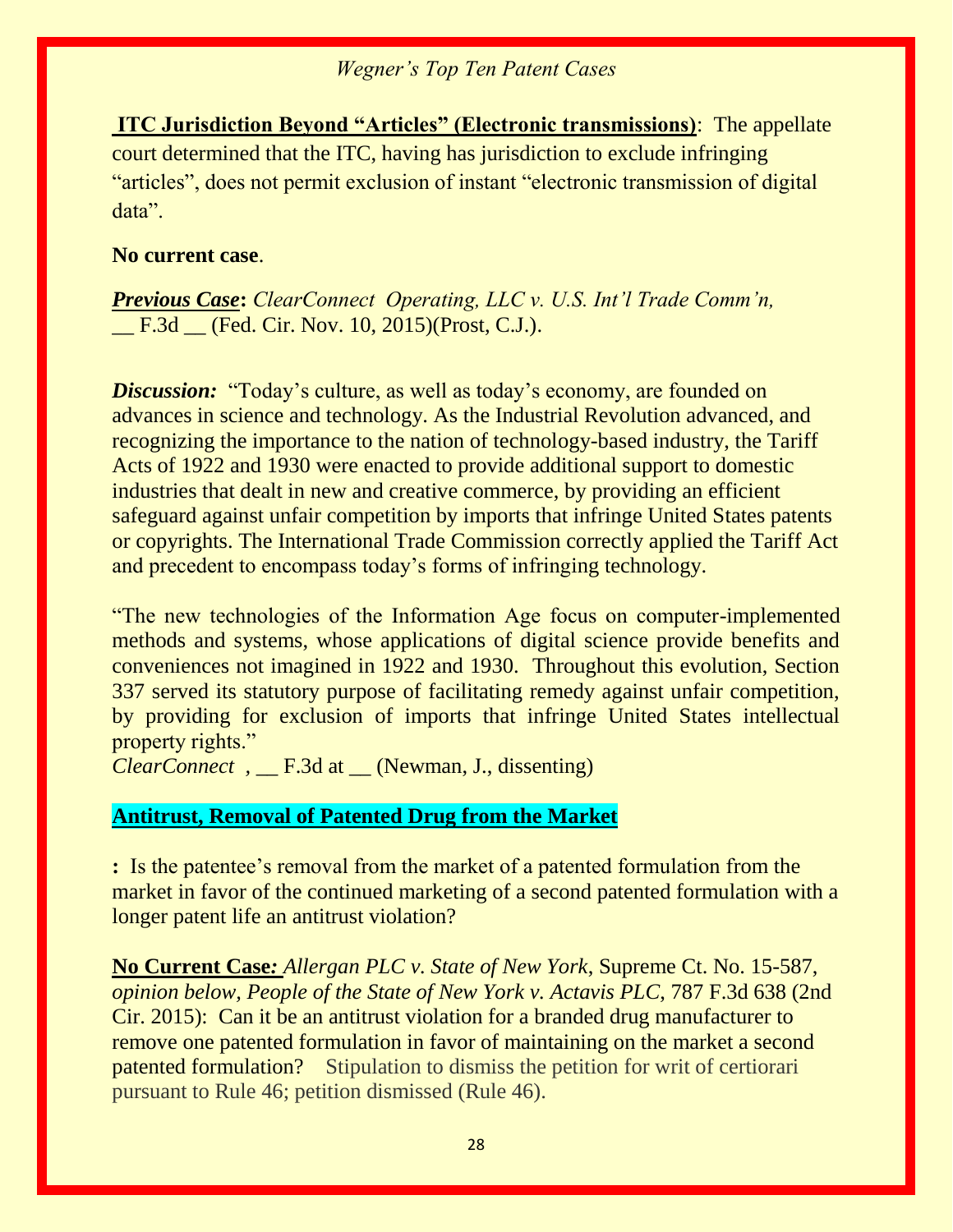*Pharma Under Fire*: Both Top Ten No. (2) *Allergan v. State of New York* (antitrust violation for removing drug from the market) and Top Ten No. (6) *Lexmark v. Impression Products* (international exhaustion) represent serious threats to the pharmaceutical industry.

*Questions Presented: "*Brand drug manufacturers seeking to market a new prescription drug must undergo a long and expensive process to obtain FDA approval. Under the 1984 Drug Price Competition and Patent Term Restoration Act, better known as Hatch-Waxman, generic drug manufacturers can obtain FDA approval for a 'bioequivalent' generic drug more easily, by piggy-backing on the brand's approval efforts. Once the brand drug's patent and other exclusivities expire and generic versions enter the market, state drug substitution laws permit or require pharmacists to dispense lower-priced, therapeutically equivalent generic drugs in place of brand drugs, unless the prescriber directs otherwise. Under most (but not all) states' definitions of therapeutic equivalence, however, pharmacists may not substitute a generic drug that has a different dose than the prescribed brand without the physician's approval.

"The Second Circuit held below that brand drug manufacturers have a federal antitrust duty to facilitate the operation of state drug substitution laws so as to maximize the future sales of their generic competitors. Petitioners are a brand drug manufacturer and its subsidiary, who sought to exercise their rights under the Patent Act to limit distribution of an outdated version of their patented Alzheimer's drug in favor of an innovative new formulation with different dosing and longer patent protection. The Second Circuit held that so doing would violate section 2 of the Sherman Antitrust Act because it would reduce the number of prescriptions most state substitution laws would automatically hand over to Petitioners' generic rivals once the old drug's exclusivities ended. The questions presented are:

"1. Whether exercising rights granted by the Patent Act—in particular, not selling one patented product and selling a different patented product instead—can violate the Sherman Antitrust Act?

"2. Whether drug manufacturers have a federal antitrust duty to facilitate the operation of state drug substitution laws to maximize competitors' sales?"

*Background***:** Various state laws have differing reimbursement policies for prescription medications which may make it impossible to prescribe (with refund) new versions of old drugs. Here, a prescription for the patented single daily dose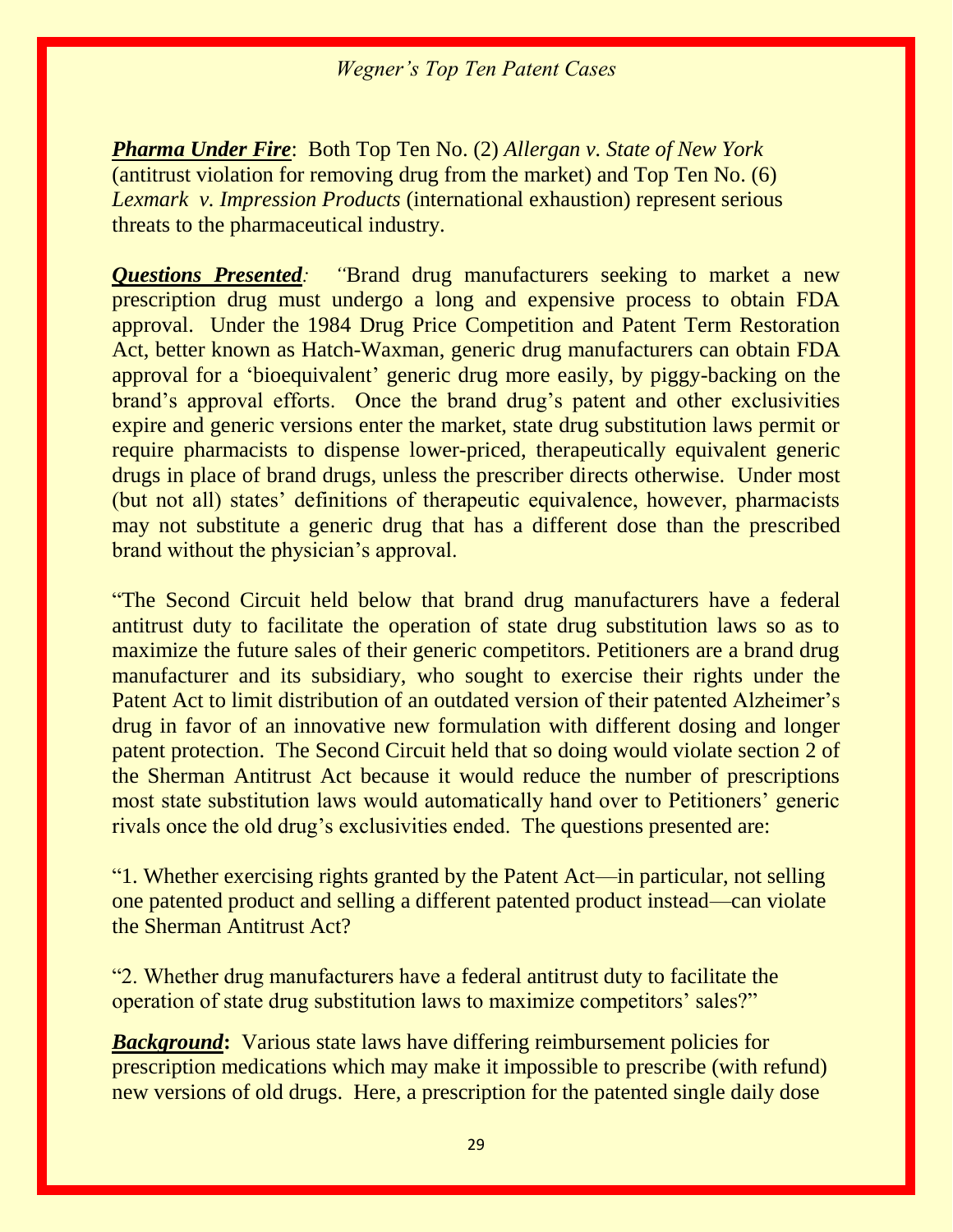version of a drug (the once-a-day "Namenda XR" form) could not in some states permit substitution of the by now off-patent older version (the twice-daily "Namenda IR" form).

The factual background is further explained in the *certiorari* petition:

**"**The Second Circuit affirmed an unprecedented antitrust injunction forcing a brand drug manufacturer to continue making and selling an outdated patented drug it wanted to replace with a new and improved version. The court held that withdrawing twice-daily Namenda IR in favor of innovative [i.e., patented] oncedaily Namenda XR violated section 2 of the Sherman Act because certain state pharmacy laws treat the two drugs differently. In particular, most states allow or require pharmacists to dispense a generic version of IR in place of brand IR, but not in place of brand XR. The Second Circuit held that instead of maximizing their own sales and profits, Petitioners had to keep selling IR to maximize the sales state drug laws would automatically hand over to Petitioners' generic rivals.

\* \* \*

"Under the Hatch-Waxman amendments to the FDCA, once the FDA approves a brand drug for marketing, generic manufacturers can obtain similar marketing approval far more easily. In particular, "a generic competitor [may] file an abbreviated new drug application (ANDA) piggy-backing on the brand's NDA." *Caraco Pharm. Labs., Ltd. v. Novo Nordisk A/S*, 132 S. Ct. 1670, 1676 (2012). "Rather than providing independent evidence of safety and efficacy, the typical ANDA shows that the generic drug has the same active ingredients as, and is biologically equivalent to, the brand-name drug." *Id*. (citing 21 U.S.C.  $§ 355(j)(2)(A)(ii), (iv))."$ 

#### **"Broadest Reasonable Interpretation" Standard**

*Interval Licensing LLC v. Lee, No. 15-716, proceedings below,* Fed. App'x \_\_ (Fed. Cir. April 17, 2015)(per curiam affirmance without opinion under Rule 36)(Newman, Lourie, O'Malley, JJ.)

*Status:* Response to petition due March 4, 2016 (once extended)

*Question Presented*: Can the Patent and Trademark Office appropriately apply the "broadest reasonable interpretation" standard in construing patent claims in postgrant validity challenges?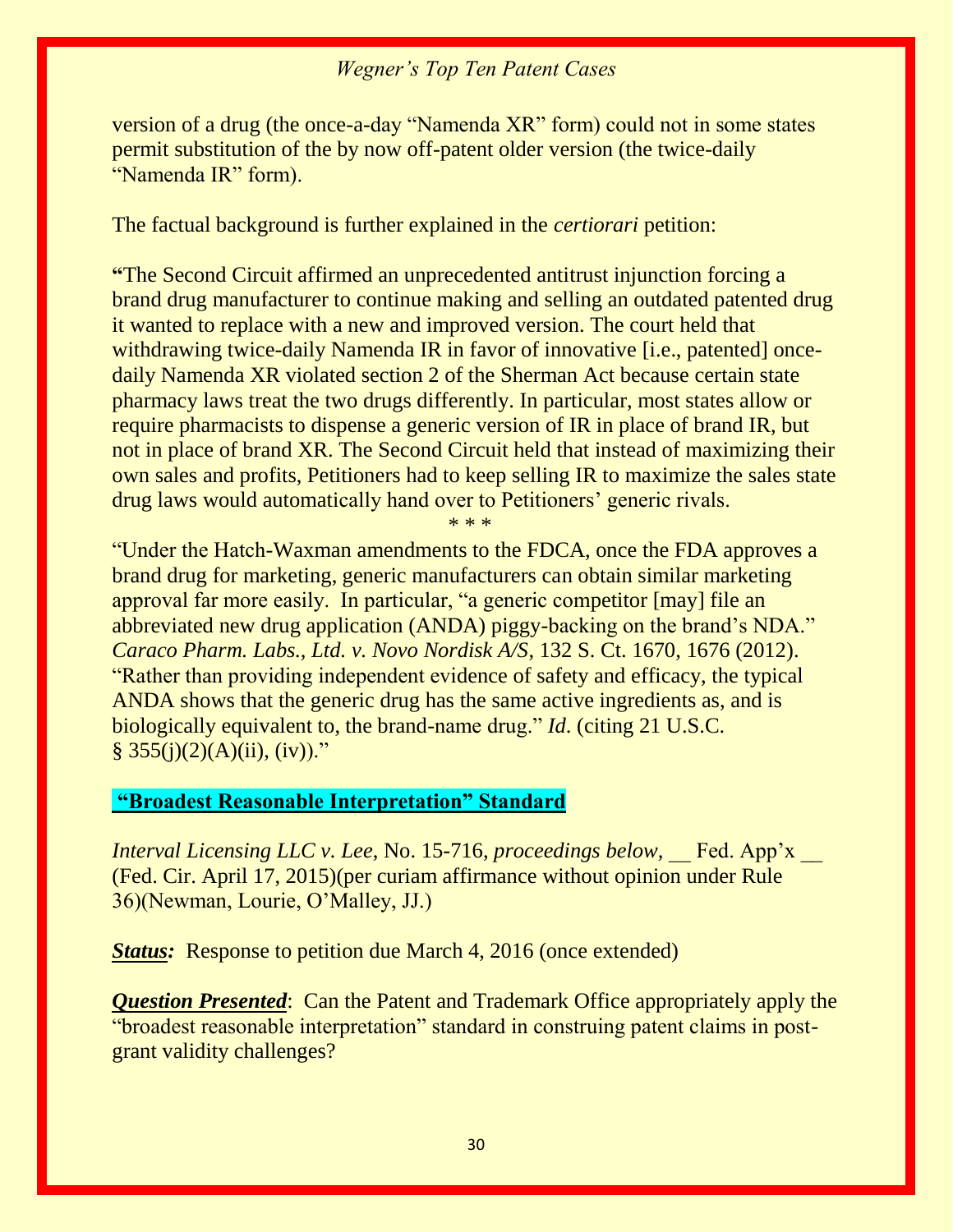*Note*: The *Question Presented* quoted here comes from *Patent Law and the Supreme Court: Certiorari Petitions Pending,*  https://www.wilmerhale.com/pages/publicationsandnewsdetail.aspx?

#### **District Court Jurisdiction of Section 146 Appeals**

#### *Current Case*: None.

*Earlier case* (*certiorari* denied March 21, 2016): *Biogen MA, Inc. v. Japanese Foundation for Cancer Research*, No. 15-607, *opinion below,* \_\_ F.3d \_\_ (Fed. Cir. May 7, 2015) (questioning whether the *Leahy-Smith America Invents Act* "eliminated federal district courts' jurisdiction over patent interference actions under 35 U.S.C. § 146."

#### **Injunction following PTAB Invalidation of the Patent**

#### *Current Case:* None.

*Recent Case: ePlus, Inc. v. Lawson Software, Inc.*, No. 15-639, *opinion below, \_\_*  F.3d \_\_ (Fed. Cir. 2015)(Dyk, J.), with O'Malley, J., dissenting. (This case is "ePlus II", following an earlier case, "ePlus I", 700 F.3d 509 (Fed. Cir. 2012).

*Status: Certiorari denied February 29, 2016.* 

*The Dissent (O,Malley, J.*): The dissent (O'Malley, J.) points to the issue in controversy at the Supreme Court:

"[An ongoing injunction was *prospectively* terminated upon the Patent Office cancellation of the relevant claim in a post grant proceeding.] That conclusion comes easily \*\*\*. The more difficult question is whether Appellees are relieved of all penalties for having violated the injunction during the four years it was in place before the PTO's cancellation was affirmed.

 "On this second question, the majority concludes that '[t]his case does not require us to decide whether civil contempt sanctions would survive if the injunction had been final at the time the district court imposed civil contempt sanctions,' because, under *Fresenius USA, Inc. v. Baxter International, Inc*., 721 F.3d 1330 (Fed. Cir. 2013) ('*Fresenius II'*), cancellation of claims by the Patent and Trademark Office ("PTO") "requires that non-final judgments be set aside.' *Id*. Because it finds the judgment in this case non-final, the majority—on the strength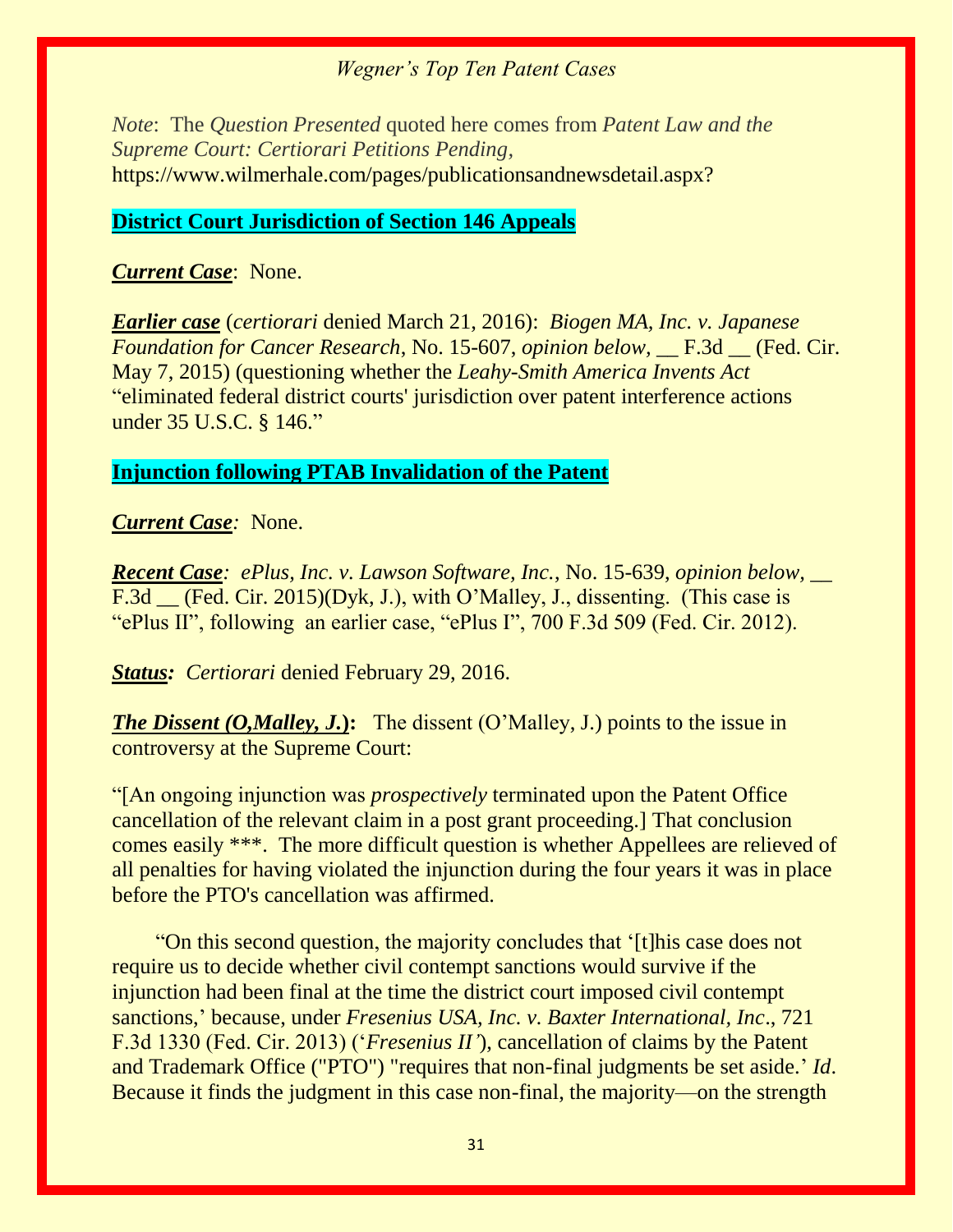of *Fresenius II*—renders all aspects of the earlier judgment against Lawson, including the injunction premised thereon, a nullity. \*\*\* *Fresenius II* is distinguishable from, and I do not believe governs, the present appeal. I write separately, moreover, to note that, if we are bound by *Fresenius II* on these facts, I find *Fresenius II* even more troubling than I initially believed. *Fresenius USA, Inc. v. Baxter Int'l, Inc*., 733 F.3d 1369, 1373-81 (Fed. Cir. 2013) (O'Malley, J., dissenting from denial of petition for rehearing en banc)[ ]. If *Fresenius II* compels the conclusion here, it should be reconsidered."

*Questions Presented***:** "Following a jury trial, the district court permanently enjoined respondent Lawson Software, Inc., from infringing patent claims owned by petitioner ePlus, Inc. Lawson then abandoned its challenge to the validity of the key patent claim (claim 26). The Federal Circuit affirmed the judgment that Lawson infringed claim 26, and it upheld the injunction; it reversed with respect to some other patent claims.

"Lawson flagrantly violated the injunction, and after a hearing, the district court entered an order of civil contempt. While Lawson's second appeal was pending, the U.S. Patent and Trademark Office cancelled claim 26 based on an invalidity ground that Lawson had not pursued in litigation. A divided Federal Circuit panel held that the cancellation order retroactively invalidated the contempt judgment.

"The questions presented are as follows:

"1. Whether civil contempt of a permanent injunction order that has been affirmed on appeal and is binding on the litigants under the law of judgments, may be set aside based on a legal development that came after both the permanent injunction and the contumacious conduct, and that did not call into question the correctness of the injunction when it was entered.

"2. Whether, under *Plaut v. Spendthrift Farm, Inc.*, 514 U.S. 211 (1995), the PTO, an administrative agency, may issue an order that retroactively overrides a federal court's judgment on a question of law that is not subject to further judicial review, so long as some other part of the litigation is pending."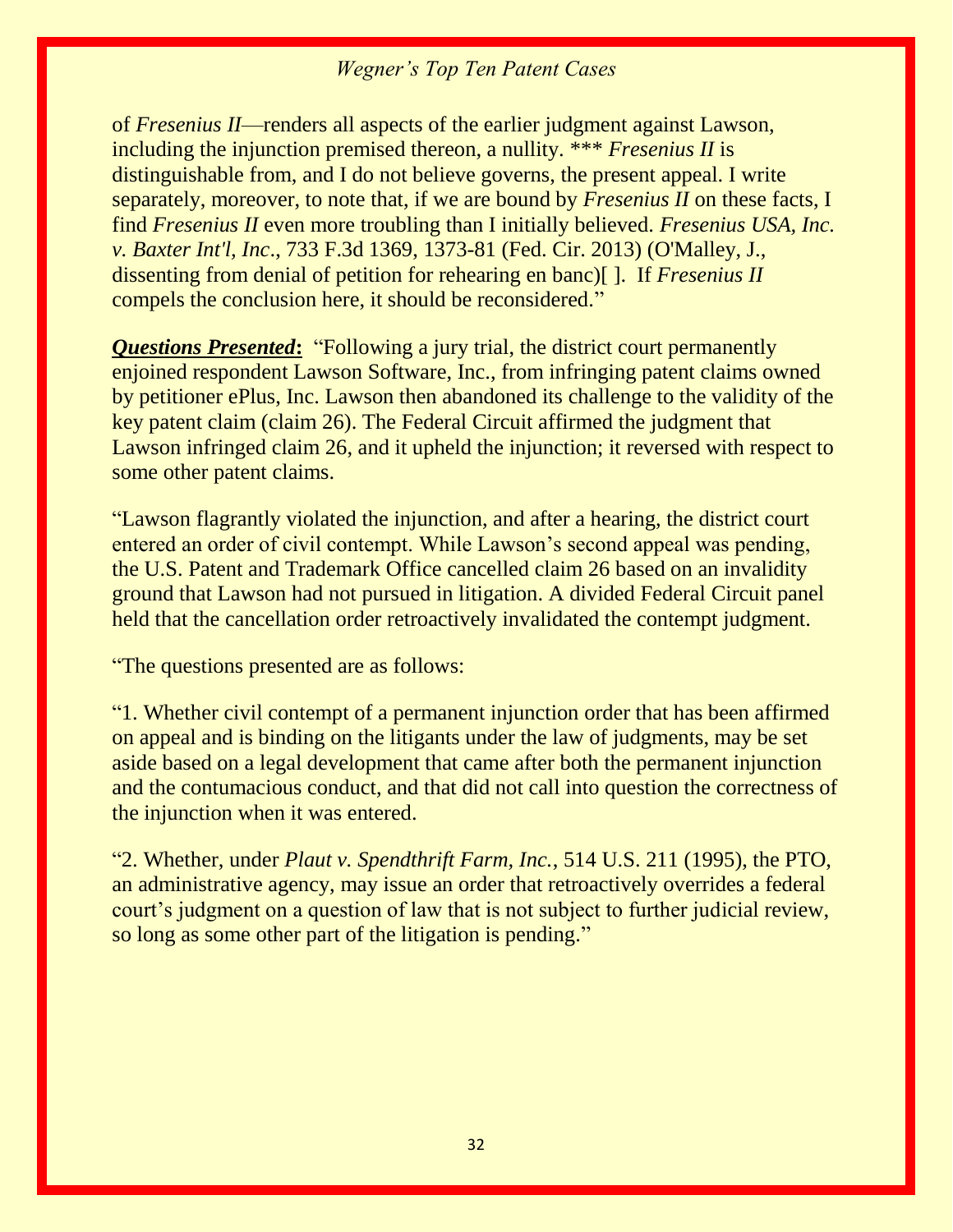# **Free\* Information Sources**

# **Supreme Court Patent Filings, Proceedings and Analysis Supreme Court Official website,** supremecourt.gov/

The official government website is the primary source for obtaining the latest information, *other than* copies of briefs and statement of *Questions Presented.*

**Docket Sheet**: If a person knows the names of the parties or the Case Number, the Docket Sheet is easily accessible for each case at <http://www.supremecourt.gov/docket/docket.aspx>

**An "Orders List"** showing whether certiorari has been granted, <http://www.supremecourt.gov/orders/ordersofthecourt/15>

Generally, a decision whether to grant *certiorari* is part of an Orders List that is electronically published at 9:30 AM on the first "red" or "blue" day (usually a Monday) following the Conference where the case is under consideration (a "green" day, generally the previous Friday). But, in the early months of each Term beginning in October, if *certiorari* is granted, then a special Orders List is issued in the afternoon of the day of the Conference indicating cases where *certiorari* has been granted.

The calendar with the "red", "blue" and "green" days is available at http://www.supremecourt.gov/oral\_arguments/2015TermCourtCalendar.pdf For the date of the Conference for an individual case, see the Docket Sheet for that case.

**New Opinions**: Latest slip opinions are released at <http://www.supremecourt.gov/opinions/slipopinion/15>

**Shortcomings of the Official Website**: The website does not provide access to court documents, e.g., briefs, petitions, and nowhere states the *Question Presented.*

*\_\_\_\_\_\_\_\_\_* \*A variety of fee-based resources provide excellent information including Westlaw (which electronically publishes all Supreme Court *certiorari* petitions), Law360 (which is often fed the latest information from interested parties and then provides a link to briefs and other documents) and the Patent Trademark and Copyright Journal, a daily source of on line information.

# **Top Free\* Private Blogsters**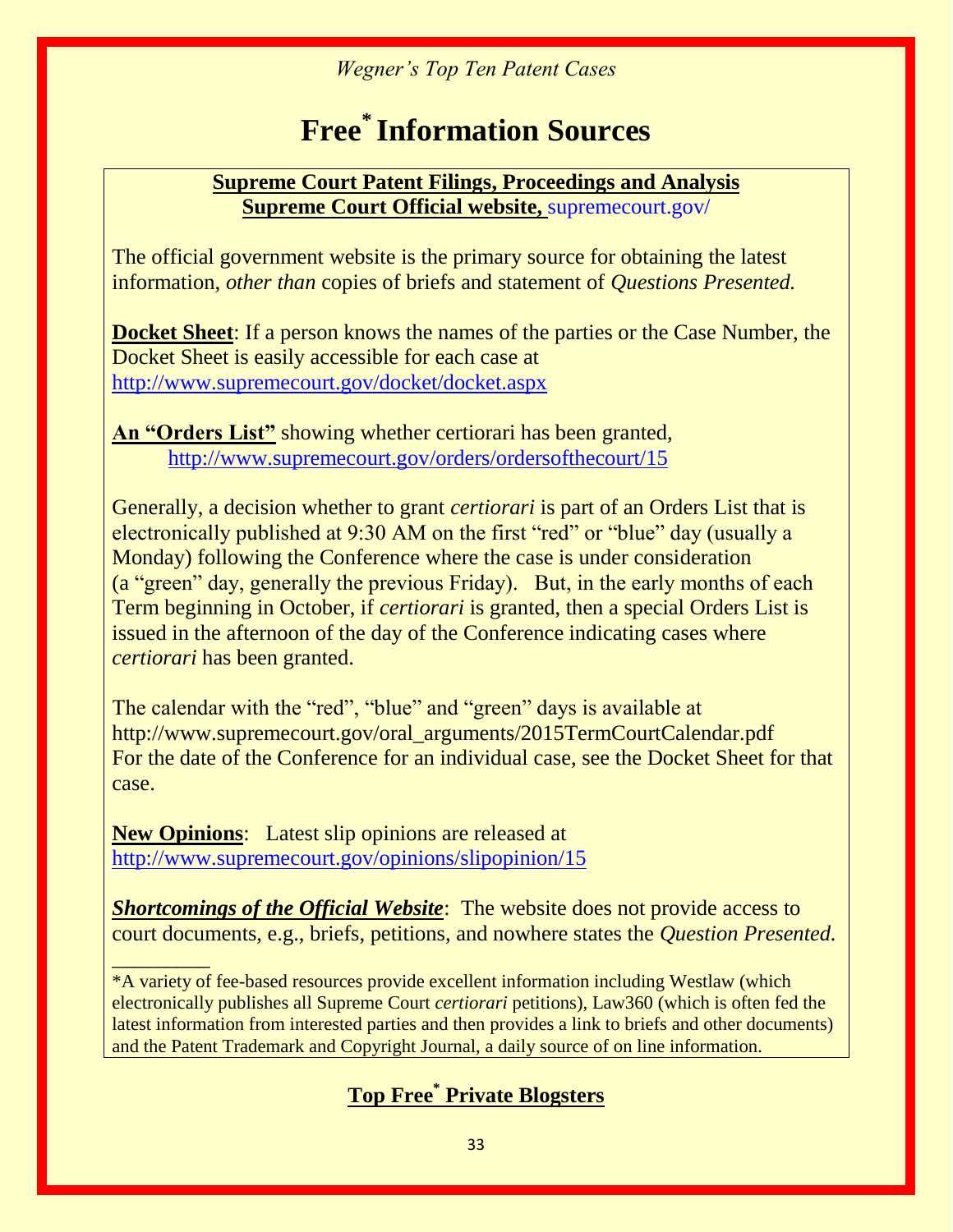Full time academics and practitioners who have an active appellate practice at either the Federal Circuit or Supreme Court are listed here, *alphabetically*:

#### **Courtenay [C. Brinckerhoff,](http://www.foley.com/courtenay-c-brinckerhoff/) Pharmapatents Blog**

pharmapatentsblog.com/

Appellate expert Courtenay C. Brinckerhoff provides in depth expert analysis of all issues relating to pharmaceutical patents.



**Prof. Dennis Crouch** *et al.*, Patently-O blog patentlyo.com

Prof. Crouch provides by far the most comprehensive treatment of all patent issues, including Supreme Court cases.



**Tom Goldstein**, SCOTUSblog <http://www.scotusblog.com/>

SCOTUSblog is by far the most compressive website for Supreme Court information. It is the most convenient source to obtain briefs in any case where *certiorari* has been granted. Its only real drawback is an absence of input from an active patent practitioner.

♦♦♦

\* See the note on the previous page.

**\_\_\_\_\_\_\_\_\_\_\_\_\_\_\_\_\_\_\_\_**

**Dr. Kevin Noonan** *et al.*, Patent Docs blog, <http://www.patentdocs.org/>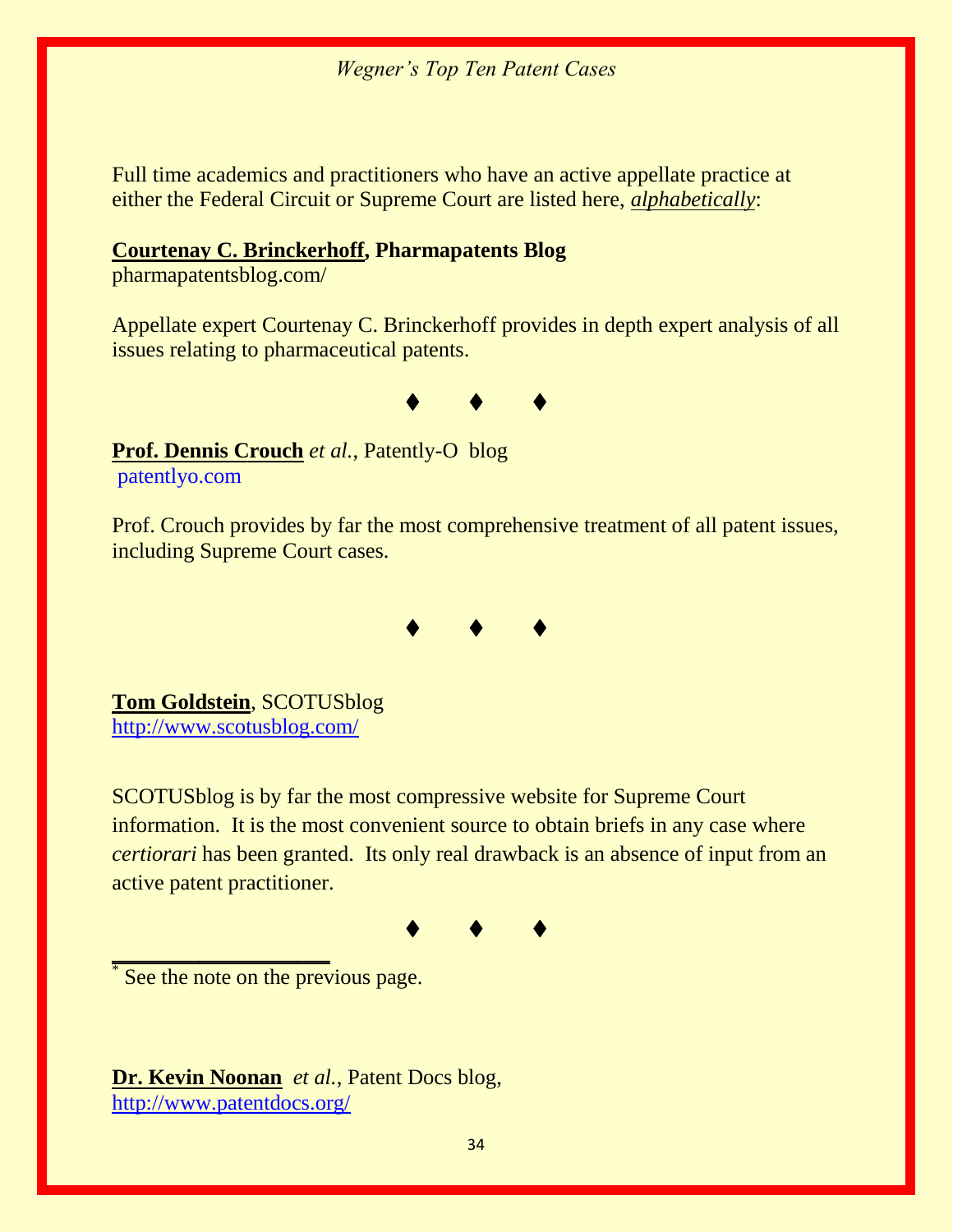This website selectively considers *biotechnology* and related patent Supreme Court petitions and merits cases with in depth analysis of the cases it considers. It also provides links to briefs.



**Professsor Jason Rantanen**, *see* Prof. Dennis Crouch *et al.*, Patently-O blog



**WilmerHale**, *Patent Law and the Supreme Court: Certiorari Petitions Granted,* [https://www.wilmerhale.com/pages/publicationsandnewsdetail.aspx?NewsPubId=1](https://www.wilmerhale.com/pages/publicationsandnewsdetail.aspx?NewsPubId=10737419833) [0737419833](https://www.wilmerhale.com/pages/publicationsandnewsdetail.aspx?NewsPubId=10737419833)

Authored by Joseph J. Mueller, Leslie Pearlson and Thomas G. Saunders, this website is useful to identify all patent cases at the Supreme Court *after grant of certiorari* with a statement of the *Question Presented* and links to documents. It is not updated as frequently as SCOTUSblog.



**Warren D. Woessner,** Patents4life blog http://www.patents4life.com/

This blog presents the views of a senior, experienced patent practitioner for the field of biotechnology.



**Dr. Donald Zuhn**, *see* Kevin Noonan *et al.,* Patent Docs blog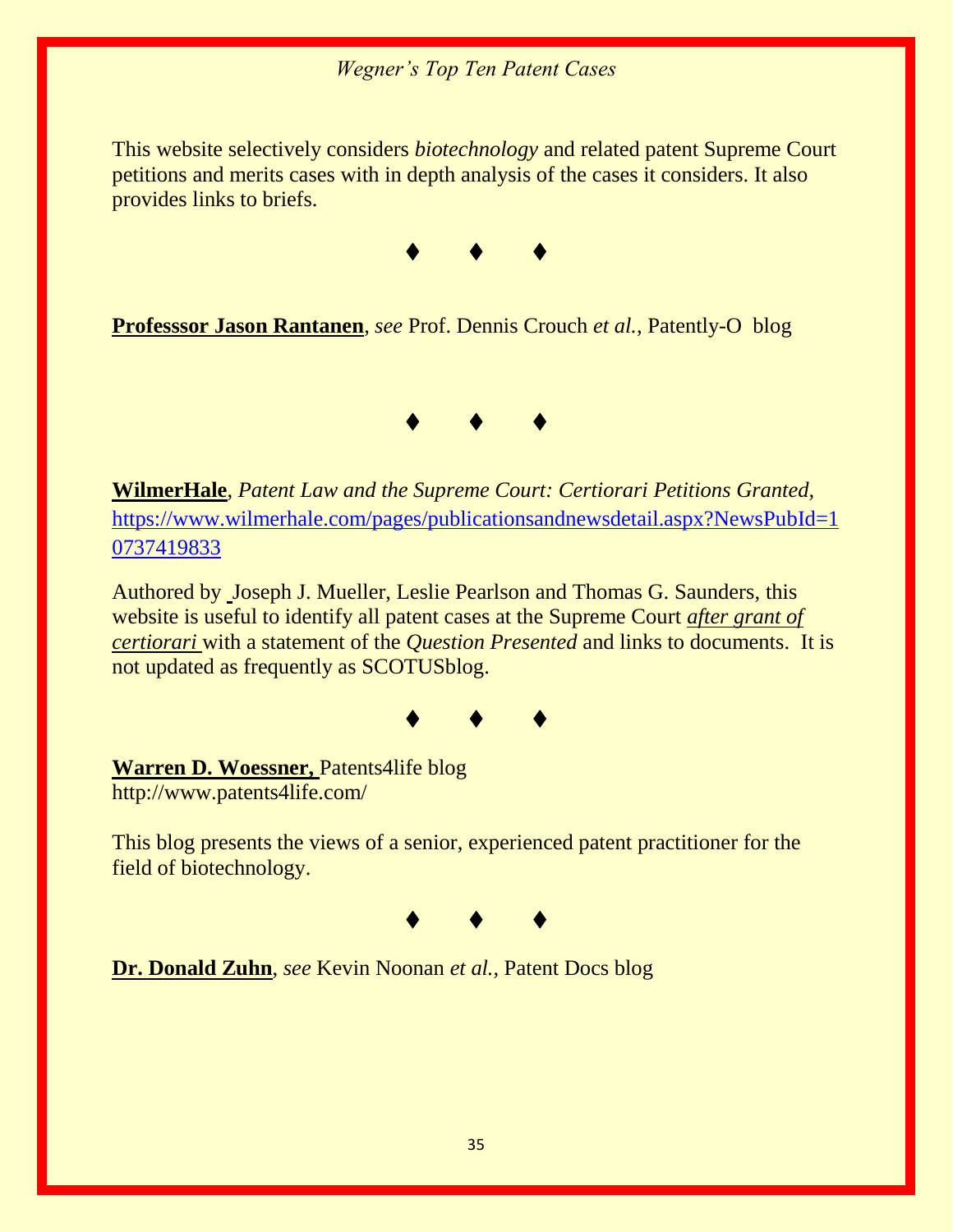# **About the List**

This listing represents the opinion of the author and has been created pro bono without sponsorship by any other person or organization.

This listing differs from the previous *Top Ten Patent Cases* that ran for several years through the end of 2014 in that it is in the first instance *issue* driven – whether or not there is a pending case for that issue – while the pendency or likely pendency of a test case that is at or may reach the Supreme Court is also given weight.

Suggestions for inclusion of issues or cases is gratefully appreciated and may be sent to [hwegner@gmail.com](mailto:hwegner@gmail.com), with the subject heading, "Suggestions for The List.

# **Public Access to Documents of this Writer**

This paper and also other papers by the author are made available to the public as "Wegner's Writings" on the website of the Los Angeles Intellectual Property Law Association: [www.laipla.net/category/](http://www.laipla.net/category/wegners-writings/)**wegners-writings**/

Any citations to PATENT DRAFTING and PATENT ELIGIBILITY are to monographs of this writer now in draft form, which are available under "Wegner's Writings"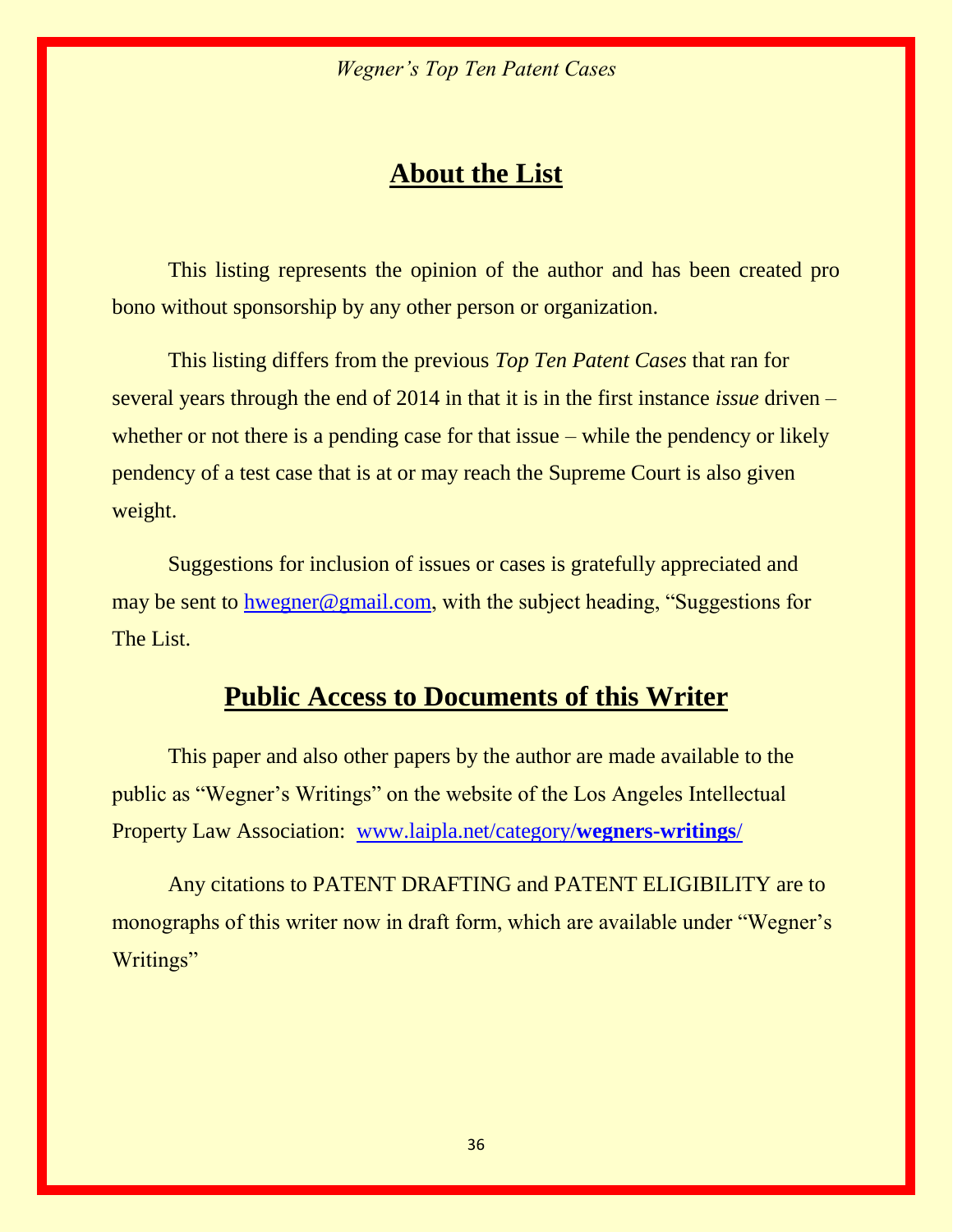# **About the Author**



**HAROLD C. WEGNER** is President of The Naples Roundtable, a 501(c)3 nonprofit corporation with a mission to "explor[e] ways to strengthen and improve the patent system". It features an annual patent experts conference and other activities as explained on its website, <https://www.thenaplesroundtable.org/>

Professor Wegner is a former Patent Examiner who recently concluded a more than twenty year relationship with the George Washington University Law School where he had been Director of the Intellectual Property Law Program and Professor of Law.

*contact info*:

Harold C. Wegner Patent Expert Consultant 8805 Tamiami Trail North-PMB-150 Naples, Florida 34108 hwegner@gmail.com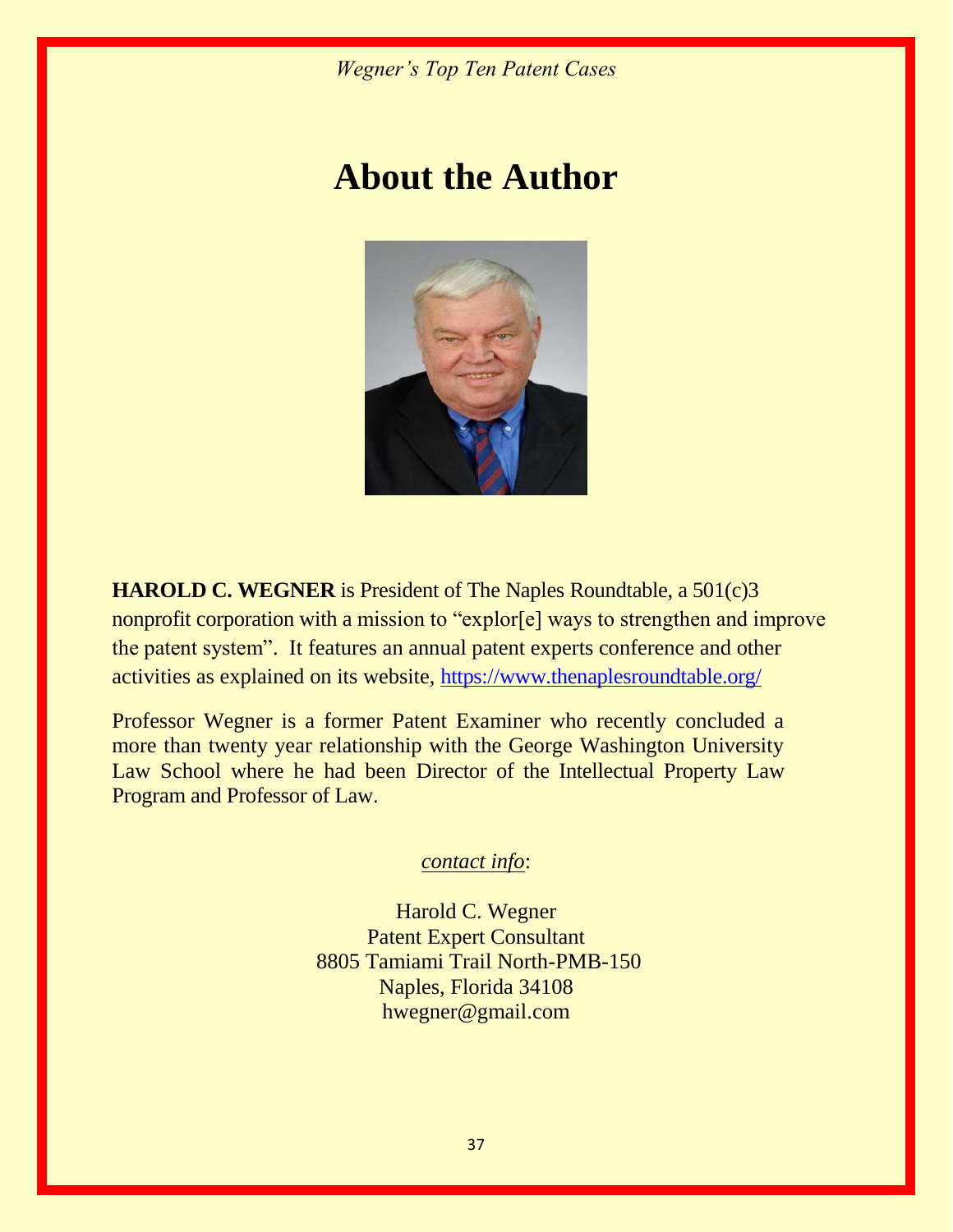Appendix: Wegner, First to File Patent Drafting [2016] § 1[a][7][C] Inventor's Secret Commercialization as Personalized Prior Art

#### **§ 1[a][7][C] Inventor's Secret Commercialization as Personalized Prior Art**

§ 1[a][7][C][i] The Literal Wording of the Statute

§ 1[a][7][C][ii] Changed Circumstances since *Metallizing Engineering* 

§ 1[a][7][C][iii] Danger a Third Party May Patent the Process

§ 1[a][7][C][iv] Prior User Rights under the New Patent Law

§ 1[a][7][C][v] "[O]r otherwise available to the public"

§ 1[a][7][C][vi] Legislative History, the Harmonization Goal

§ 1[a][7][C][vii] *Helsinn Healthcare* Amicus Challenge, a New Twist

This appendix is an excerpt from the writer's monograph, FIRST TO FILE PATENT DRAFTING (March 22, 2016). Pagination to the original version is indicated, e.g. [\*29].

# **§ 1[a][7][C] Inventor's Secret Commercialization as Personalized Prior Art**

[\*29] Prior to the *Leahy Smith America Invents Act* under *Metallizing Engineering Co. v. Kenyon Bearing & Auto Parts Co.,* 153 F.2d 516 (2d Cir.1946)(L. Hand, J.), the commercialization of the product of a secret process created a statutory bar under 35 USC  $\S$  102(b) as a "public use" of the invention – even though the process remained secret. Where the patentee uses a patentable process to make a commercial product where the sale of that product does not reveal the identity of the product of that patentable process, does the patentee forfeit his right to a patent on the patentable process if he fails to file a patent application to that process within one year from his first commercialization?

[\*30] Prior to the *Leahy Smith America Invents Act*, the answer has been "yes", there is a bar. This is based upon the interpretation of the "on sale" bar in *Metallizing Engineering*: "[I]t is a condition upon the inventor's right to a patent that he shall not exploit his discovery competitively after it is ready for patenting; he must content himself with either secrecy or legal monopoly." *Bonito Boats, Inc. v. Thunder Craft Boats, Inc*., 489 U.S. 141, 149 (1989)(quoting *Metallizing Engineering Co. v. Kenyon Bearing & Auto Parts Co.,* 153 F.2d 516, 520 (2d Cir.1946)(L. Hand, J.).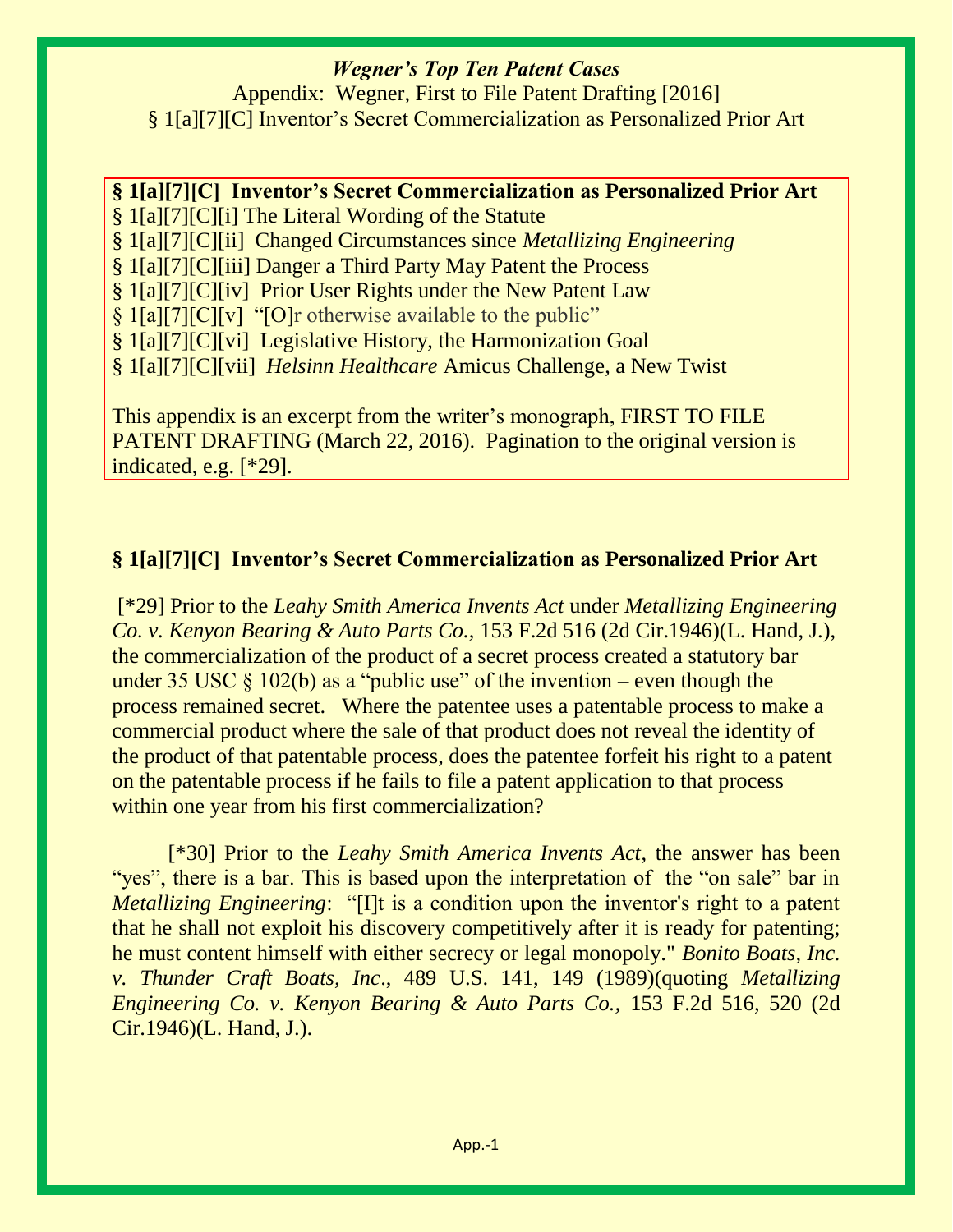Appendix: Wegner, First to File Patent Drafting [2016] § 1[a][7][C] Inventor's Secret Commercialization as Personalized Prior Art

The question now is whether *Metallizing Engineering* remains the law as part of the *Leahy Smith America Invents Act*, an issue now before the Federal Circuit in *Helsinn Healthcare S.A. v. Teva Pharmaceuticals USA, Inc***.,** Fed. Cir. 2016-1284.

Until there is a decision in *Helsinn Healthcare* or some future case, the safest approach in establishing a patent portfolio is to file a patent application on the patentable process *prior to* the one year anniversary of the first "on sale" event of the product made by that process.

The Federal Circuit explained the law of *Metallizing Engineering* in *W.L. Gore & Associates, Inc. v. Garlock, Inc.*, 721 F.2d 1540 (Fed. Cir. 1983): Budd and Cropper were involved in prior art activities for the *sale* of a product (a tape) where the prior art activities did *not* permit identification of the process used to make that product. Here, the sale of the product would have been a patent-defeating bar against a patent to the product, but not to the secret process, *except* against the party who had commercialized the tape:

*"*If Budd [and Cropper] offered and sold anything, it was only tape, not whatever process was used in producing [the tape]. \*\*\* [T]here was no evidence[ ] that the public could learn the claimed process by examining the tape. If Budd and Cropper commercialized the tape, that could result in a forfeiture of a patent granted them for their process on an application filed by them more than a year later. *D.L. Auld Co. v. Chroma Graphics Corp*., 714 F.2d 1144, 1147-48 (Fed.Cir.1983); See *Metallizing Engineering Co. v. Kenyon Bearing & Auto Parts Co*., 153 F.2d 516 (2d Cir.1946). There is no reason or statutory basis, however, on which Budd's and Cropper's secret commercialization of a process, if established, could be held a bar to the grant of a patent to Gore on that process."

*W.L. Gore*, 721 F.2d at 1550.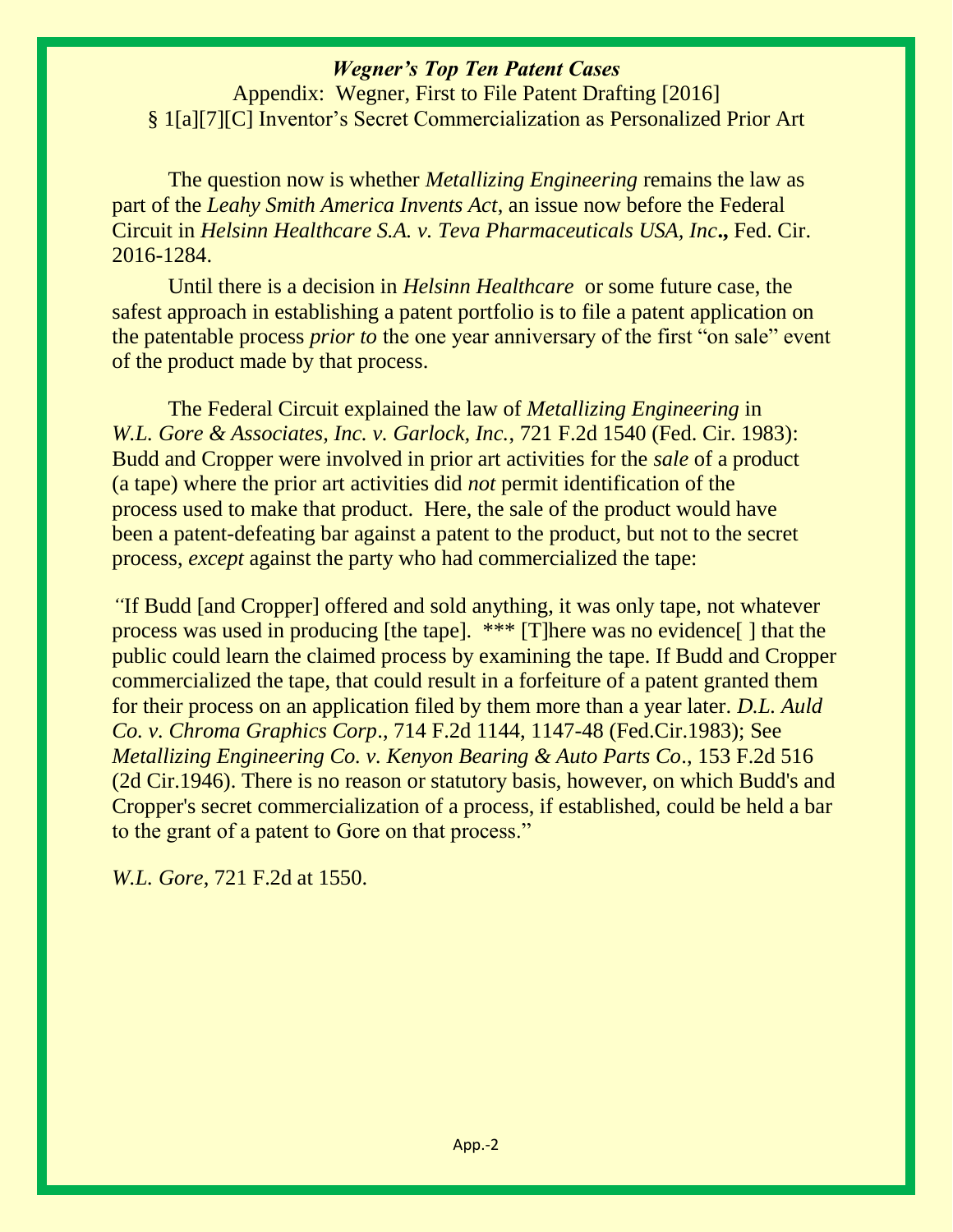Appendix: Wegner, First to File Patent Drafting [2016] § 1[a][7][C] Inventor's Secret Commercialization as Personalized Prior Art

# **[\*31] § 1[a][7][C][i] The Literal Wording of the Statute**

Whether *Metallizing Engineering* has survived the *Leahy Smith America Invents Act* depends in the first instance upon a change in the wording of the law

The basis for the bar to secret commercialization is the "public use" and "on sale" language of 35 USC § 102(b) which in *Metallizing Engineering* was judicially expanded to include *secret* commercialization.

35 USC § 102(b)(pre-*Leahy Smith America Invents Act*)(An invention was barred where more than one year before the United States filing date "the invention was \*\*\* in public use or on sale in this country \*\*\*").

But, in the *Leahy Smith America Invents Act,* instead of merely repeating "public use" and "on sale" activities as a bar, this language is *qualified* and limited to acts "available to the public." Thus, an invention today s barred for such activities where "the claimed invention was \*\*\* in public use, on sale, *or otherwise available to the public*[.]"35 USC § 102(a)(1)( *Leahy Smith America Invents Act*)(emphasis added).

# **§ 1[a][7][C][ii] Changed Circumstances since** *Metallizing Engineering*

There are completely different public policy considerations today vis a vis the time of the *Metallizing Engineering* decision.

Today, policy arguments for or against a patent policy for the United States necessarily must consider how that policy will impact United States domestic industry vis a vis China, Japan, Germany and other leading industrial countries of the world. *Metallizing Engineering* was decided in a completely different era of *domestic* competition. It was a world without global economic competition, where the American manufacturing community was dealing with essentially only domestic competition. The trial case was decided on March 28, 1945, during the final months of World War II, and was considered by the Second Circuit in the months following that war. (The Circuit Court decision was handed down March 28, 1945.)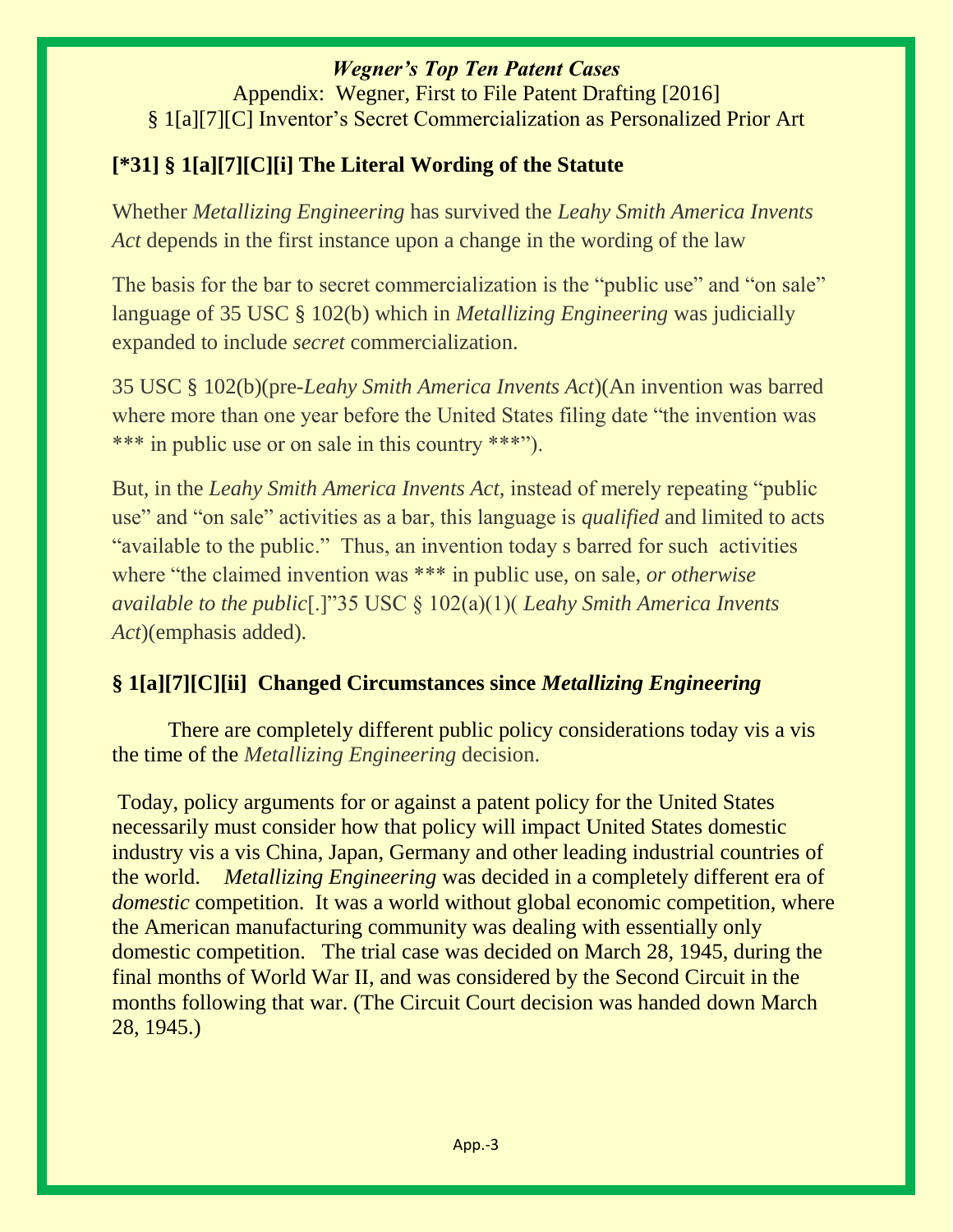Appendix: Wegner, First to File Patent Drafting [2016] § 1[a][7][C] Inventor's Secret Commercialization as Personalized Prior Art

 Whereas in 1946 China, Germany and Japan posed absolutely no threat as manufacturing competitors to the United States, the world has literally been turned upside down as today it is the United States that is having difficulty competing [\*32] particularly with Asian countries. Countless stories are found in the business literature where American technology is copied by foreign concerns. In the case where it is impossible or at least time consuming and difficult to reverse engineer a product without knowledge of its manufacturing details, trade secret protection may in some cases be more important than gaining a patent. Americans should be *encouraged* to use trade secret protection to maintain American manufacturing jobs by blocking competition based upon trade secrecy.

One of the incentives to use trade secret protection would be the ability to *patent* the trade secret even years after use of the trade secret. But, this incentive is thwarted by *Metallizing Engineering* that blocks an American patent more than one year after secret commercialization.

To the contrary, foreign companies have this encouragement in their laws by virtue of the *absence* of *Metallizing Engineering*: When a foreign company recognizes that its trade secret process may well be reverse engineered in the near future, the foreign company will file a patent application at that time and thus transition to patent protection. (To be sure, an American company in a like situation may still obtain European and Asian patent protection even after secret commercialization, assuming there has been no public divulgation up this point.) Another aspect of public policy favoring *Metallizing Enginnering* is that without this safeguard, an inventor may gain a prolonged exclusive right by piggybacking patent protection on top of several years of trade secret protection. Indeed, this is a point that must be weighed vis a vis the benefit of encouraging trade secret protection at the early point of commercialization.

#### **§ 1[a][7][C][iii] Danger a Third Party May Patent the Process**

The theory of *Metallizing Engineering* was that an inventor could in essence multiply the length of its exclusive rights without this case, because then the inventor could maintain his monopoly through trade secret protection and then, much later, file a patent application to the once secret process invention and thus start a new patent term.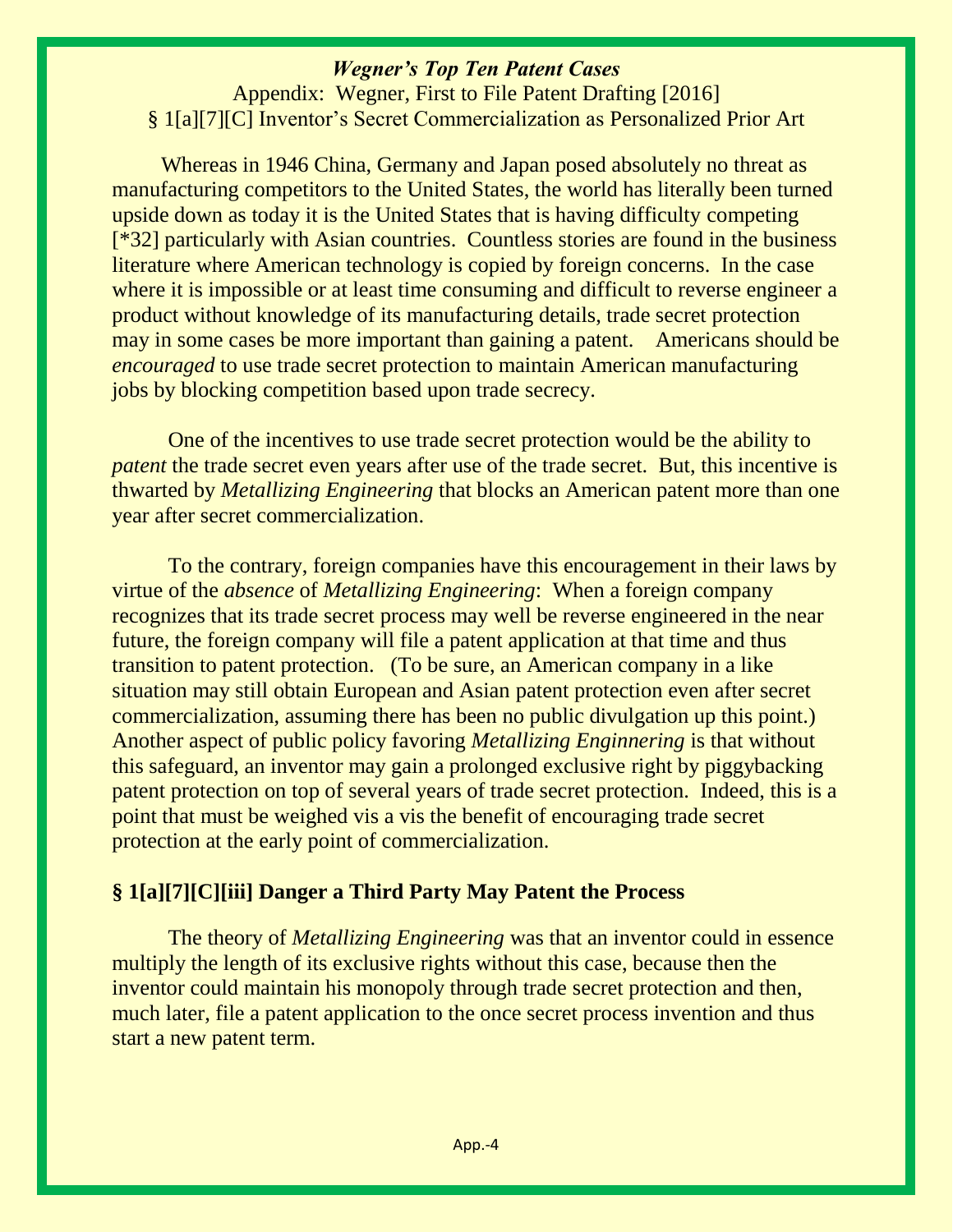Appendix: Wegner, First to File Patent Drafting [2016] § 1[a][7][C] Inventor's Secret Commercialization as Personalized Prior Art

This theory is flawed because if the inventor sits on his trade secret process it is not part of the prior art as to *third parties* and once a *third party* discovered the trade secret process that third party could obtain a dominant patent that would compromise the original inventor's rights to practice the invention.

# **[§ 33] § 1[a][7][C][iv] Prior User Rights under the New Patent Law**

More important perhaps in the context of the *Leahy Smith America Invents Act* is the fact that even assuming, *arguendo,* that one in 1946 (the date of *Metallizing Engineering*) one could first protect an invention as a trade secret and then much later file a patent application, today, failure to file a patent application would permit a third party who discovered the "secret" of the commercial process could be exempt from liability under the prior user right statute that did not exist in 1946 but is now a vibrant element of the *Leahy Smith America Invents Act* as 35 U.S.C. 273(a):

"A person shall be entitled to a defense under [35 USC § 282(b)] with respect to subject matter consisting of a process \*\*\* that would otherwise infringe a claimed invention being asserted against the person if—

"(1) such person, acting in good faith, commercially used the subject matter in the United States, either in connection with an internal commercial use or an actual arm's length sale or other arm's length commercial transfer of a useful end result of such commercial use; and

"(2) such commercial use occurred at least 1 year before  $***$  (A) the effective filing date of the claimed invention[.]"

# **§ 1[a][7][C][v] "[O]r otherwise available to the public"**

To say that "public use" or "on sale" events are *maintained* unchanged in the *Leahy Smith America Invents Act* overlooks the overall sentence that states that "the claimed invention was \*\*\* in public use, on sale, *or otherwise available to the public*[.]"35 USC § 102(a)(1)( *Leahy Smith America Invents Act*)(emphasis added). To be sure, the *original* language used in the earliest version of the legislation that wound up as the *Leahy Smith America Invents Act* had more explicit language that would have clearly and unmistakably overruled *Metallizing Engineering. See*  Dmitry Karshtedt, *Did Learned Hand Get it Wrong? The Questionable Patent Forfeiture Rule of Metallizing Engineering,* 57 Villanova L. Rev. 261, 332 n.435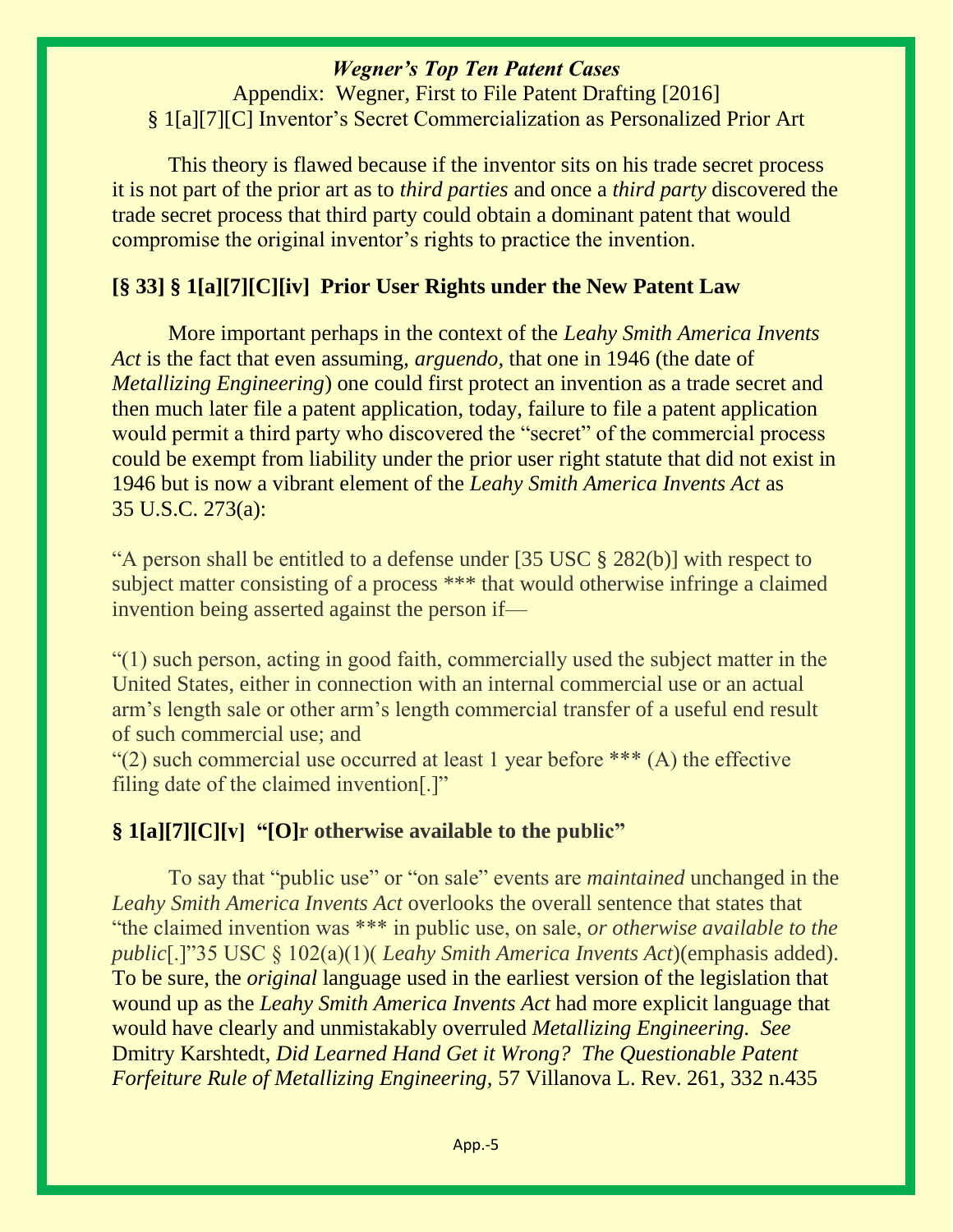Appendix: Wegner, First to File Patent Drafting [2016] § 1[a][7][C] Inventor's Secret Commercialization as Personalized Prior Art

(2012)(quoting Wegner, THE 201 PATENT LAW; LAW AND PRACTICE, § 155 at 108-09 (2nd ed. 2011))

The prime author of the text leading up to the *Leahy Smith America Invents Act* firmly sees *Metallizing Engineering* as having been overruled by the wording of the new law. *See* Robert A. Armitage, *Understanding the America Invents Act and its Implications for Patenting*, § III-C-5, *Step Four: Clarifying the "Available*  [\*34] *to the Public" Standard,* 40 AIPLA Q. J. 1, 58-60 (2012). He explains that "the phrase 'available to the public' is added to clarify the broad scope of relevant prior art, as well as to emphasize the fact that it must be publicly accessible." *Id.* at 58 (citing statement of Sen. Jon Kyl, 157 Cong.rec. S1335, 1370 (daily ed. Mar. 8, 2011)). Thus, "[*p*] *ublic disclosures* will represent prior art and will be disclosures, made by any means or method, that have become *publicly accessible, i.e.* made *available to the public* \*\*\*." *Id.* at 59 (original emphasis).

To say that *Metallizing Engineering* survives the *Leahy Smith America Invents Act* by focusing on the specific wording "public use" and "on sale" overlooks the entire context of the statute which in the same sense refers to "otherwise available to the public". The more complete statement is that there is a bar against a "claimed invention [which] was \*\*\* in public use, on sale, *or otherwise available to the public*<sup>[1]</sup>"35 USC § 102(a)(1). To say that "public use" and "on sale" should be interpreted as prior to the *Leahy Smith America Invents Act* is to deny the context and "all words" of the statute.

Ignoring words, e.g., "*or otherwise available to the public",* simply cannot be ignored: "[T]he Court will avoid a reading which renders some words altogether redundant." *Texas Dept. of Housing and Community Affairs v. Inclusive Communities Project, Inc.,* \_\_ U.S. \_\_, \_\_, slip op. at 19 (2015)(quoting *Gustafson* v. *Alloyd Co*., 513 U. S. 561, 574 (1995)). *See also Ford Motor Co. v. United States*, 715 F.3d 906, 920 (Fed. Cir.2013) (characterizing *Glover v. West*, 185 F.3d 1328, 1332 (Fed.Cir.1999), as "explaining that courts must 'attempt to give full effect to all words contained within th[e] statute [and] regulation[s], thereby rendering superfluous as little of the statutory or regulatory language as possible'."); *Sullivan v. McDonald*, F.3d , slip op. at 5 (Fed. Cir. Mar. 8, 2016)(same).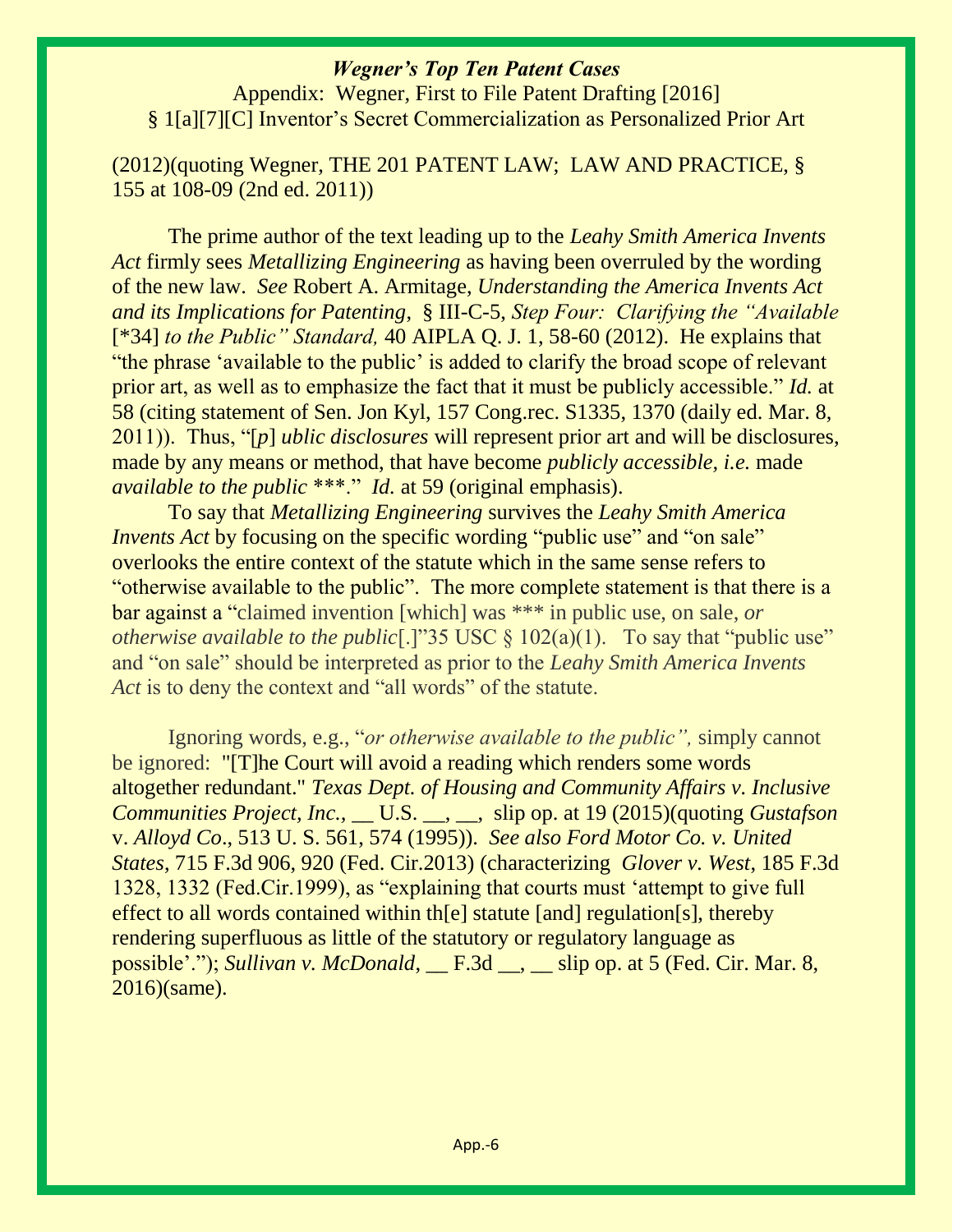Appendix: Wegner, First to File Patent Drafting [2016] § 1[a][7][C] Inventor's Secret Commercialization as Personalized Prior Art

It requires a linguistic genius to unravel and find specific meaning in the phrase "or otherwise available to the public" to conclude that a secret disclosure is "otherwise available to the public." A leading proponent of the view that a secret use is "public" makes the point loud and clear both in his Testimony before the Patent Office, Robert P. Merges, *Comments on "Examination Guidelines for Implementing the First-Inventor-to-File Provisions of the Leahy-Smith America Invents Act",* § 3[a], *Meaning of "Or Otherwise Available to the Public" under AIA* § 102(*a*)(1), pp. 3-4, Letter to Mary Till, Legal Advisor, Office of Patent Legal Administration, U.S. Patent and Trademark Office (October 12, 2012)("Testimony"), and in his law review article, Robert P. Merges, *Priority and Novelty under the AIA,* 27 Berkeley Tech. L.J. 1023, 1035 (2012)(with Research Assistance from Puneet Kohli)("Law Review Article"). [\*35] In his testimony, and to his credit, this leading academic candidly admits

that the lack of clarity of the statutory wording. "[He] recognize[s] that [his] case would be stronger if the statute read: 'patented, or described in a printed publication, or in public use, on sale, or otherwise available to the public. \*\*\* [He] also recognize[s] that a semicolon, in [his] preferred alternative [reading], would have sent a clearer signal that the two phrases \*\*\* were meant to be read as separate and distinct.". Testimony at p.4 n.6. The author's scholarly treatment of the same issue speaks for itself. Indeed, the scholar candidly states that "[t]here is an obvious textual problem, so it would seem, with an argument that the word 'disclosure' is meant to include confidential sales, and the use in public of things that are made by but which in no way reveal the details of the underlying invention. Put simply, these sales and uses are in some sense secret. They are not open, widely discoverable, or easily accessible. So how can they be construed to be part of the general class of 'disclosures'? Isn't a disclosure something that is open or widely available?" Law Review Article at 1035-36.

The scholar extricates himself from this dilemma not through citation of a Supreme Court or Federal Circuit case, but instead by turning to the definition of "disclose" in the Oxford English Dictionary, citing, *inter alia,* "[e]xamples of 'disclosure in the [Oxford English Dictionary] include watching an egg hatch or watching a caterpillar emerge from its cocoon." Law Review Article at 1036.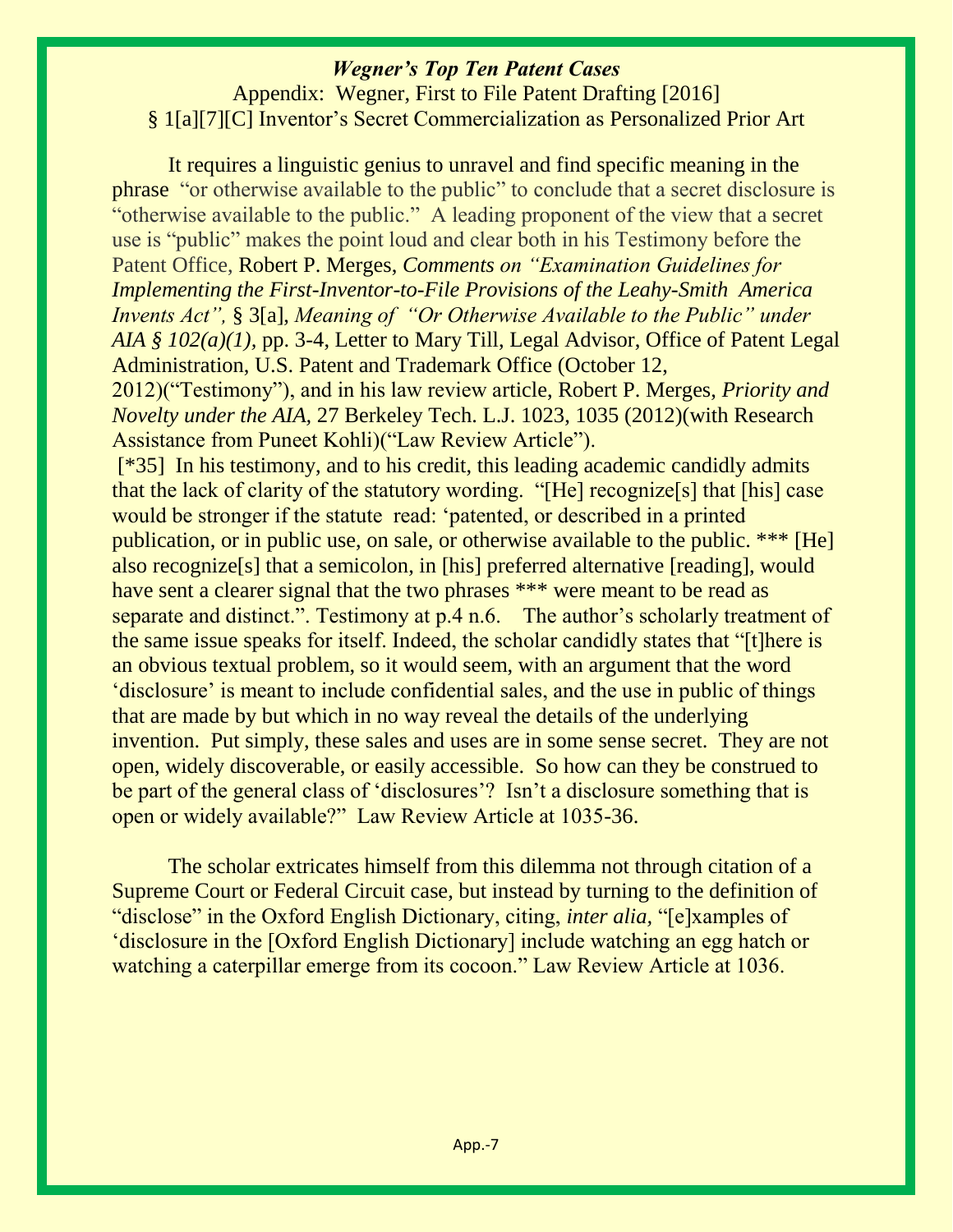Appendix: Wegner, First to File Patent Drafting [2016] § 1[a][7][C] Inventor's Secret Commercialization as Personalized Prior Art

#### **§ 1[a][7][C][vi] Legislative History, the Harmonization Goal**

As it is clear that the wording of the statute limits "public use" and "on sale" bars to *public* disclosure that does not retain the secrecy of an invention, resort to legislative history is unnecessary. But even assuming, *arguendo,* that there is at least ambiguity sufficient to open the door to a consideration of the legislative history it is even more clear that it was the intention of Congress to harmonize and to eliminate "on sale" or "public use" events which retained the secrecyof an invention. In the first instance, it is clear that the legislative history shows that harmonization of patent laws was a goal.

There is a mountain of legislative history that demonstrates that a driving overall purpose of what became the *Leahy Smith America Invents Act* is the harmonization of patent laws for the benefit of the United States industrial circles so that it would be easier and more reliable to obtain for American innovation parallel patent rights in Asia and Europe. At the time of *Metallizing Engineering*  the world was either embroiled in the final stages of World War II (at the District Court level) or in the immediate recovery period after that conflict (at the appellate [\*36] level). Beyond the *economic* state of the world where Japan and much of Europe lay in waste and the immediate concerns were domestic economic recovery without realistic immediate thoughts of economic competition with the United States, the state of the patent laws of the world was one of great disharmony with each of the United States, Germany, the United Kingdom, France and Japan have widely different patent laws making it difficult to obtain global patent rights. Individually tailored patent applications had to be crafted for divergent and often inconsistent national patent laws.

At the time of *Metallizing Engineering* one could not even agree on how to define an invention given, for example, the fact that Germany had a "central" system where claim language was mere guidance where the bounds of protection could be stretched to the full scope of the "general inventive thoughts" expressed in the patent, the United Kingdom and Japan had claiming systems with extremely narrow protection essentially void of a doctrine of equivalents and Italy at the other end of the spectrum provided for patents without *any* claims of any kind.

The European Patent Convention that would result in common patent provisions was more than a generation away; so, too, was the Patent Cooperation Treaty a vision yet to be born (and a generation away from accomplishment).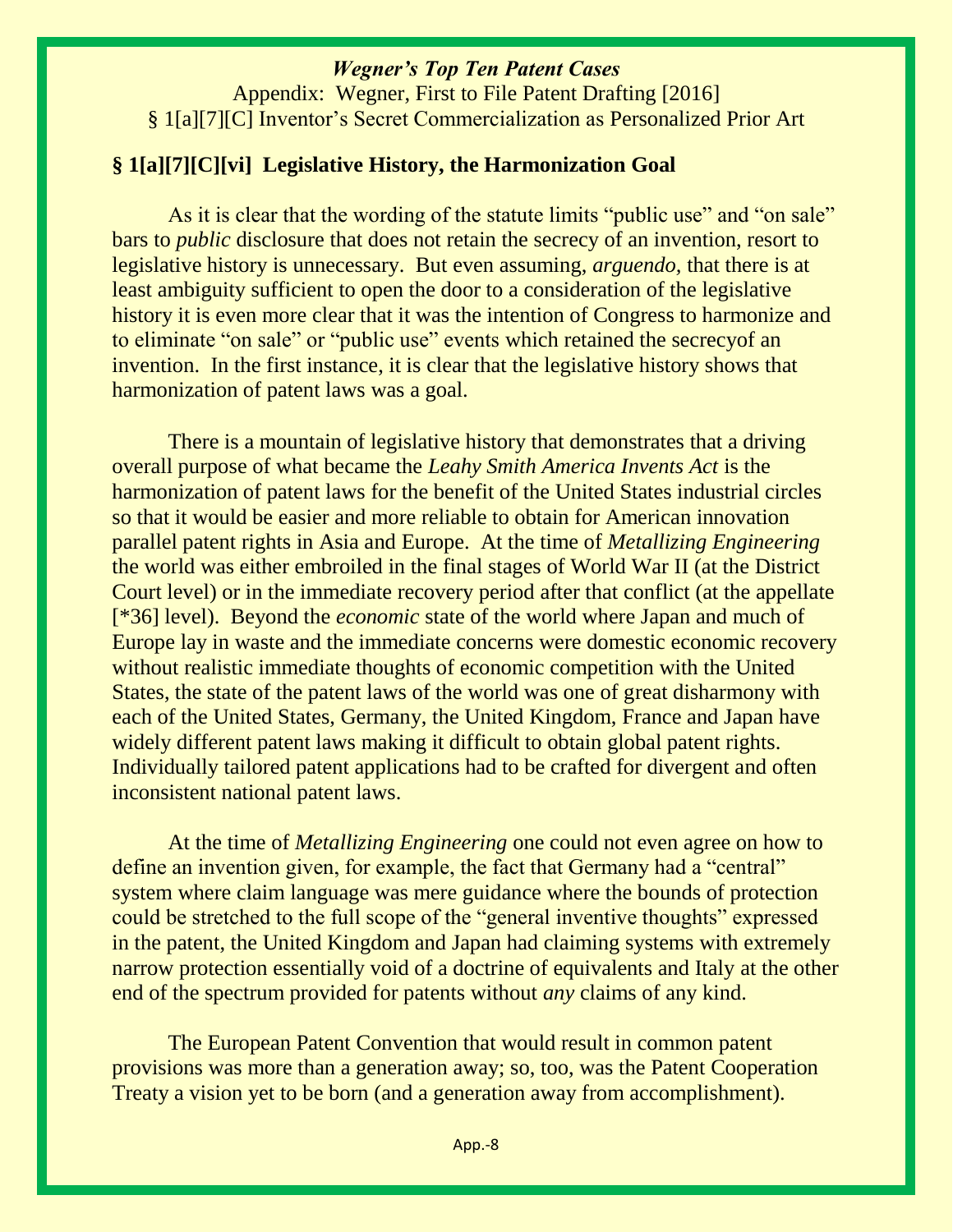Appendix: Wegner, First to File Patent Drafting [2016] § 1[a][7][C] Inventor's Secret Commercialization as Personalized Prior Art

With the gross divergence of patent laws and the economic reality of a war ravaged Europe and Japan, it is not surprising that *Metallizing Engineering* in 1946 had a narrow domestic focus.

In the debates in international fora to create a uniform patent law, *Metallizing Engineering* was a center stage issue of disharmonization. During the WIPO Patent Harmonization debates, *public disclosure* was the near consensus view of an essential element for prior art: "The prior art shall consist of everything which \*\*\* has been made available to the public anywhere in the world." *See*  Wegner, PATENT HARMONIZATION § 800, *Patentability: Novelty; Nonobviousness [Art. 11],* pp. 77 (London: Sweet & Maxwell 1993)(quoting Art. 11(2)(b)). Because the United States law of *Metallizing Engineering* did not comport with this provision, the United State *unsuccessfully* sought to amend the treaty to accommodate this unique American position: "Art.  $9<sup>bis</sup>(1)$ , PLT/CD/40, was proposed by the United States to provide in part for a bar based on *Metallizing Engineering* .... This measure 'did not receive general support' at the Hague [Diplomatic Conference], although "there was general agreement \*\*\* that nothing in the Treaty precluded' U.S. retention of this current bar." Wegner, PATENT HARMONIZATION, *supra,* § 814, *U.S. Secret Commercialization Bar,*p. 78  $[^*37]$ (quoting CA/H 8/92, Comment by the EPO to Art. 9<sup>bis</sup> of the Basic Proposal.).

Whereas there were major divergent principles of patent law amongst the major countries of the world, in the wake of the European Patent Convention and the Patent Cooperation Treaty, there was substantial harmonization of patent laws around the world with one big asterisk: Whereas the other countries of the world created a largely harmonized patent law, the United States stood pat with a law focused on its unique domestic focus. What changed this focus in the United States? In the first instance, during the period beginning in 1984 there was a multiyear United Nations drafting of a substantive patent law treaty that sought to iron out remaining differences amongst the member states. Wegner, PATENT HARMONIZATION (London: Sweet & Maxwell 1993). In the end, the Geneva effort through WIPO died, fueled by the unilateral repudiation of the treaty by Harry Manbeck, the leader of the Patent Office just before and during the Diplomatic Conference. *Id.,* § 612, *Treaty Disintegration (1989-1991),* p. 39.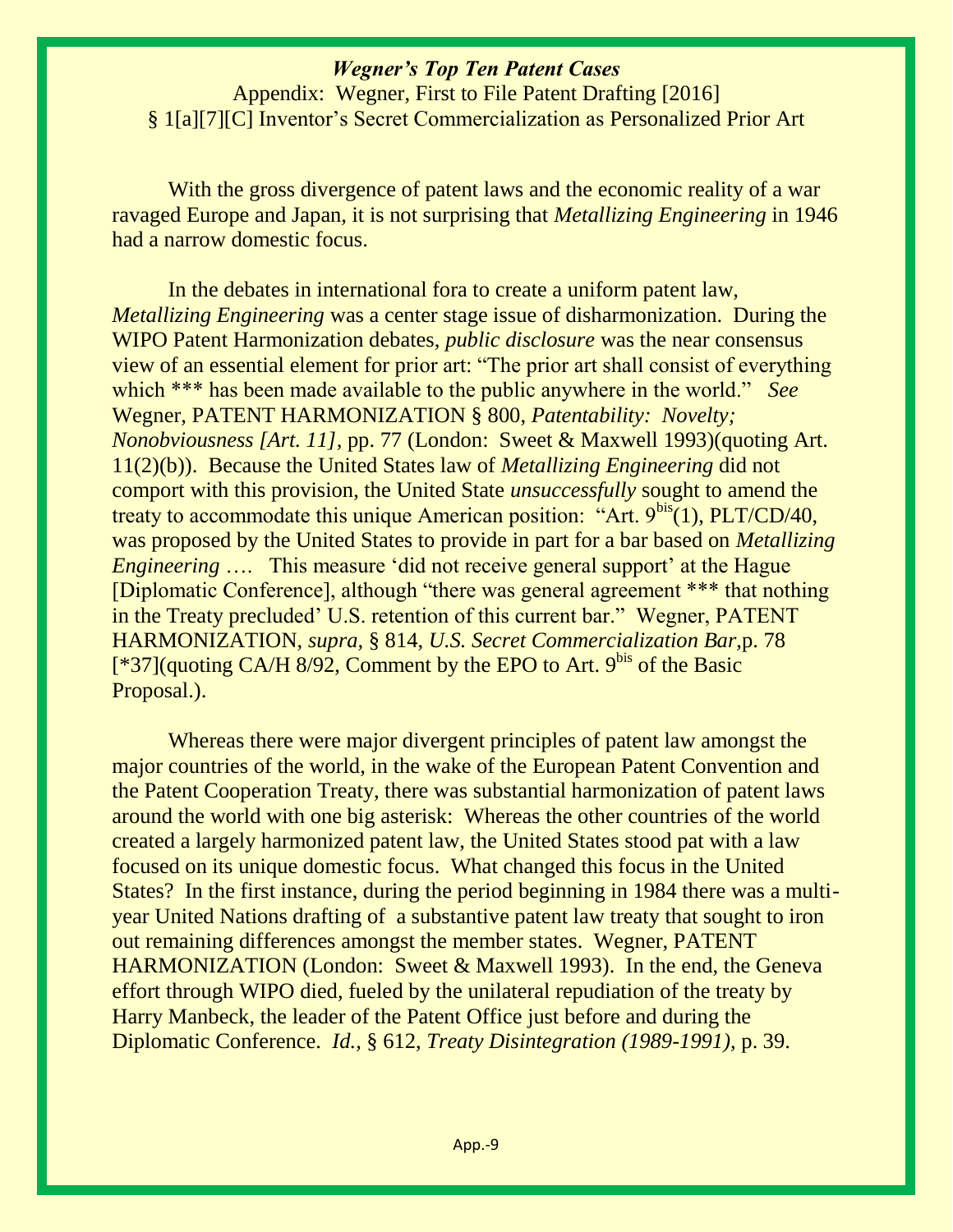Appendix: Wegner, First to File Patent Drafting [2016] § 1[a][7][C] Inventor's Secret Commercialization as Personalized Prior Art

But, in part inspired by the initial progress that was made, the United States in the 1980's successfully launched parallel proceedings that by 1994 had resulted in the TRIPS Agreement that imposed substantive patent standards on all countries, with a particular focus on developing countries. The United States played a key leadership role in this effort, which helped spawn concern for an overall reform of United States patent law consistent with what had become the "international system". The American Intellectual Property Law Association under the leadership of its late past President, Robert Benson, and its prime leader for patent harmonization of the era, Robert A. Armitage, forged a pathway to Introduction of domestic legislation where the common denominators behind this legislation were to simplify the American patent system and to make the American patent system compatible with the global realities of the "international system". These dual features would be expected to make it easier for American to obtain overseas patent rights to spread the development costs of American innovations to the global marketplace and avoid the booby-traps created by divergent legal systems.

There are numerous article and debates within the American Intellectual Property Law Association pointing to these dual goals as well as statements within the legislative record that demonstrate support for the harmonization goals of the legislation.

#### $[$   $[$

[\*38] There is a rich body of legislative history supporting *both* the fact that the legislation from a macroscopic approach is designed to *harmonize* American with overseas patent laws *and* that the legislation was designed to limit public uses and sales of an invention as prior art *only* if they make the invention available to the public.

In terms of the macroscopic goal of harmonization, there is a rich body of evidence supporting this point. In 2007 Senators Leahy and Hatch both explained the harmonization objective of the legislation: "Both [Senator Leahy] and Senator Hatch made affirmative arguments in favor of the first-to-file system, noting that it would produce greater international harmonization \* \* \*." Joe Matal, *A Guide to the Legislative History of the America Invents Act: Part I of II, 22 Federal Circuit* B. J. 435, 453-54 n.129 (2012)(citing 153 Cong. Rec. S4685 (daily ed. Apr. 18,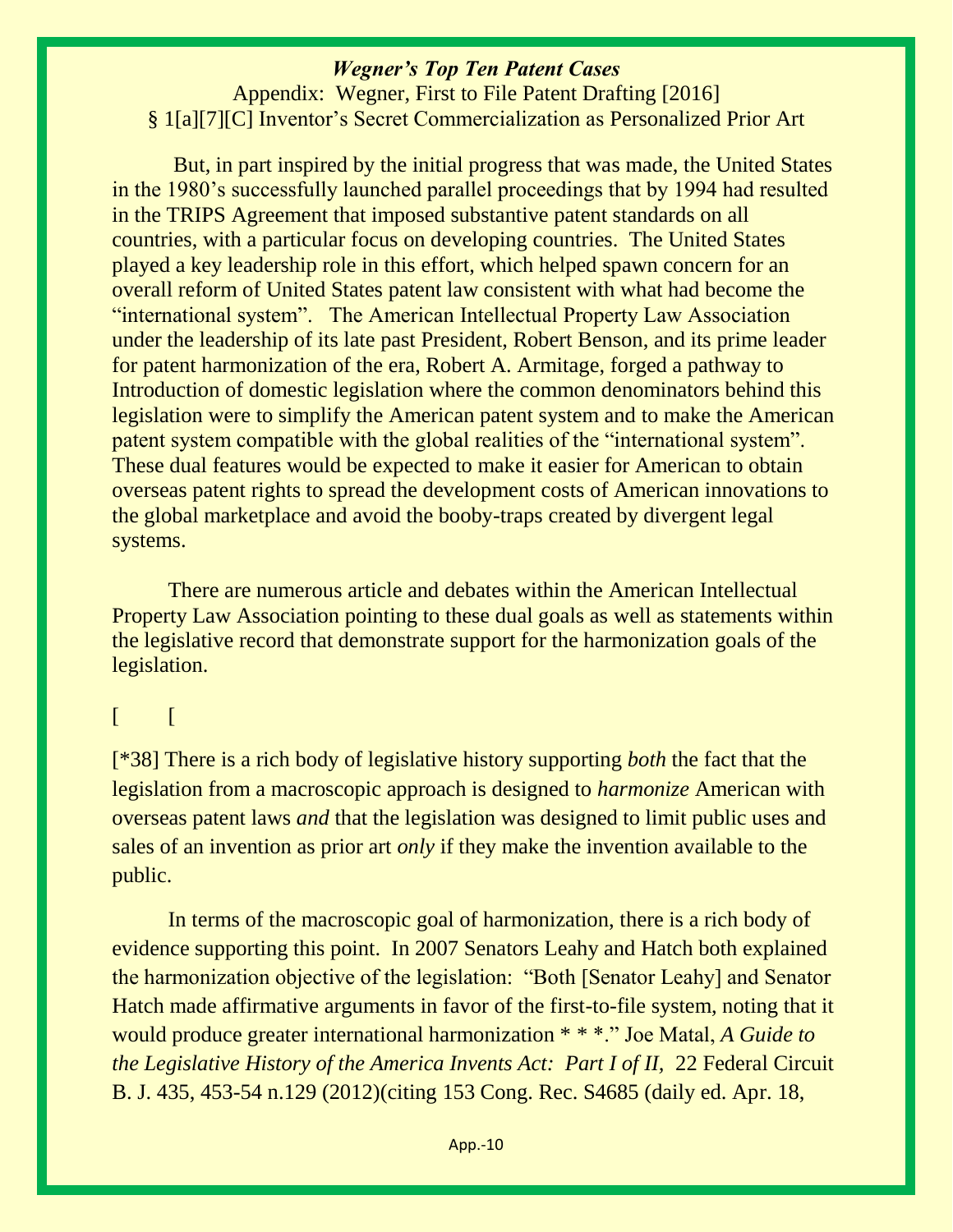Appendix: Wegner, First to File Patent Drafting [2016] § 1[a][7][C] Inventor's Secret Commercialization as Personalized Prior Art

2007) (statement of Sen. Leahy); *id.* at S4691 (statement of Sen. Hatch). *See also*  the statement of Rep. Johnson that the reform legislation will further harmonize U.S. patent law with that of other industrialized nations. See 157 Cong. Rec. E1273 (daily ed. July 8, 2011) (statement of Rep. Johnson).

In terms of limiting public uses and sales of an invention as prior art *only* if they make the invention available to the public one may refer to the statement of Senator Kyl: Prior to Senate enactment of the *Leahy Smith America Invents Act*, Senator Kyl explained that "[p]ublic uses and sales of an invention will remain prior art, but only if they make the invention available to the public. \* \* \* Only the sale or offer for sale of the invention to the relevant public or its use *in a way that makes it publicly accessible* will constitute prior art." Joe Matal, *A Guide to the Legislative History of the America Invents Act: Part I of II, 22 Federal Circuit B.* J. 435, 472-73 (2012)(quoting statement of Senator Kyl addressing the bill's provision of "prior art", 157 Cong. Rec. S5319-21 (daily ed. Sept. 6, 2011)(emphasis added, footnote omitted).

#### **§ 1[a][7][C][vii]** *Helsinn Healthcare* **Amicus Challenge, a New Twist**

Interestingly, forty-two (42) law professors as *amici curiae* are represented by two leading patent academics including the author of the testimony and law review article cited in § 1[a][7][C][v], *"[O]r otherwise available to the public",*  have created a theory unrecognizable in the testimony or law review article. *See*  Mark Lemley & Robert P. Merges*, Helsinn Healthcare S.A. v. Teva* [\*39] *Pharmaceuticals USA, Inc*., Fed. Cir. 2016-1284, *Brief of Amici Curiae 42 Intellectual Property Professors in Support of Appellant,* March 14, 2016. The brief is written on behalf of *amici* Professor John R. Allison; Professor Clark Asay; Professor Margot A. Bagley; Professor Ann Bartow; Professor Jeremy Bock; Professor Dan L. Burk; Professor Michael A. Carrier; Professor Andrew Chin; Professor Ralph D. Clifford; Professor Kevin Collins; Professor Christopher A. Cotropia; Professor Thomas Cotter; Professor Robin Feldman; Professor William Gallagher; Professor Shuba Ghosh;Professor Yaniv Heled; Professor Timothy Holbrook; Professor Camilla Hrdy; Professor Dennis S. Karjala; Professor Dmitry Karshtedt; Professor Amy L. Landers; Professor Mark A. Lemley; Professor Lee Ann Lockridge; Professor Brian J. Love; Professor Stephen Mcjohn; Professor Mark P. Mckenna; Professor Robert P. Merges; Professor Joseph Scott Miller; Professor Mike Mireles;Professor Craig Allan Nard; Professor Tyler T. Ochoa;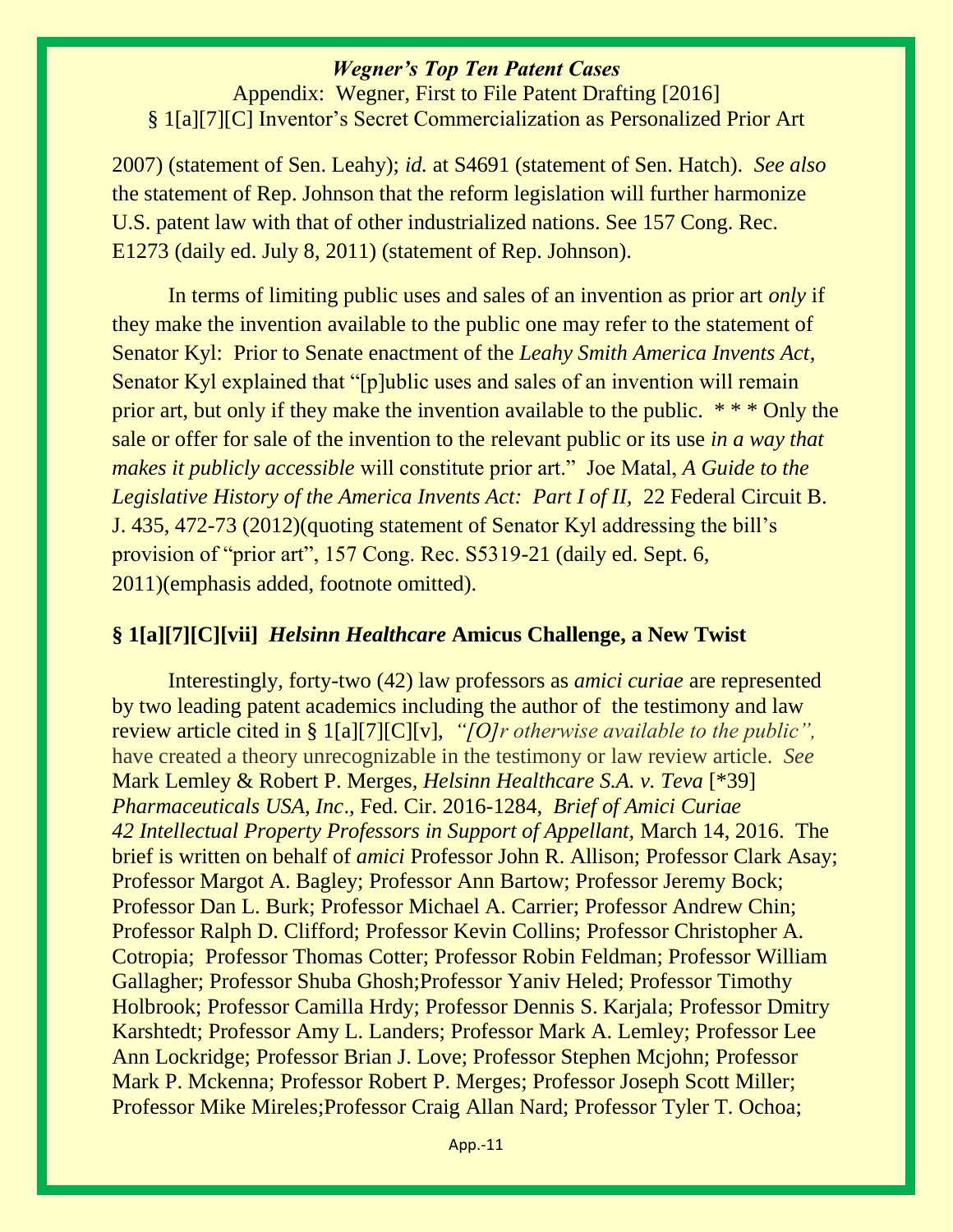Appendix: Wegner, First to File Patent Drafting [2016] § 1[a][7][C] Inventor's Secret Commercialization as Personalized Prior Art

Professor David S. Olson; Professor Michael Risch; Professor Sharon Sandeen; Professor Joshua D. Sarnoff; Professor Katherine J. Strandburg; Professor Kurt M. Saunders; Professor Sean B. Seymour; Professor Ted Sichelman; Professor Brenda Simon; Professor David O. Taylor; Professor R. Polk Wagner.

The *amici* treat *Metallizing Engineering* as a well-crafted cornerstone of the patent system, while in fact the Supreme Court has cited but never adopted the holding in the case nor do *amici* recognize the inherent weakness of the opinion itself. George Washington University Law School Professor Karshtedt makes this point clear:

"The patent forfeiture rule of *Metallizing* is unsupported by precedent or statute, and is inequitable on the actual facts of the case. \*\*\* The disclosure and extension-of-monopoly rationales for the rule are questionable, and all the more so because the most important policy rationale for the existence of the patent system – to provide incentives to invest and engage in inventive activities – might not be well served by the *Metallizing* rule. In addition, the rule likely contributes to overpatenting, which can in turn lead to patent thickets that stifle competition. \*\*\* While the Supreme Court cited the *Metallizing* case in three separate opinions, it has never endorsed the forfeiture rule. Moreover, the Supreme Court in recent patent cass has hewed closely to the language of the Patent Act and accepted rules that seemingly diverged from the patent statutes only as long as they have been supported by long-standing Supreme Court precedent. There are no such precedents for the *Metallizing* rule – *Pennock v. Dialogue* and *Woodbridge v. United States* are clearly distinguishable from *Metallizing* on their facts, and *Bates v. Coe* speaks directly against the rule by focusing on truly public uses as patentinvalidating activities. \*\*\* [T]he textualist orientation of the current Court seems [\*40] to militate against 'policy polymorphism' of distinguishing first and third parties in a statute that, in its plain language, makes no such distinction. It appears that the *Metallizing* rule, whose justification and scope courts and commentators are still trying to understand, has remained on the books for as long as it did partly out of respect for a great judge. But should we always defer to Judge Learned Hand? Perhaps not. In the biting words of Judge Alex Kozinski, Judge Hand 'was very knowledgable about everything except how the world works.'" Dmitry Karshtedt, *Did Learned Hand Get it Wrong? The Questionable Patent Forfeiture Rule of Metallizing Engineering,* 57 Villanova L. Rev. 261, 336-37 (2012)(footnotes omitted).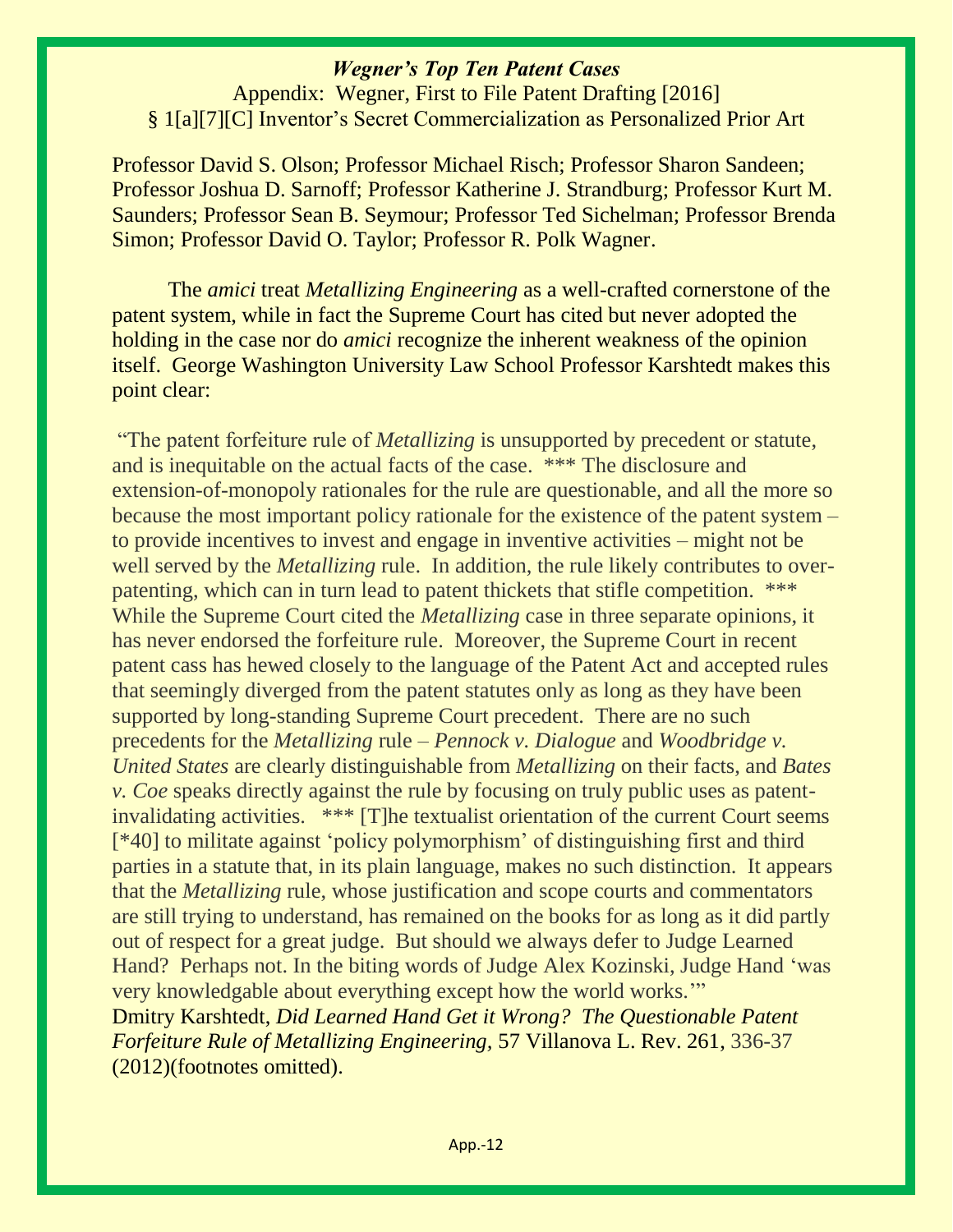Appendix: Wegner, First to File Patent Drafting [2016] § 1[a][7][C] Inventor's Secret Commercialization as Personalized Prior Art

While there is a wealth of literature cited in their brief, there are several key authorities that have been overlooked, including the work of undoubtedly the most important draftsman of the legislation, Robert A. Armitage, as well as a law review article by one of the authors of the *amicus* effort as well as his testimony before the Patent Office. *See* Robert A. Armitage, *Understanding the America Invents Act and its Implications for Patenting*, § III-C-5, *Step Four: Clarifying the "Available to the Public" Standard,* 40 AIPLA Q. J. 1, 58-60 (2012); Robert P. Merges, *Priority and Novelty under the AIA,* 27 Berkeley Tech. L.J. 1023, 1036 (2012); Robert P. Merges, *Comments on "Examination Guidelines for Implementing the First-Inventor-to-File Provisions of the Leahy-Smith America Invents Act",* § 3[a], *Meaning of "Or Otherwise Available to the Public" under AIA § 102(a)(1), pp.* 3-4, Letter to Mary Till, Legal Advisor, Office of Patent Legal Administration, U.S. Patent and Trademark Office (October 12, 2012)). *See also* the detailed analysis of the legislation by George Washington University Law School Professor Dmitry Karshtedt, *Did Learned Hand Get it Wrong? The Questionable Patent Forfeiture Rule of Metallizing Engineering,* 57 Villanova L. Rev. 261 (2012).

What do *amici* say about the analysis of the legislation by Armitage, a principal draftsman of the *Leahy Smith America Invents Act* and by far the most prominent person on the stage throughout the planning for the legislation dating back to the mid-1990's up through the entire six year legislative process? How do the *amici* answer the Armitage analysis of this legislation? They don't. Instead, the *amici* law professors at pp. 2-5 of their brief spin a fantastic linguistic analysis that does not square with the picture painted Armitage, *supra*.

[\*41] The *amici* ignore not only the prime work of Armitage but also their own previous law review article and testimony before the Patent Office, each of which paints entirely different approaches to justify the result they seek in their brief. (To be sure, while the Merges law review article is not cited in the bodyof the brief, there is a footnote citation to the article, p. 11 n. 11.)

Perhaps the most radically different argument is one that was previously made by one of the coauthors of the brief that focuses upon a dictionary definition of "disclose" as "includ[ing] watching an egg hatch or watching a caterpillar emerge from its cocoon." Merges, 27 Berkeley Tech. L.J. at 1036. The testimony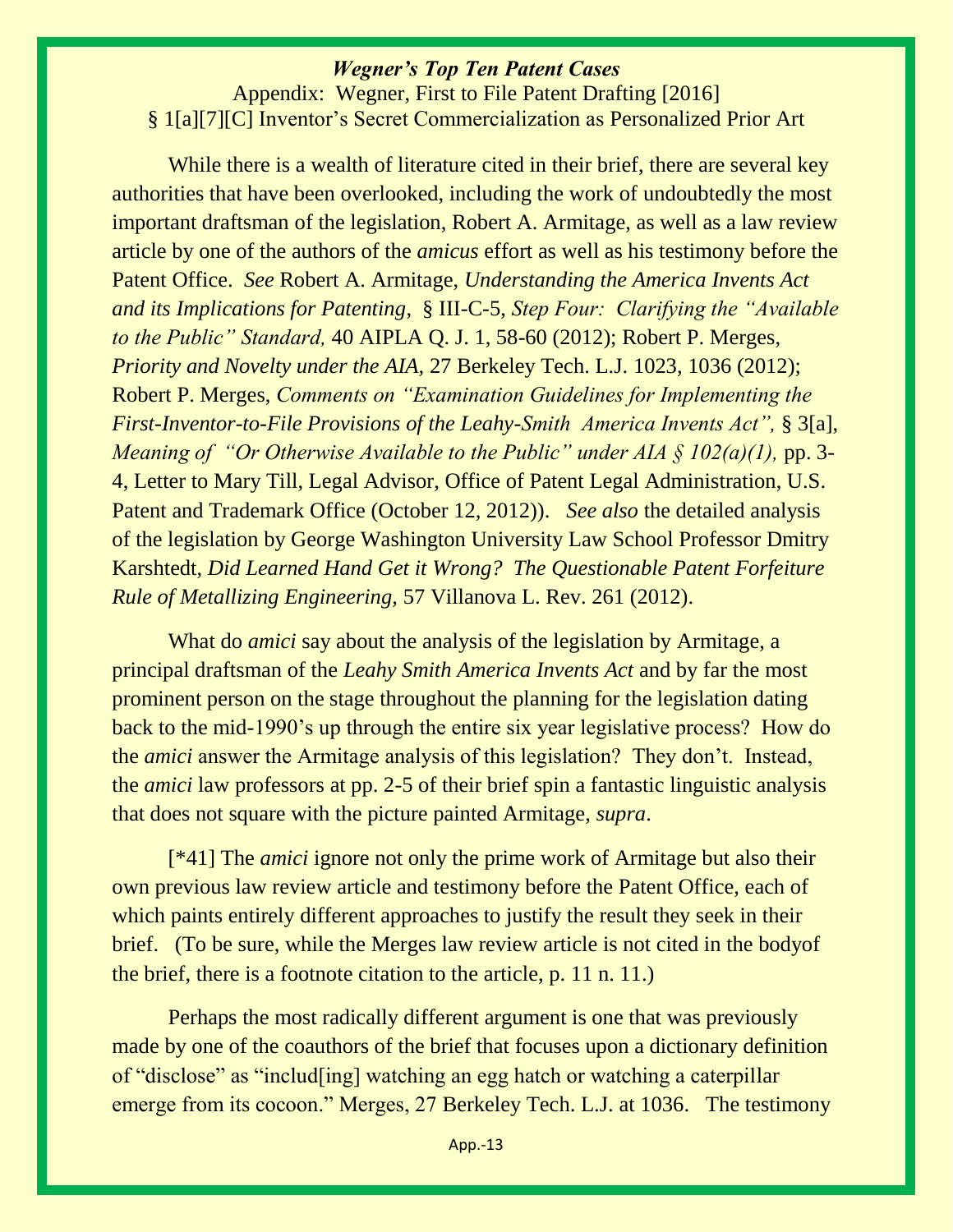Appendix: Wegner, First to File Patent Drafting [2016] § 1[a][7][C] Inventor's Secret Commercialization as Personalized Prior Art

before the Patent Office is also of interest. *See* § 1[a][7][C][v](citing Merges' testimony before the Patent Office).

Legislative history on the macroscopic scale as to harmonization is found repeatedly. *See id.* (citing 153 Cong. Rec. S4685 (daily ed. Apr. 18, 2007) (statement of Sen. Leahy); *id.* at S4691 (statement of Sen. Hatch); 57 Cong. Rec. E1273 (daily ed. July 8, 2011) (statement of Rep. Johnson)). Clearly, one of the major points for American reforms to harmonize its patent law with the mainstream view of essentially every other major country of the world was the elimination of *Metallizing Engineering* from the American patent law. What, precisely, do these 42 *amici* have to say about the legislative purpose of the *Leahy Smith America Invent Act* to *harmonize* and *simplify* American patent law, and the fact that overruling *Metallizing Engineering* clearly is within the purview of harmonization and simplification? *See* § 1[a][7][C][vi], *Legislative History, the Harmonization Goal.*

Nothing.

Absolutely nothing.

The *amici* implicitly argue that there is no real legislative history but instead only "*faux* legislative history" in the sense that statements made on the floor of the House or Senate *after* enactment do not constitute real legislative history. But, the legislative history cited in this monograph is hardly "faux" but focuses upon legislative history *prior to* Congressional passage. *See* § 1[a][7][C][vi], *Legislative History, the Harmonization Goal.* Amici thus argue that "those who claim the [America Invents Act] overruled *Metallizing* [*Engineering*] offer only a [\*42] relatively weak form of legislative history – the statements of individual Senators. The basis of the argument is a "colloquy" on the floor of the Senate the day *after* the Senate had passed the [America Invents Act.]" p. 7. While it is true that there was such a "colloquy" and this post-passage discussion is, indeed, *faux*  legislative history, the *amici* ignore "real" legislative history taking a macroscopic view of the legislation, *see* § 1[a][7][C][vi], *Legislative History, the Harmonization Goal,* as well as the specific legislative history dealing with *Metallizing Engineering, see id.* (citing, e.g., Joe Matal, *A Guide to the Legislative*